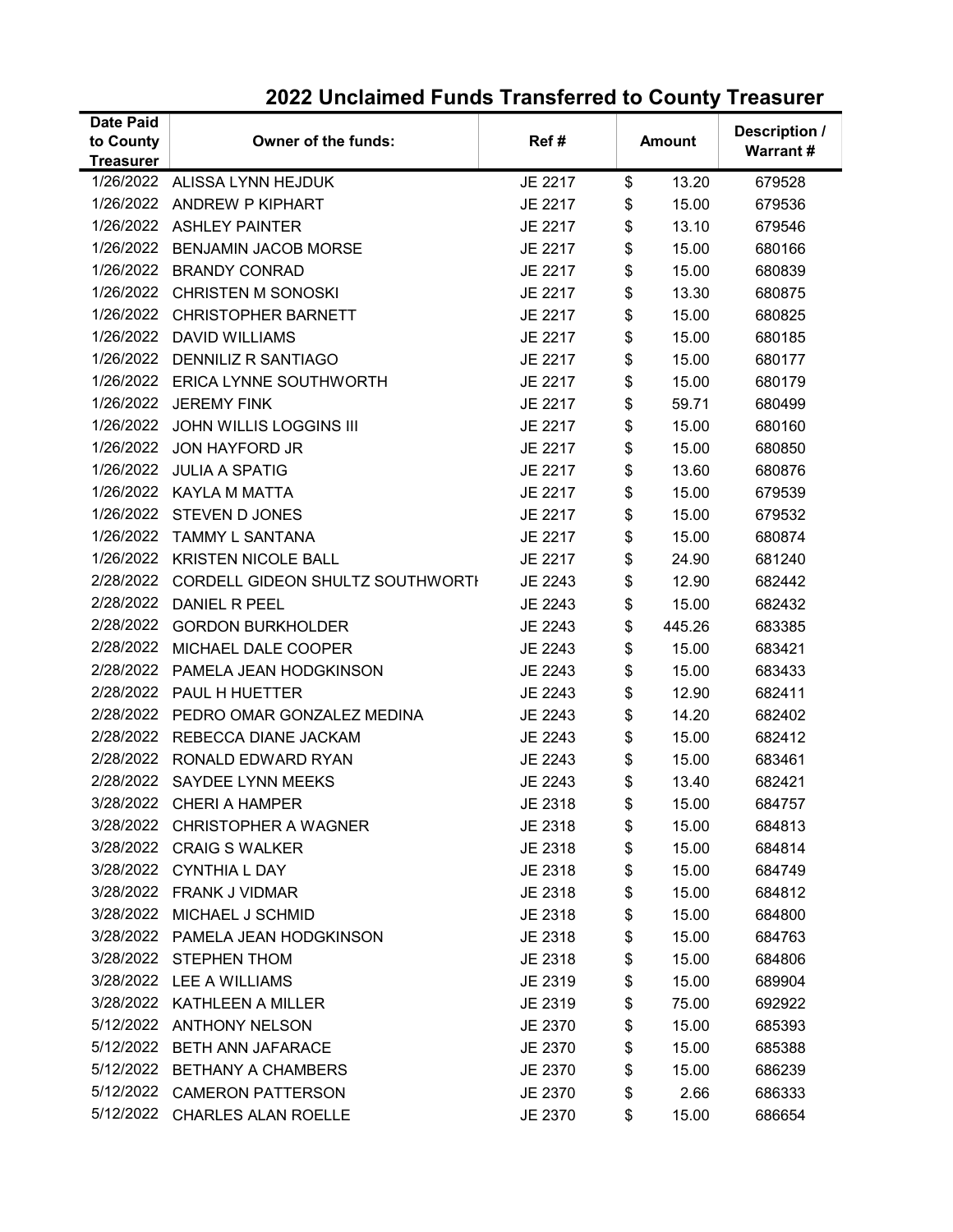|           | 5/12/2022 DAVID L MCCOY JR              | JE 2370               | \$<br>30.00  | 686625 |
|-----------|-----------------------------------------|-----------------------|--------------|--------|
| 5/12/2022 | DIANA LYNN MANFREDONIA                  | JE 2370               | \$<br>15.00  | 686621 |
| 5/12/2022 | JEFFERY E HOLLIDAY                      | JE 2370               | \$<br>15.00  | 686607 |
| 5/12/2022 | <b>JODI A FOWLER</b>                    | JE 2370               | \$<br>15.00  | 686591 |
| 5/12/2022 | <b>KEVIN B SCALISE</b>                  | JE 2370               | \$<br>15.00  | 686248 |
|           | 5/12/2022 KEVIN R FETTERHOFF            | JE 2370               | \$<br>15.00  | 685386 |
| 5/12/2022 | <b>NATHAN SMITH</b>                     | JE 2370               | \$<br>15.00  | 686662 |
| 5/12/2022 | RANDY J POORE                           | JE 2370               | \$<br>15.00  | 685394 |
| 5/12/2022 | <b>SCOTT BYERS</b>                      | JE 2370               | \$<br>30.00  | 686234 |
| 5/12/2022 | SHELBIE SPORCICH                        | JE 2370               | \$<br>15.00  | 686663 |
|           | 5/11/2022 ANNE THOME                    | JE 2369               | \$<br>129.00 | 687561 |
| 5/11/2022 | <b>CHAD E PENHOLLOW</b>                 | JE 2369               | \$<br>30.00  | 688328 |
|           | 5/11/2022 COLE MATTHEW BALDWIN          | JE 2369               | \$<br>15.00  | 686897 |
|           | 5/11/2022 CYNTHIA C BURCKHARTTE         | JE 2369               | \$<br>10.00  | 687399 |
| 5/11/2022 | DAWN MARIE DARNELL                      | JE 2369               | \$<br>30.00  | 686911 |
| 5/11/2022 | DENNIS RAY DIXON III                    | JE 2369               | \$<br>10.00  | 687421 |
|           | 5/11/2022 HEATHER EDEN                  | JE 2369               | \$<br>15.00  | 686914 |
| 5/11/2022 | JOSEPH N SPANO                          | JE 2369               | \$<br>30.00  | 688338 |
|           | 5/11/2022 JULIE SZITAS                  | JE 2369               | \$<br>15.00  | 688341 |
| 5/11/2022 | <b>KAY RAYMOND</b>                      | JE 2369               | \$<br>15.00  | 686942 |
| 5/11/2022 | <b>LAUREN AGNES FIALA</b>               | JE 2369               | \$<br>15.00  | 688312 |
|           | 5/11/2022 LISA D PROUTY                 | JE 2369               | \$<br>30.00  | 688330 |
| 5/11/2022 | <b>NOAS ARK LLC</b>                     | JE 2369               | \$<br>18.00  | 686711 |
| 5/11/2022 | <b>PAMELA ANN BATES</b>                 | JE 2369               | \$<br>15.00  | 687856 |
| 5/11/2022 | PATRICIA ANNE SULLIVAN                  | JE 2369               | \$<br>15.00  | 687875 |
| 5/11/2022 | PAUL W LAUTH                            | JE 2369               | \$<br>13.10  | 687881 |
|           | 5/11/2022 SABRINA R ANDREW              | JE 2369               | \$<br>15.00  | 687853 |
| 5/11/2022 | <b>SARAH JANE CHASE</b>                 | JE 2369               | \$<br>15.00  | 686905 |
|           | 5/11/2022 SHARON CAMP                   | JE 2369               | \$<br>10.00  | 687603 |
| 5/11/2022 | <b>SUSAN K ELY</b>                      | JE 2369               | \$<br>30.00  | 687805 |
|           | 5/11/2022 TAMMI JARVIS                  | JE 2369               | \$<br>30.00  | 687816 |
|           | 5/11/2022 ZACHARY JOSEPH WASSIE         | JE 2369               | \$<br>15.00  | 687848 |
| 5/11/2022 | ZACHARY JOSEPH WASSIE                   | JE 2369               | \$<br>15.00  | 688735 |
| 5/11/2022 | ZARKO P FOGARAS                         | JE 2369               | \$<br>15.00  | 687863 |
| 5/16/2022 | City of Geneva v. Hill III, James       | Receipt #2022-1904    | \$<br>225.00 | 32674  |
| 5/16/2022 | State of Ohio v. Lazuka, Michael Andrew | Receipt #2022-1904 \$ | 225.00       | 32674  |
| 5/16/2022 | State of Ohio v. Lazuka, Michael Andrew | Receipt #2022-1904 \$ | 225.00       | 32674  |
| 5/16/2022 | State of Ohio v. Kornet, Drew Alan      | Receipt #2022-1904 \$ | 45.00        | 32674  |
|           |                                         |                       |              |        |

\$ 2,614.23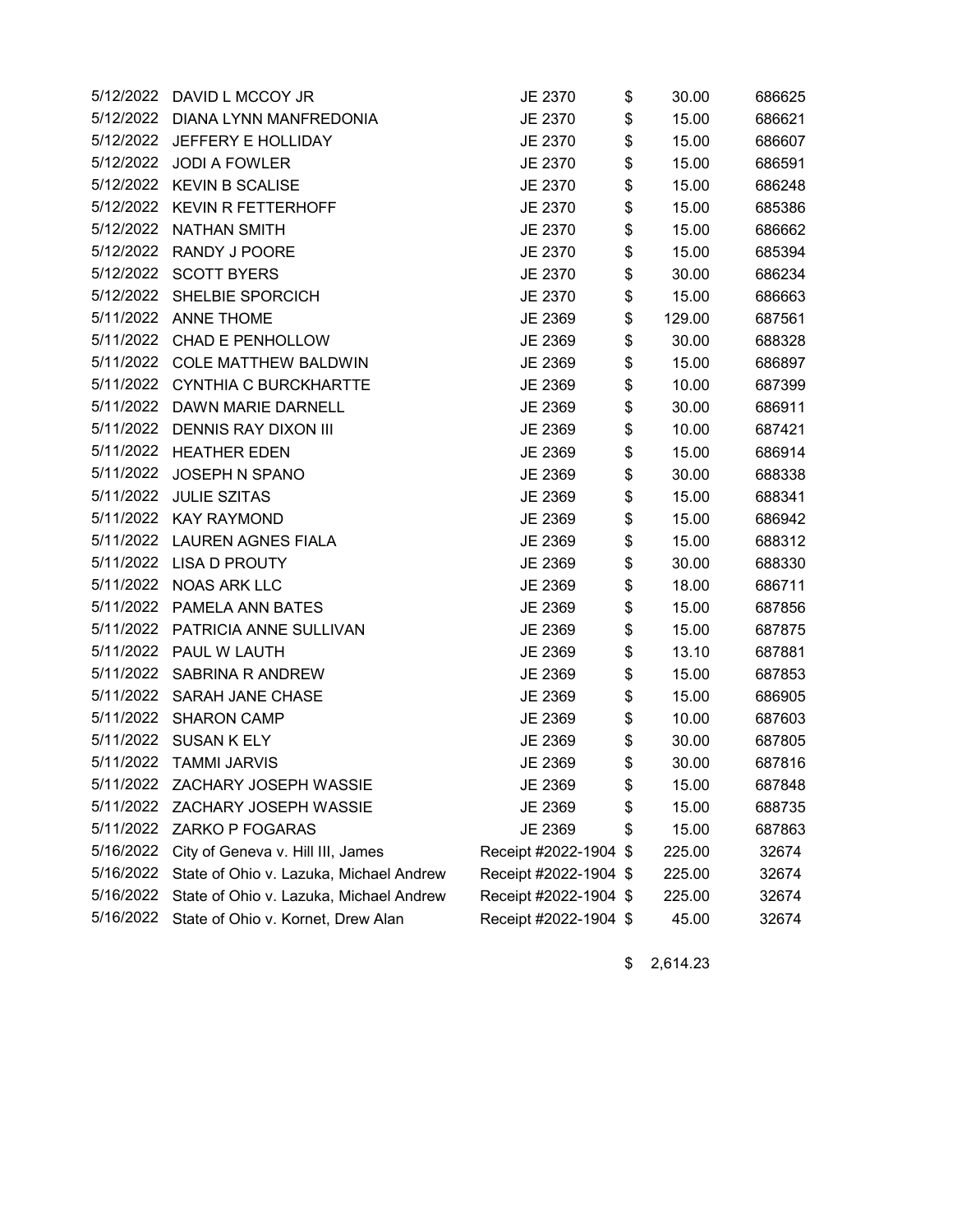| <b>Original Payment</b><br>Date, when available |
|-------------------------------------------------|
| 06/02/2021                                      |
| 06/02/2021                                      |
| 06/02/2021                                      |
| 06/16/2021                                      |
| 06/30/2021                                      |
| 06/30/2021                                      |
| 06/30/2021                                      |
| 06/16/2021                                      |
| 06/16/2021                                      |
| 06/16/2021                                      |
| 06/22/2021                                      |
| 06/16/2021                                      |
| 06/30/2021                                      |
| 06/30/2021                                      |
| 06/02/2021                                      |
| 06/02/2021                                      |
| 06/30/2021                                      |
| 07/15/2021                                      |
| 08/06/2021                                      |
| 08/06/2021                                      |
| 08/24/2021                                      |
| 08/25/2021                                      |
| 08/25/2021                                      |
| 08/06/2021                                      |
| 08/06/2021                                      |
| 08/06/2021                                      |
| 08/25/2021                                      |
| 08/06/2021                                      |
| 09/24/2021                                      |
| 09/24/2021                                      |
| 09/24/2021                                      |
| 09/24/2021                                      |
| 09/24/2021                                      |
| 09/24/2021                                      |
| 09/24/2021                                      |
| 09/24/2021                                      |
| 12/15/2021                                      |
| 02/24/2022                                      |
| 10/06/2021                                      |
| 10/06/2021                                      |
| 10/20/2021<br>10/26/2021                        |
| 10/29/2021                                      |
|                                                 |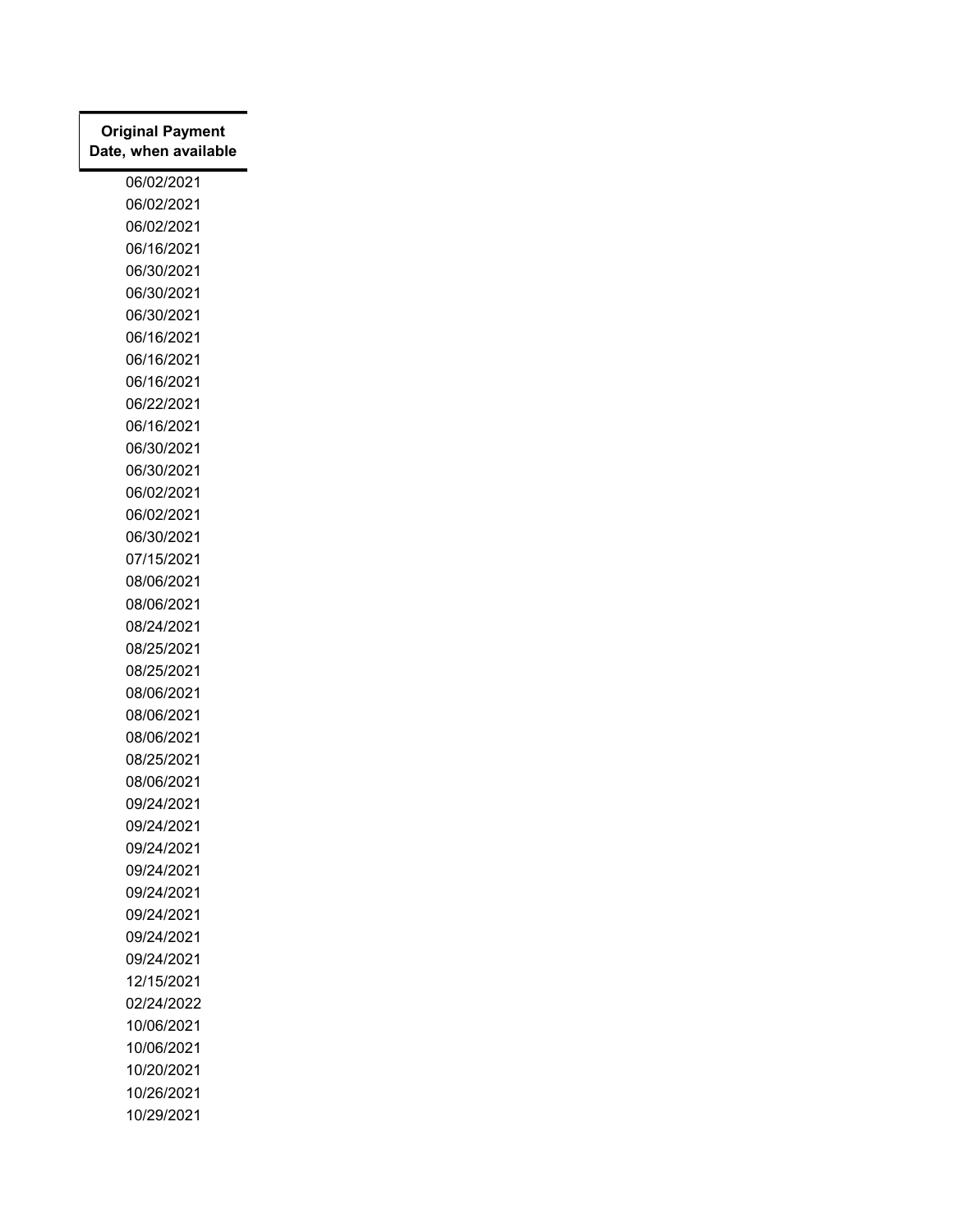10/29/2021 10/29/2021 10/29/2021 10/29/2021 10/20/2021 10/06/2021 10/29/2021 10/06/2021 10/20/2021 10/29/2021 11/10/2021 11/19/2021 11/05/2021 11/10/2021 11/05/2021 11/10/2021 11/05/2021 11/19/2021 11/19/2021 11/05/2021 11/19/2021 11/19/2021 11/02/2021 11/12/2021 11/12/2021 11/12/2021 11/12/2021 11/05/2021 11/10/2021 11/12/2021 11/12/2021 11/12/2021 11/24/2021 11/12/2021 Not available Not available Not available Not available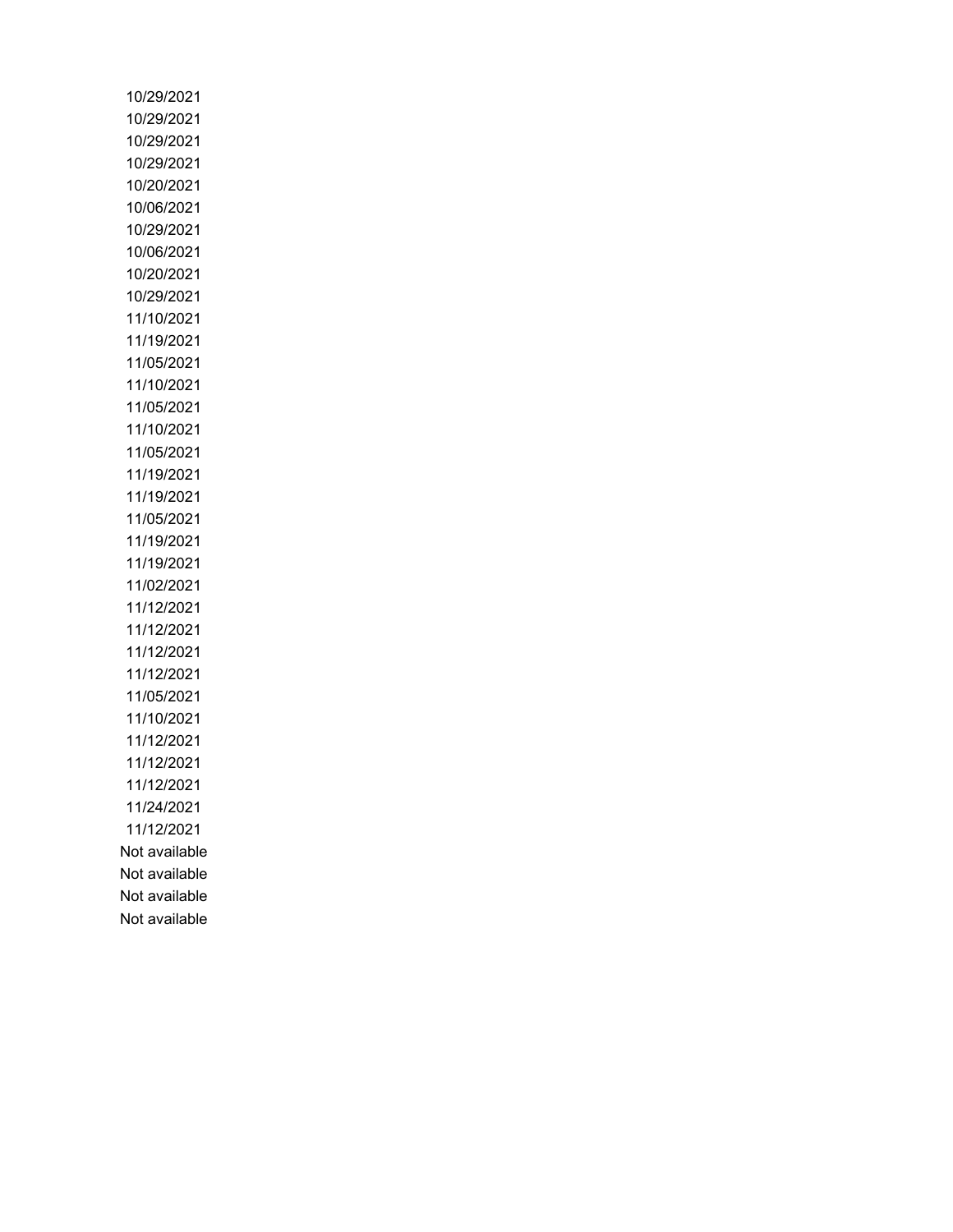| Date Paid to               |                               |              |               | Description /   | <b>Original Payment Date,</b> |
|----------------------------|-------------------------------|--------------|---------------|-----------------|-------------------------------|
| County<br><b>Treasurer</b> | Owner of the funds:           | Ref#         | <b>Amount</b> | <b>Warrant#</b> | when available                |
| 1/29/2021                  | MICHAEL MARSHALL              | JE 1734      | 14.20         | 662711          | 06/03/2020                    |
| 1/29/2021                  | <b>CAROLYN A MORROW</b>       | JE 1734      | 15.40         | 662712          | 06/03/2020                    |
| 1/29/2021                  | <b>HEATHER WICKERT</b>        | JE 1734      | 10.00         | 662848          | 06/05/2020                    |
| 1/29/2021                  | DAVID ROBERT DYE              | JE 1734      | 15.00         | 663449          | 06/18/2020                    |
| 1/29/2021                  | <b>IVAL L MOORE</b>           | JE 1734      | 15.00         | 663463          | 06/18/2020                    |
| 1/29/2021                  | <b>HEIDI A SHIRLEY</b>        | JE 1734      | 15.00         | 663470          | 06/18/2020                    |
| 1/29/2021                  | DAVID J JARVI                 | JE 1734      | 15.00         | 663925          | 06/30/2020                    |
| 2/9/2021                   | ANGELA HERRON                 | JE 1746      | 15.00         | 664316          | 07/09/2020                    |
| 2/9/2021                   | ANGELA HERRON                 | JE 1746      | 15.00         | 664664          | 07/17/2020                    |
| 2/9/2021                   | <b>JAMES J FARVER</b>         | JE 1746      | 16.00         | 664158          | 07/07/2020                    |
| 2/9/2021                   | <b>LYLA A KIGHTLINGER</b>     | JE 1746      | 10.00         | 664656          | 07/16/2020                    |
| 2/9/2021                   | NICHOLAS T BRUMMITT           | JE 1746      | 15.00         | 665094          | 07/28/2020                    |
| 2/9/2021                   | PAUL HOLLER                   | JE 1746      | 24.68         | 664715          | 07/21/2020                    |
| 2/9/2021                   | <b>THERESA CLUTTER</b>        | JE 1746      | 15.00         | 664311          | 07/09/2020                    |
| 2/9/2021                   | THERESA CLUTTER               | JE 1746      | 15.00         | 665099          | 07/28/2020                    |
| 2/24/2021                  | THERESA CLUTTER               | JE 1762      | 15.00         | 665408          | 08/06/2020                    |
| 2/24/2021                  | THERESA CLUTTER               | JE 1762      | 15.00         | 666188          | 08/24/2020                    |
| 2/24/2021                  | <b>JAMES E BARAN</b>          | JE 1762      | 13.70         | 666475          | 08/28/2020                    |
| 2/24/2021                  | JENNIFER D SHENEMAN           | JE 1762      | 15.00         | 666514          | 08/28/2020                    |
| 2/24/2021                  | JOSEPH P SLOAN                | JE 1762      | 15.00         | 666515          | 08/28/2020                    |
| 3/11/2021                  | LLOYD A BANKER JR             | JE 1789      | 15.00         | 666753          | 09/04/2020                    |
| 3/11/2021                  | <b>TERRY GAYTAN</b>           | JE 1789      | 15.00         | 666765          | 09/04/2020                    |
| 3/11/2021                  | RAMONA A LAUER                | JE 1789      | 15.00         | 666770          | 09/04/2020                    |
| 3/11/2021                  | <b>CARILEE G MCCUE</b>        | JE 1789      | 15.00         | 666774          | 09/04/2020                    |
| 3/11/2021                  | <b>JASON N SLEIGH</b>         | JE 1789      | 15.00         | 666782          | 09/04/2020                    |
| 3/11/2021                  | JOHN L WISE                   | JE 1789      | 15.00         | 666792          | 09/04/2020                    |
| 4/14/2021                  | ALLEN JOHN TANTARI JR         | JE 1821      | 15.00         | 668054          | 10/05/2020                    |
| 4/14/2021                  | <b>AMANDA S MACKS</b>         | JE 1821      | 15.00         | 668034          | 10/05/2020                    |
| 4/14/2021                  | <b>FRED A DEMARCO</b>         | JE 1821      | 60.00         | 668007          | 10/05/2020                    |
| 4/14/2021                  | MELISSA JANE HOLBROOK         | JE 1821      | 15.00         | 668019          | 10/05/2020                    |
| 4/14/2021                  | MICHAEL R KAZISKA             | JE 1821      | 60.00         | 668023          | 10/05/2020                    |
| 4/14/2021                  | ALEX ASTEINZA                 | JE 1821      | 15.00         | 668385          | 10/08/2020                    |
| 4/14/2021                  | <b>KIM B FARMER</b>           | JE 1821      | 15.00         | 668399          | 10/08/2020                    |
| 4/14/2021                  | ALEXIS JAY HESS               | JE 1821      | 12.70         | 668463          | 10/09/2020                    |
| 4/14/2021                  | <b>GEORGE NEWLAND</b>         | JE 1821      | 30.00         | 668482          | 10/09/2020                    |
| 4/14/2021                  | <b>JACOB L BISSETT</b>        | JE 1821      | 30.00         | 668440          | 10/09/2020                    |
| 4/14/2021                  | <b>LEONARD GRISWOLD</b>       | JE 1821      | 12.20         | 668458          | 10/09/2020                    |
| 4/14/2021                  | RICHARD P CARLO               | JE 1821      | 15.00         | 668448          | 10/09/2020                    |
| 4/14/2021                  | <b>TAZ KEYES</b>              | JE 1821      | 12.90         | 668998          | 10/21/2020                    |
| 5/7/2021                   | JEFFREY A WHEELER             | JE 1848      | 30.00         | 669683          | 11/05/2020                    |
| 5/7/2021                   | <b>SANDRA HARTUNG</b>         | JE 1848      | 15.00         | 669653          | 11/05/2020                    |
| 6/7/2021                   | <b>JAMI PONN</b>              | 2018 DR 242  | 8.14          | 31240           | 01/10/2019                    |
| 6/7/2021                   | <b>KATHY HYLAND</b>           | 2018 CR 314  | 90.00         | 31340           | 02/05/2019                    |
| 6/7/2021                   | <b>KATHY HYLAND</b>           | 2018 CR 314  | 10.00         | 31344           | 02/06/2019                    |
| 6/7/2021                   | <b>BURGER KING RESTAURANT</b> | 2008 CR 099  | 300.00        | 31568           | 04/16/2019                    |
| 6/7/2021                   | CAROLYN F. MIZAK              | 2014 TL 459  | 5.00          | 31585           | 04/24/2019                    |
| 6/7/2021                   | PATRICIA R NICOLINO           | 2018 CDR 394 | 51.62         | 31603           | 05/01/2019                    |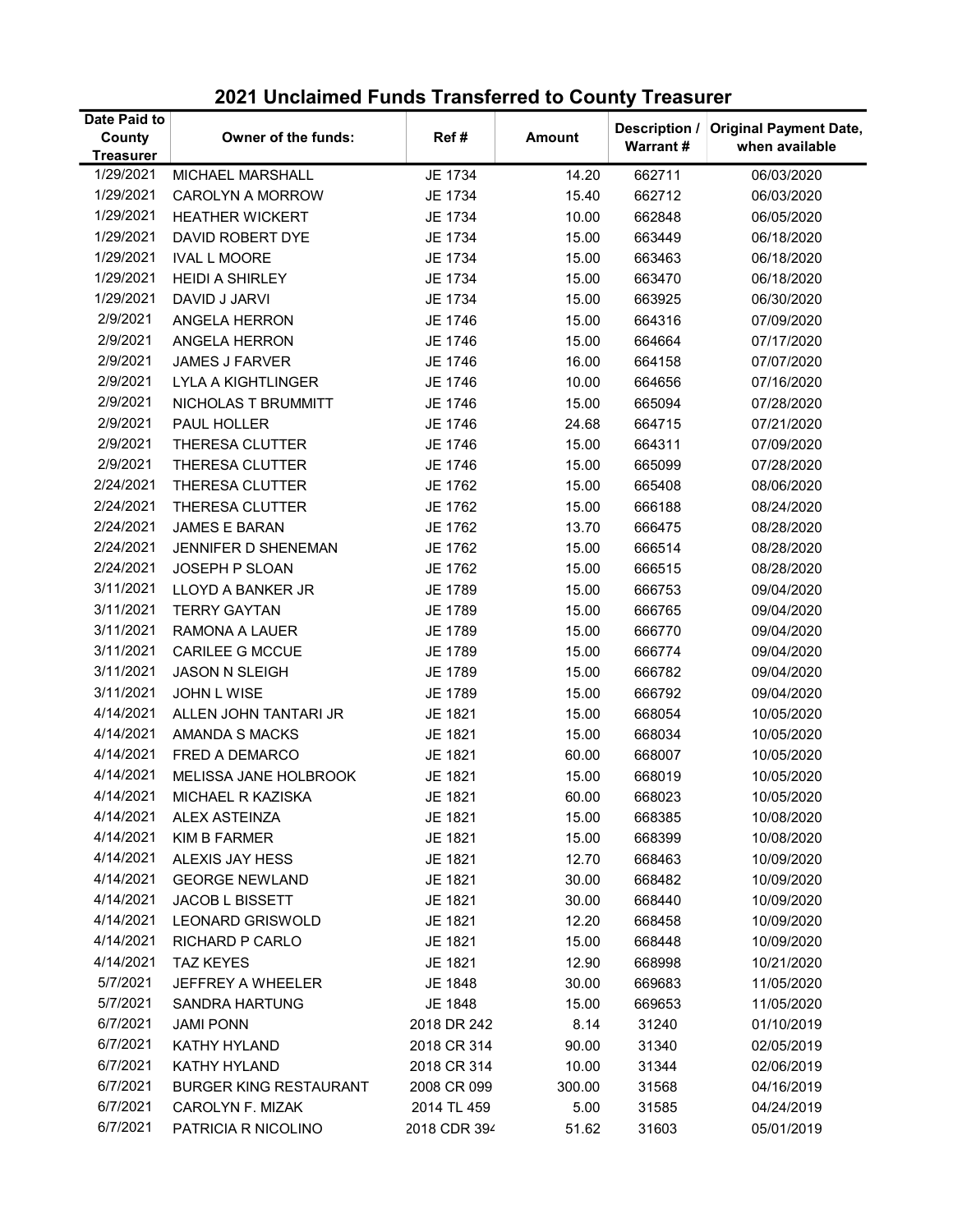| 6/7/2021   | WILLIAM A. BISBEY, JR.           | 2018 CR 315        | 25.00  | 31604  | 05/01/2019 |
|------------|----------------------------------|--------------------|--------|--------|------------|
| 6/7/2021   | <b>JOSEPH KARL SCHULDHEIS</b>    | 2019 DR 055        | 1.66   | 31701  | 05/20/2019 |
| 6/7/2021   | <b>BENJAMIN BLANKENSHIP</b>      | 2018 CV 789        | 112.76 | 31708  | 05/22/2019 |
| 6/7/2021   | <b>WESTERN GENERAL LIABILITY</b> | 2017 CV 129        | 25.39  | 31808  | 06/14/2019 |
| 6/7/2021   | ANDREW J. HORVATH                | 2018 CV 052        | 35.67  | 31814  | 06/21/2019 |
| 6/7/2021   | AVE MARIE PERTS                  | 2019 DR 049        | 21.74  | 31824  | 06/26/2019 |
| 6/7/2021   | ELMER T. YEATMAN, JR.            | 2018 CV 677        | 35.10  | 31922  | 07/30/2019 |
| 6/7/2021   | <b>DIXIE CHILDRESS</b>           | 2018 CV 111        | 3.20   | 32054  | 08/21/2019 |
| 6/7/2021   | <b>LESLIE BROCKWAY</b>           | 2018 DR 317        | 17.26  | 32071  | 08/30/2019 |
| 6/7/2021   | <b>BRENDA A. ELKOTT</b>          | 2015 DR 038        | 38.03  | 32155  | 09/24/2019 |
| 6/7/2021   | <b>THEODORE EICHELS</b>          | 2017 CV 848        | 3.58   | 32159  | 09/25/2019 |
| 6/7/2021   | JAMES MILO HAMILTON, JR.         | 2019 DR 206        | 20.66  | 32164  | 09/26/2019 |
| 6/7/2021   | FELTY & LEMBRIGHT CO. LPA        | 2016 CV 513        | 23.00  | 32192  | 10/01/2019 |
| 6/7/2021   | <b>BETTY IROKU</b>               | 2018 CA 102        | 41.99  | 32244  | 10/15/2019 |
| 6/7/2021   | <b>CORRY P. SHAUBERGER</b>       | 2019 DR 183        | 3.33   | 32363  | 11/26/2019 |
| 6/7/2021   | <b>DENMAN &amp; LERNER CO</b>    | 2018 DR 477        | 73.84  | 32388  | 12/02/2019 |
| 6/17/2021  | <b>GARY M SURY</b>               | JE 1891            | 15.00  | 671951 | 12/11/2020 |
| 6/17/2021  | <b>RISING SON PROPERTIES</b>     | JE 1891            | 9.33   | 672025 | 12/15/2020 |
| 6/17/2021  | <b>GREG MOONEY</b>               | JE 1891            | 67.50  | 672272 | 12/15/2020 |
| 8/12/2021  | <b>GARY M SURY</b>               | JE 1960            | 45.00  | 673201 | 01/13/2021 |
| 8/12/2021  | <b>JOHN D KIRK</b>               |                    |        |        |            |
| 8/12/2021  | <b>LISA K MARTIN</b>             | JE 1960<br>JE 1960 | 15.00  | 673828 | 01/29/2021 |
|            |                                  |                    | 15.00  | 673835 | 01/29/2021 |
| 8/12/2021  | <b>MARLENA L STARR</b>           | JE 1960            | 13.00  | 673850 | 01/29/2021 |
| 9/9/2021   | CATHRINE MARIE STANCLIFF         | JE 1999            | 15.00  | 674112 | 02/05/2021 |
| 9/9/2021   | <b>LISA K MARTIN</b>             | JE 1999            | 15.00  | 674104 | 02/05/2021 |
| 9/9/2021   | <b>CHARMAINE ALISHIA ESTEP</b>   | JE 1999            | 13.00  | 675059 | 02/25/2021 |
| 9/9/2021   | LYNDSAY J SKLERES                | JE 1999            | 15.00  | 675070 | 02/25/2021 |
| 9/9/2021   | ANDREW PHILLIP BURNS             | JE 1999            | 13.00  | 675089 | 02/26/2021 |
| 9/9/2021   | <b>CASSIDY ANN BABOS</b>         | JE 1999            | 13.30  | 675088 | 02/26/2021 |
| 9/9/2021   | JENNIFER NICHOLE ROBERTS         | JE 1999            | 13.10  | 675091 | 02/26/2021 |
| 9/9/2021   | NATASHA GIBSON-HUTCHINSON        | JE 1999            | 13.10  | 679010 | 05/19/2021 |
| 10/15/2021 | <b>CHRISTOPHER JOHN PATRICK</b>  | JE 2054            | 14.10  | 676270 | 03/26/2021 |
| 10/15/2021 | MARANDA M REESE                  | JE 2054            | 14.20  | 676273 | 03/26/2021 |
| 11/23/2021 | VIRGINIA ARRIETA RIVERA          | JE 2107            | 13.00  | 677413 | 04/21/2021 |
| 11/23/2021 | RAUL MANUEL CAMACHO              | JE 2107            | 13.00  | 677415 | 04/21/2021 |
| 11/23/2021 | TANIA MARIE LUZUNARIS            | JE 2107            | 13.20  | 677424 | 04/21/2021 |
| 11/23/2021 | MICHELLE MARINELLI KOSTON        | JE 2107            | 13.90  | 677426 | 04/21/2021 |
| 11/23/2021 | DAVID LEE SHUMATE                | JE 2107            | 15.00  | 677474 | 04/26/2021 |
| 11/23/2021 | CATHRINE MARIE STANCLIFF         | JE 2107            | 15.00  | 677479 | 04/26/2021 |
| 12/2/2021  | <b>JACKLYN M KRYSA</b>           | JE 2130            | 15.00  | 688322 | 11/19/2021 |
| 12/2/2021  | <b>STEVEN GARY PHILLIPS</b>      | JE 2130            | 13.40  | 688724 | 11/24/2021 |
| 12/22/2021 | <b>GRANT RUSSELL DURAINE</b>     | JE 2177            | 15.00  | 677948 | 05/07/2021 |
| 12/22/2021 | <b>JAMES C FORTNEY</b>           | JE 2177            | 15.00  | 678309 | 05/07/2021 |
| 12/22/2021 | SHAWN P KENNEALLY                | JE 2177            | 15.00  | 678312 | 05/07/2021 |
| 12/22/2021 | <b>JEFFREY A PETREY</b>          | JE 2177            | 15.00  | 678320 | 05/07/2021 |
| 12/22/2021 | LILLIE PEARLMAN                  | JE 2177            | 10.00  | 678157 | 05/10/2021 |
| 12/22/2021 | <b>STEVEN R RIMPA</b>            | JE 2177            | 17.90  | 679026 | 05/19/2021 |
| 12/22/2021 | <b>APRIL BIDDLE</b>              | JE 2177            | 131.00 | 678993 | 05/20/2021 |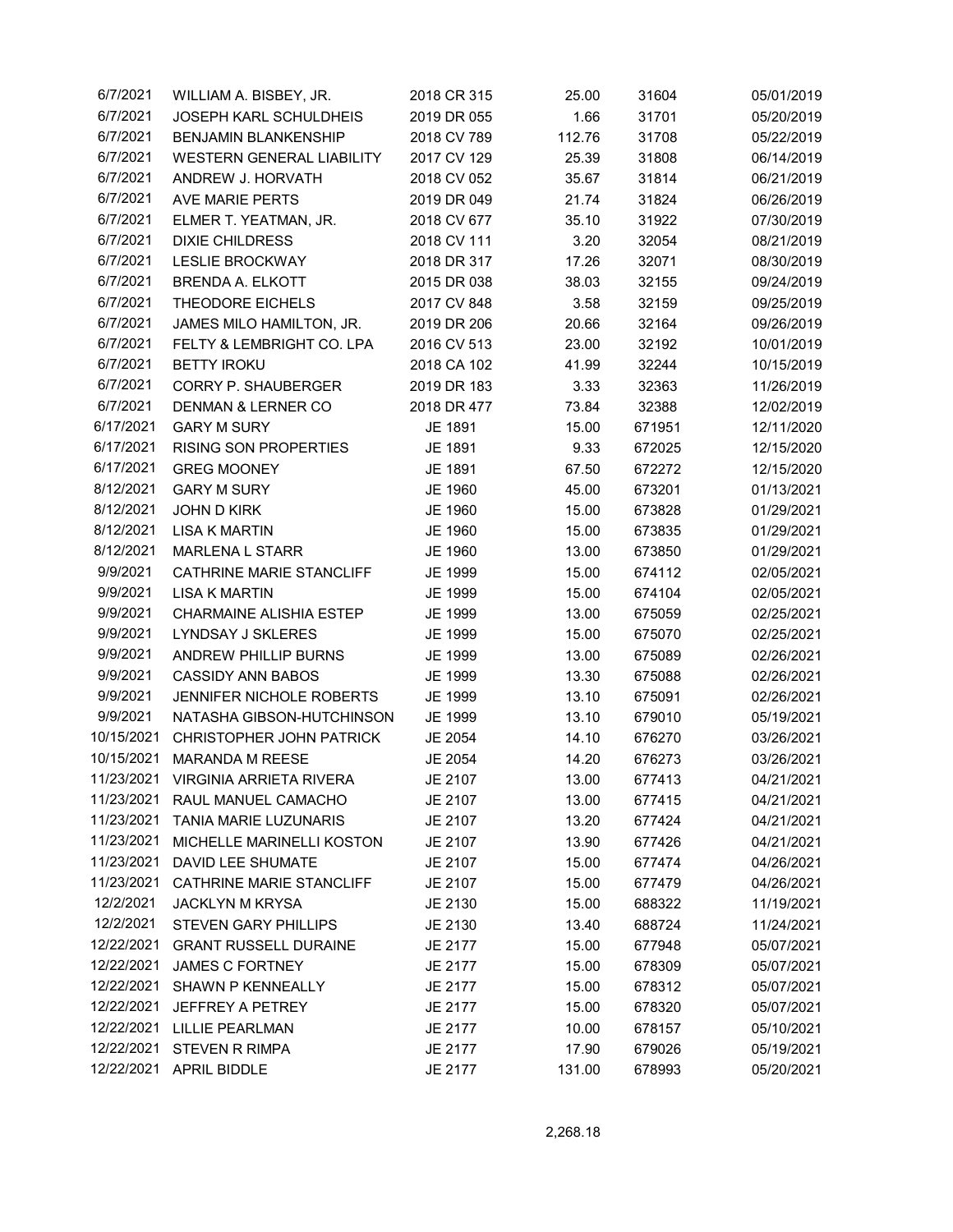#### Date Paid to **County Treasurer** Owner of the funds: Ref # Amount Description / Warrant # **Original** Payment Date, when available 2/28/2020 NICOLE L OMEARA JE1353 13.80 614478 01/04/2018 2/28/2020 JEAN BURTON JE1353 207.32 614501 01/05/2018 2/28/2020 KYLE BOWERS JE1353 15.00 614882 01/09/2018 2/28/2020 DAVID M CROSSMAN JE1353 15.00 614886 01/09/2018 2/28/2020 DANIEL A SCOTT JR JE1353 15.00 614917 01/09/2018 2/28/2020 MORGAN THOMPSON JE1353 15.00 614924 01/09/2018 2/28/2020 DEBORAH L BARMESS JE1353 15.00 614925 01/10/2018 2/28/2020 LOUIS A MURTHA JR JE1353 15.00 614950 01/10/2018 2/28/2020 DAVID M CROSSMAN JE1353 15.00 615432 01/18/2018 2/28/2020 ASHLEY R ROW JE1353 15.00 615467 01/18/2018 2/28/2020 LINDSEY STELLMACH JE1353 14.00 615473 01/18/2018 2/28/2020 EARL W TUTTLE JR JE1353 15.00 615477 01/18/2018 2/28/2020 PATRICIA S VANCE JE1353 15.00 615478 01/18/2018 2/28/2020 JESSICA PUDDER JE1353 10.38 615584 01/23/2018 2/28/2020 RACHEL SHOENBERGER JE1353 16.09 616194 02/06/2018 2/28/2020 PAULA D RAFFENAUD JE1353 8.61 616585 02/13/2018 2/28/2020 BRENDAN LEGG JE1353 60.00 616765 02/14/2018 2/28/2020 Ty David Bailey JE1353 15.00 616921 02/20/2018 2/28/2020 DAVID M CROSSMAN JE1353 30.00 616947 02/20/2018 2/28/2020 ROBERT D HEYM JE1353 15.00 616966 02/20/2018 2/28/2020 KEITH M JOHNSON JE1353 15.00 616971 02/20/2018 2/28/2020 JEFFREY C KOHLI JE1353 15.00 616984 02/20/2018 2/28/2020 Mackinzie E Moore JE1353 14.40 616997 02/20/2018 2/28/2020 MICHAEL C PAWLAK JE1353 15.00 617008 02/20/2018 2/28/2020 Judy E Smith JE1353 14.20 617030 02/20/2018 2/28/2020 JODY MARIE GREENLIEF JE1353 18.61 617831 03/08/2018 2/28/2020 DAVID M CROSSMAN JE1353 15.00 618331 03/13/2018 2/28/2020 STEPHEN H SPANER JE1353 15.00 618356 03/13/2018 2/28/2020 MORGAN THOMPSON JE1353 15.00 618359 03/13/2018 2/28/2020 ANDREW J TIRAK JE1353 15.00 618360 03/13/2018 2/28/2020 TROY THOMAS DUNCAN JE1353 15.00 618586 03/20/2018 2/28/2020 NATHAN JOHNSTON JE1353 15.00 618596 03/20/2018 2/28/2020 PAIGE M BOWSER JE1353 15.00 618985 03/30/2018 2/28/2020 DAVID M CROSSMAN JE1353 15.00 618992 03/30/2018 2/28/2020 AARON GEORGE SANZOTTA JE1353 15.00 619024 03/30/2018 2/28/2020 MORGAN THOMPSON JE1353 15.00 619035 03/30/2018 2/28/2020 WARREN HOPKINS JE1353 27.71 619199 04/03/2018 2/28/2020 KARLEY BOROS JE1353 15.00 619301 04/04/2018 2/28/2020 DAVID BRAINARD JE1353 16.00 619302 04/04/2018 2/28/2020 ROSMARIE A ELDRED JE1353 15.00 619308 04/04/2018 2/28/2020 JACK PAUL SCOTT JE1353 15.00 619323 04/04/2018 2/28/2020 JILL BOLLINGER JE1353 434.00 619373 04/05/2018 2/28/2020 AUSTIN ELWOOD CLARK JE1353 15.00 619560 04/11/2018 2/28/2020 DAVID M CROSSMAN JE1353 15.00 619564 04/11/2018 2/28/2020 MORGAN THOMPSON JE1353 15.00 619597 04/11/2018 2/28/2020 JOSHUA HALLGREEN JE1353 2.73 619825 04/12/2018 2/28/2020 DAVID M CROSSMAN JE1353 15.00 620587 04/25/2018 2/28/2020 NICHOLAS D. HALL JE1353 15.00 620596 04/25/2018 2/28/2020 EDWARD MOLZON JE1353 15.00 620611 04/25/2018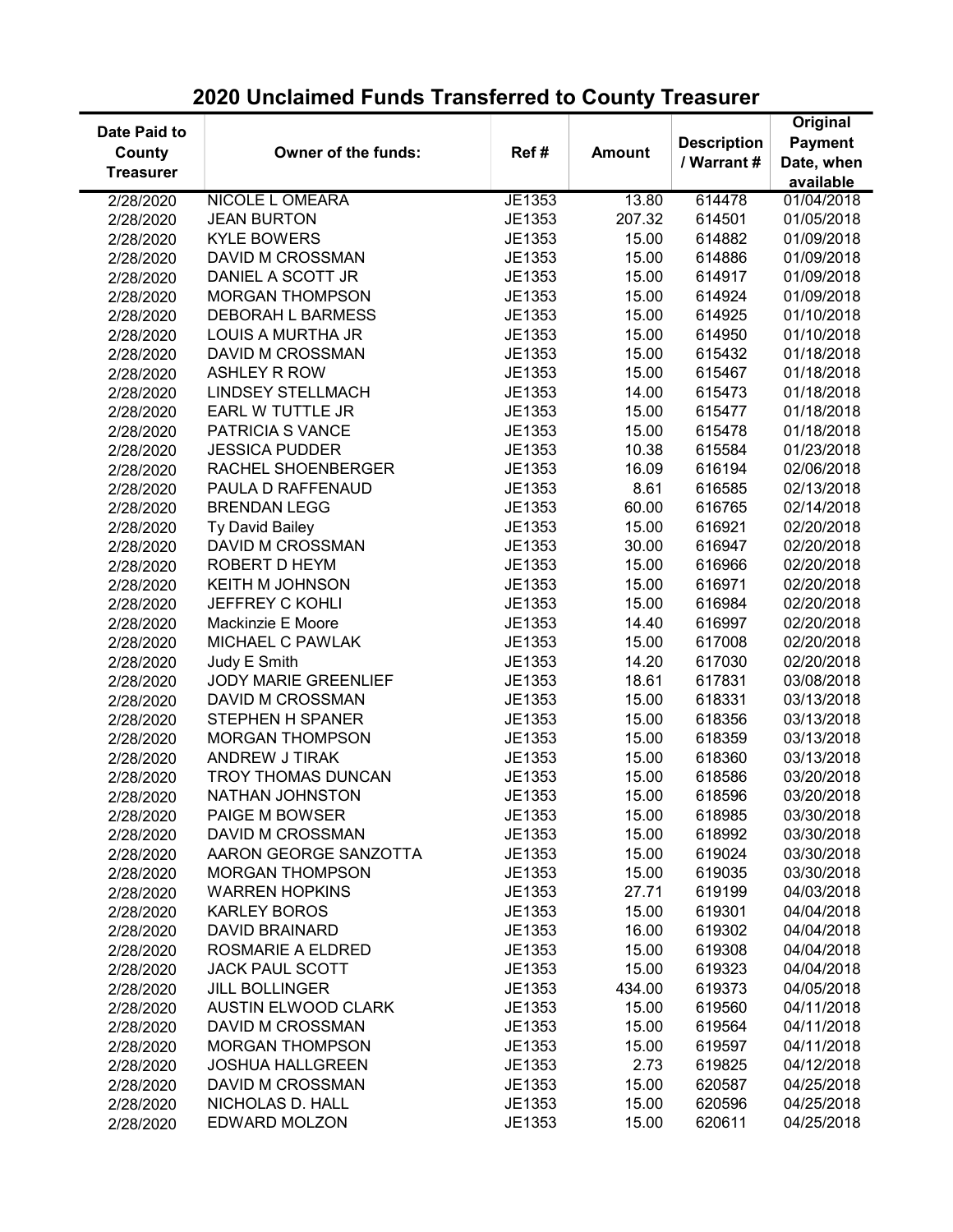| 2020 Unclaimed Funds Transferred to County Treasurer |  |  |
|------------------------------------------------------|--|--|
|------------------------------------------------------|--|--|

| Date Paid to     |                               |        |               |                    | Original            |
|------------------|-------------------------------|--------|---------------|--------------------|---------------------|
|                  |                               |        |               | <b>Description</b> | <b>Payment</b>      |
| County           | Owner of the funds:           | Ref#   | <b>Amount</b> | / Warrant #        | Date, when          |
| <b>Treasurer</b> |                               |        |               |                    | available           |
| 2/28/2020        | <b>MORGAN THOMPSON</b>        | JE1353 | 15.00         | 620631             | $\sqrt{04}/25/2018$ |
| 2/28/2020        | <b>SHERRI LESTER</b>          | JE1353 | 14.98         | 620652             | 04/27/2018          |
| 2/28/2020        | <b>HEATHER MCKEE</b>          | JE1353 | 10.00         | 620653             | 04/27/2018          |
| 2/28/2020        | <b>KAILA WALKER</b>           | JE1353 | 124.00        | 622046             | 05/16/2018          |
| 2/28/2020        | <b>JANET BRUMBAUGH</b>        | JE1353 | 124.00        | 622075             | 05/16/2018          |
| 2/28/2020        | <b>LISA M TALLADINO</b>       | JE1353 | 12.36         | 622406             | 05/22/2018          |
| 2/28/2020        | <b>OLIVIA NICOLE ANDERSON</b> | JE1353 | 15.00         | 622559             | 05/24/2018          |
| 2/28/2020        | <b>MADELINE RAE BECKER</b>    | JE1353 | 15.00         | 622563             | 05/24/2018          |
| 2/28/2020        | JOHN R FORTUNE                | JE1353 | 15.00         | 622603             | 05/24/2018          |
| 2/28/2020        | <b>MARK LACCHEO</b>           | JE1353 | 14.60         | 622640             | 05/24/2018          |
| 2/28/2020        | <b>SHANNON MARIE MOFFATT</b>  | JE1353 | 16.20         | 622664             | 05/24/2018          |
| 2/28/2020        | NICHOLAS J NELSON             | JE1353 | 15.00         | 622668             | 05/24/2018          |
| 2/28/2020        | MICHELLE SHEPHARD             | JE1353 | 15.40         | 622697             | 05/24/2018          |
| 2/28/2020        | <b>STACEY LYNN WEBB</b>       | JE1353 | 15.00         | 622717             | 05/24/2018          |
| 2/28/2020        | <b>MEGAN ADAMS</b>            | JE1353 | 15.00         | 624146             | 06/20/2018          |
| 2/28/2020        | ANGELA M BOWMAN               | JE1353 | 15.00         | 624154             | 06/20/2018          |
| 2/28/2020        | <b>AMANDA CINCO</b>           | JE1353 | 15.00         | 624167             | 06/20/2018          |
| 2/28/2020        | <b>VERNON D KIRKINGBURG</b>   | JE1353 | 15.00         | 624226             | 06/20/2018          |
| 2/28/2020        | PATRICIA L MOORE              | JE1353 | 15.00         | 624248             | 06/20/2018          |
| 2/28/2020        | <b>KYLE A PAINTER</b>         | JE1353 | 15.00         | 624258             | 06/20/2018          |
| 2/28/2020        | <b>BRITTANY RALSTON</b>       | JE1353 | 15.00         | 624266             | 06/20/2018          |
| 2/28/2020        | <b>CAROL M ROSE</b>           | JE1353 | 15.00         | 624272             | 06/20/2018          |
| 2/28/2020        | ANTHONY A TODARO              | JE1353 | 30.00         | 624287             | 06/20/2018          |
|                  | MICHAEL RAY KAUFFMAN          | JE1353 | 18.61         | 624975             | 07/09/2018          |
| 2/28/2020        | RONALD EDWIN MAYER            | JE1353 | 15.00         | 625220             | 07/10/2018          |
| 2/28/2020        | <b>LISA M COSTELLA</b>        | JE1353 | 15.00         | 625235             | 07/11/2018          |
| 2/28/2020        |                               |        |               |                    |                     |
| 2/28/2020        | <b>AIDEN MAYOR</b>            | JE1353 | 145.00        | 625647             | 07/18/2018          |
| 2/28/2020        | <b>JAMI LEI SKINNER</b>       | JE1353 | 30.00         | 625688             | 07/18/2018          |
| 2/28/2020        | <b>ALISHA BURDETTE</b>        | JE1353 | 14.00         | 626056             | 07/30/2018          |
| 2/28/2020        | MICHAEL E CAMPBELL            | JE1353 | 31.40         | 626057             | 07/30/2018          |
| 2/28/2020        | <b>JOANN HUDOK</b>            | JE1353 | 14.40         | 626066             | 07/30/2018          |
| 2/28/2020        | <b>JENNIFER JONES</b>         | JE1353 | 15.00         | 626070             | 07/30/2018          |
| 2/28/2020        | NICOLE LONG                   | JE1353 | 14.00         | 626077             | 07/30/2018          |
| 2/28/2020        | <b>SUSAN M ROSSETTE</b>       | JE1353 | 15.00         | 626090             | 07/30/2018          |
| 2/28/2020        | <b>JAMES B SJOSTROM</b>       | JE1353 | 15.00         | 626093             | 07/30/2018          |
| 2/28/2020        | RODNEY D ARTZ                 | JE1353 | 126.99        | 626737             | 08/10/2018          |
| 2/28/2020        | JEFFREY D FURMAN              | JE1353 | 15.00         | 626999             | 08/14/2018          |
| 2/28/2020        | KRISTEN RENEE LEEHAN          | JE1353 | 15.00         | 627010             | 08/14/2018          |
| 2/28/2020        | <b>SKYLER VINCENT MCCALL</b>  | JE1353 | 15.00         | 627013             | 08/14/2018          |
| 2/28/2020        | <b>RYAN NEUMAN</b>            | JE1353 | 15.00         | 627018             | 08/14/2018          |
| 2/28/2020        | <b>DEBORAH A SILVASY</b>      | JE1353 | 15.00         | 627026             | 08/14/2018          |
| 2/28/2020        | STANLEY J GLASKY              | JE1353 | 15.00         | 627060             | 08/15/2018          |
| 2/28/2020        | <b>SAL M JACKSON</b>          | JE1353 | 15.00         | 627062             | 08/15/2018          |
| 2/28/2020        | <b>TONYA MARTIN</b>           | JE1353 | 80.00         | 627151             | 08/15/2018          |
| 2/28/2020        | LISA M TALLADINO              | JE1353 | 12.36         | 627328             | 08/21/2018          |
| 2/28/2020        | MICHAEL J ENSMAN              | JE1353 | 15.00         | 627891             | 09/04/2018          |
| 2/28/2020        | <b>CHRISTINE M HAMILTON</b>   | JE1353 | 15.00         | 627895             | 09/04/2018          |
| 2/28/2020        | <b>JORDAN A WILEY</b>         | JE1353 | 15.00         | 627918             | 09/04/2018          |
| 2/28/2020        | <b>JENNIFER BENTON</b>        | JE1353 | 15.00         | 628135             | 09/07/2018          |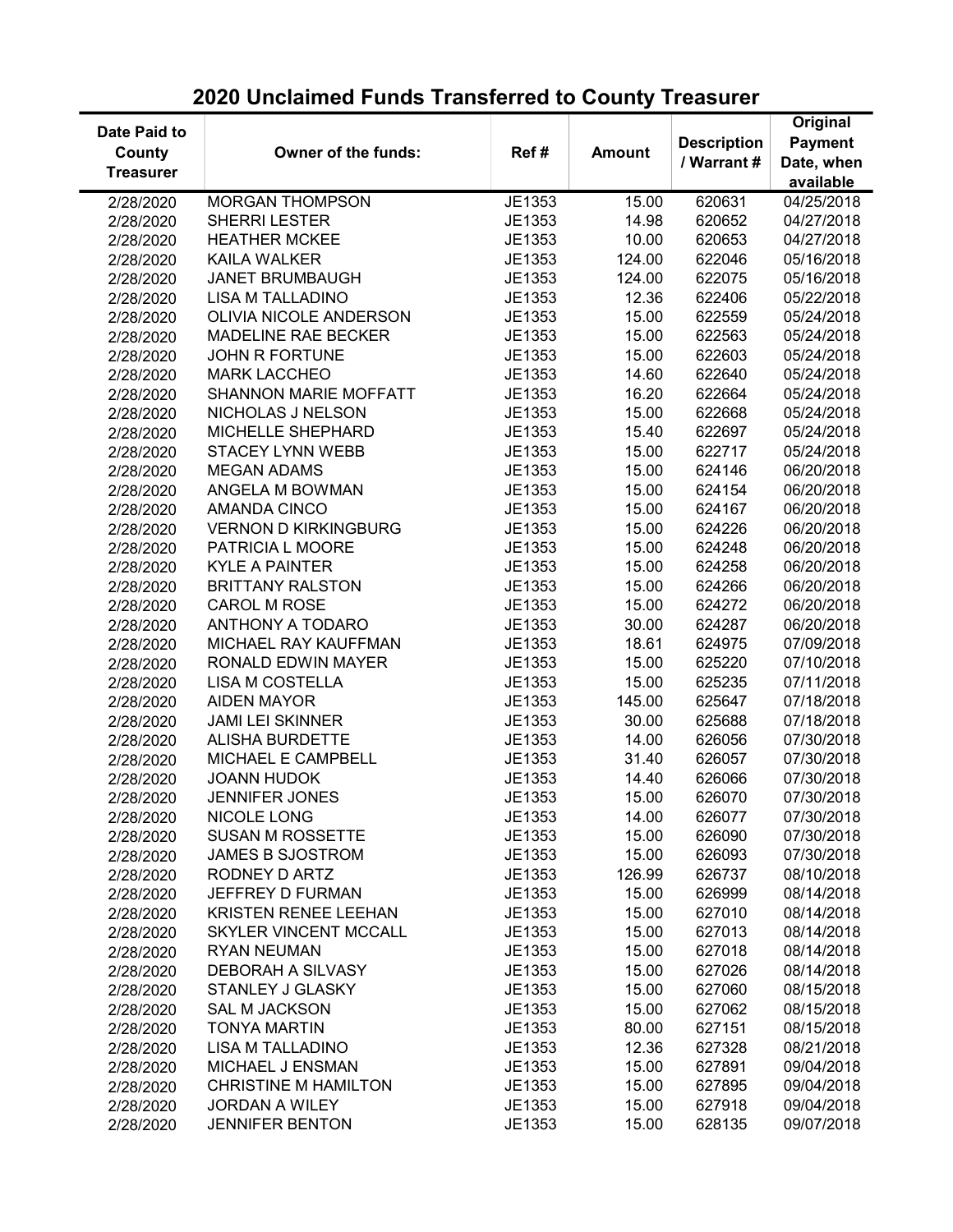| Date Paid to     |                                 |         |               |                    | Original       |
|------------------|---------------------------------|---------|---------------|--------------------|----------------|
| County           | Owner of the funds:             | Ref#    | <b>Amount</b> | <b>Description</b> | <b>Payment</b> |
| <b>Treasurer</b> |                                 |         |               | / Warrant #        | Date, when     |
|                  |                                 |         |               |                    | available      |
| 2/28/2020        | <b>ALAINA R HAIDON</b>          | JE1353  | 15.00         | 628150             | 09/07/2018     |
| 2/28/2020        | KATHLEEN A KINNEY               | JE1353  | 15.00         | 628158             | 09/07/2018     |
| 2/28/2020        | <b>MARCIA FERTIG</b>            | JE1353  | 111.66        | 628470             | 09/11/2018     |
| 2/28/2020        | <b>SHANNON N FRYFOGLE</b>       | JE1353  | 15.00         | 629036             | 09/23/2018     |
| 2/28/2020        | <b>ANDREW KASCHALK</b>          | JE1353  | 15.00         | 629053             | 09/23/2018     |
| 2/28/2020        | <b>GREGORY J STRNISA</b>        | JE1353  | 15.00         | 629094             | 09/23/2018     |
| 2/28/2020        | <b>JENIFER J MINICK</b>         | JE1353  | 15.00         | 629827             | 10/09/2018     |
| 2/28/2020        | MADELYNN A CRAWFORD             | JE1353  | 13.00         | 629841             | 10/09/2018     |
| 2/28/2020        | <b>AMY JAKOWLEW</b>             | JE1353  | 14.00         | 629843             | 10/09/2018     |
| 2/28/2020        | PATRICIA TORRES                 | JE1353  | 14.60         | 629857             | 10/09/2018     |
| 2/28/2020        | ALEXANDER J TURNER              | JE1353  | 14.00         | 629858             | 10/09/2018     |
| 2/28/2020        | <b>IAN LASZLO</b>               | JE1353  | 15.00         | 630608             | 10/19/2018     |
| 2/28/2020        | <b>JENIFER J MINICK</b>         | JE1353  | 15.00         | 630618             | 10/19/2018     |
| 2/28/2020        | <b>LISA K ALLEN</b>             | JE1353  | 15.00         | 631123             | 11/02/2018     |
| 2/28/2020        | <b>JENIFER J MINICK</b>         | JE1353  | 15.00         | 631141             | 11/02/2018     |
| 2/28/2020        | <b>Heather Fitzsimmons</b>      | JE1353  | 10.00         | 631980             | 11/19/2018     |
|                  | <b>JA'LYN POLLARD</b>           | JE1353  | 10.00         | 632069             | 11/19/2018     |
| 2/28/2020        | ELAINE M RICHARDSON             |         |               |                    |                |
| 2/28/2020        |                                 | JE1353  | 124.00        | 632078             | 11/19/2018     |
| 2/28/2020        | RICHARD D RICHARDSON            | JE1353  | 136.00        | 632079             | 11/19/2018     |
| 2/28/2020        | <b>LISA K ALLEN</b>             | JE1353  | 15.00         | 632660             | 11/20/2018     |
| 2/28/2020        | <b>CHRISTOPHER A BLEVINS</b>    | JE1353  | 15.00         | 632669             | 11/20/2018     |
| 2/28/2020        | LORI JEANNE GUSTAFSON-MCKINLEY  | JE1353  | 15.00         | 632686             | 11/20/2018     |
| 2/28/2020        | <b>SANDRA HARTUNG</b>           | JE1353  | 15.00         | 632689             | 11/20/2018     |
| 2/28/2020        | <b>JENIFER J MINICK</b>         | JE1353  | 15.00         | 632709             | 11/20/2018     |
| 2/28/2020        | <b>TRAVIS L SCHOENBECK</b>      | JE1353  | 15.00         | 632728             | 11/20/2018     |
| 2/28/2020        | <b>BRYSON SCOTT BREWER</b>      | JE1353  | 10.00         | 632902             | 11/27/2018     |
| 2/28/2020        | <b>JENIFER J MINICK</b>         | JE1353  | 15.00         | 633143             | 11/30/2018     |
| 2/28/2020        | ANGELA R ANTHONY                | JE1353  | 14.60         | 633315             | 12/05/2018     |
| 2/28/2020        | CELIT RODRIGUEZ ISALES          | JE1353  | 13.80         | 633330             | 12/05/2018     |
| 2/28/2020        | RANDELL DOUGLAS WILLIAMS        | JE1353  | 14.00         | 633333             | 12/05/2018     |
| 2/28/2020        | <b>MARITZA PIZARRO</b>          | JE1353  | 55.36         | 633424             | 12/07/2018     |
| 2/28/2020        | <b>LISA M TALLADINO</b>         | JE1353  | 12.36         | 634039             | 12/18/2018     |
| 2/28/2020        | ESLC EDUCATIONAL SERVICES LLC   | JE1353  | 725.95        | 634210             | 12/20/2018     |
|                  | PROVIDING EXCELLENCE FOR        |         |               |                    |                |
| 2/28/2020        | <b>GREATER INDEPENDENCE LLC</b> | JE1353  | 80.64         | 634262             | 12/20/2018     |
| 2/28/2020        | <b>LISA K ALLEN</b>             | JE1353  | 30.00         | 634297             | 12/21/2018     |
| 2/28/2020        | <b>AMY J BRASS</b>              | JE1353  | 15.00         | 634311             | 12/21/2018     |
| 2/28/2020        | <b>JAMES D CUNNINGHAM</b>       | JE1353  | 15.00         | 634326             | 12/21/2018     |
| 2/28/2020        | CARA D GREENAWALT               | JE1353  | 15.00         | 634344             | 12/21/2018     |
| 2/28/2020        | <b>JOHN HUNT</b>                | JE1353  | 15.00         | 634358             | 12/21/2018     |
| 2/28/2020        | <b>JENIFER J MINICK</b>         | JE1353  | 15.00         | 634379             | 12/21/2018     |
| 2/28/2020        | <b>VERN NEAL</b>                | JE1353  | 15.00         | 634385             | 12/21/2018     |
| 2/28/2020        | <b>CHRISTINE M SKIPPON</b>      | JE1353  | 15.00         | 634405             | 12/21/2018     |
| 2/28/2020        | <b>LAURA WRIGHT</b>             | JE1353  | 14.60         | 634468             | 12/31/2018     |
| 4/14/2020        | RIZZO, KORY                     | 20-1388 | 46.83         | F0102300-0         | 2007           |
| 4/14/2020        | SISLER, PAMELA                  | 20-1388 | 28.24         | F0303000-6         | 2011           |
|                  | <b>CARLSON, RACHEL</b>          | 20-1388 | 20.55         | 12003351-1         | 2009           |
| 4/14/2020        | TAYLOR, JAMES                   | 20-1388 | 17.94         | F0201400-0         | 2013           |
| 4/14/2020        |                                 |         |               | F0106300-0         |                |
| 4/14/2020        | COOK, KIM                       | 20-1388 | 12.56         |                    | 2012           |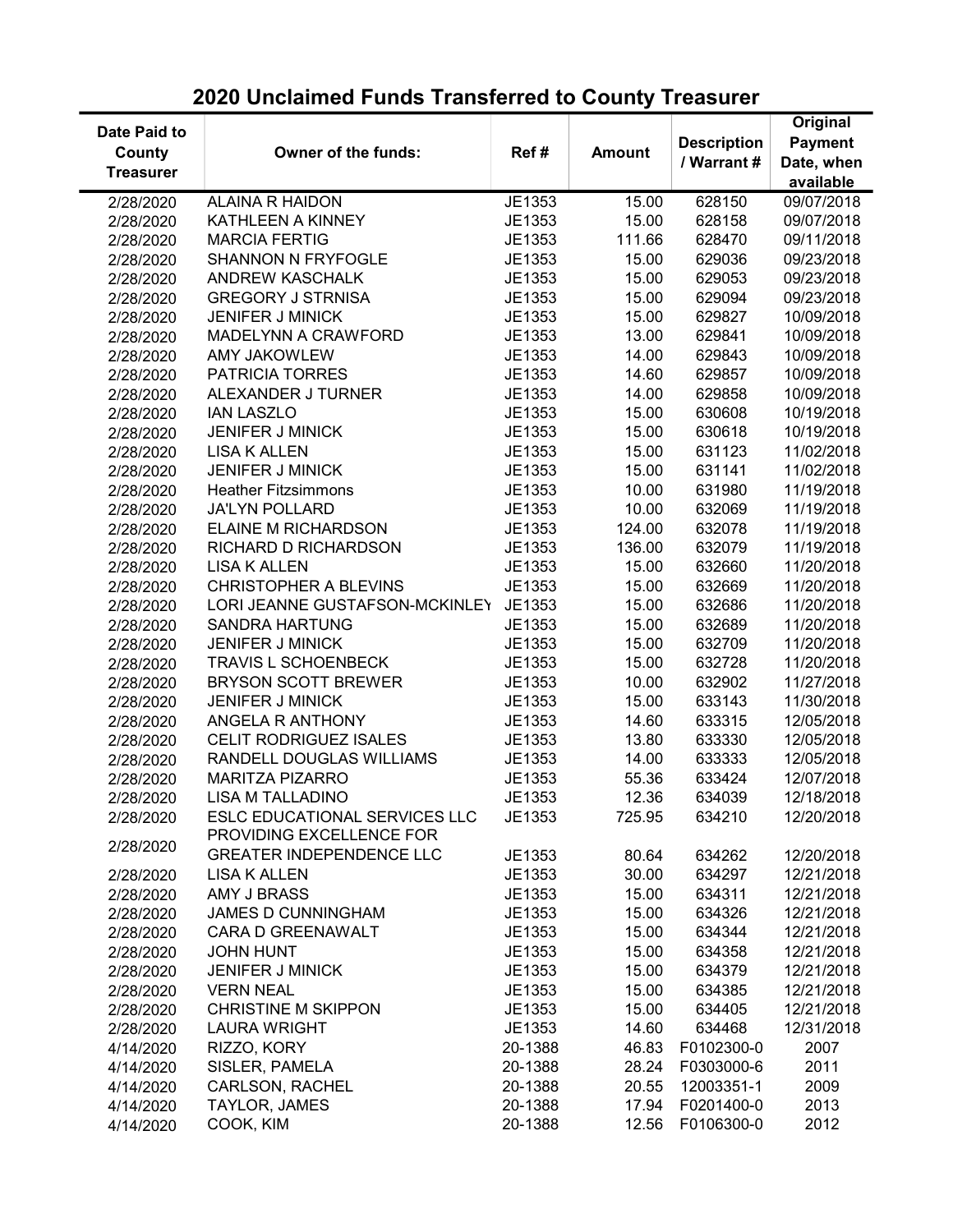| Date Paid to<br>County | Owner of the funds:        | Ref#               | <b>Amount</b> | <b>Description</b> | Original<br><b>Payment</b> |
|------------------------|----------------------------|--------------------|---------------|--------------------|----------------------------|
|                        |                            |                    |               | / Warrant #        | Date, when                 |
| <b>Treasurer</b>       |                            |                    |               |                    | available                  |
| 4/14/2020              | KEY BANK NAT' ASSOC.       | 20-1388            | 5.70          | F0104500-1         | 2011                       |
| 4/14/2020              | <b>COTTOM, ARIKKA</b>      | 20-1388            | 285.51        | 11303280-28        | 2011                       |
| 4/14/2020              | <b>REMAX INNOVATIONS</b>   | 20-1388            | 213.58        | 11302670-9         | 2009                       |
| 4/14/2020              | FURNARI, JAZMINE           | 20-1388            | 122.63        | 12400840-3         | 2017                       |
| 4/14/2020              | PHILLIPS, ED               | 20-1388            | 121.97        | 30601480-24        | 2009                       |
| 4/14/2020              | <b>BILLINGS, MIKE</b>      | 20-1388            | 116.87        | 24700890-13        | 2009                       |
| 4/14/2020              | RAUSCH, LYNNE              | 20-1388            | 114.35        | 12400570-2         | 2009                       |
| 4/14/2020              | LINDBERG, JAMES            | 20-1388            | 111.91        | 11301970-4         | 2010                       |
| 4/14/2020              | JAKOVLIC, ROBERTA          | 20-1388            | 96.96         | 20302610-11        | 2018                       |
| 4/14/2020              | MORAN, MARTIN J            | 20-1388            | 83.46         | 20802130-1         | 2008                       |
| 4/14/2020              | <b>CURRENCE, JASON</b>     | 20-1388            | 75.25         | 30601540-10        | 2013                       |
| 4/14/2020              | ODEGARD THOMAS C           | 20-1388            | 75.00         | 20702180-9         | 2015                       |
| 4/14/2020              | LONG, DANIEL               | 20-1388            | 71.04         | 30501050-14        | 2012                       |
| 4/14/2020              | MEYER, JACK B              | 20-1388            | 60.18         | 30800640-2         | 2015                       |
| 4/14/2020              | JONES, CHRISTINE           | 20-1388            | 59.93         | 20302220-4         | 2010                       |
| 4/14/2020              | <b>BEALL, CAROL</b>        | 20-1388            | 57.13         | 30800950-5         | 2011                       |
| 4/14/2020              | TWINING TIMOTHY R          | 20-1388            | 55.60         | 20302150-2         | 2009                       |
| 4/14/2020              | HEATH, TIFFANY             | 20-1388            | 54.77         | 24701750-7         | 2006                       |
| 4/14/2020              | MILLION, TIMOTHY           | 20-1388            | 54.76         | 30601670-15        | 2010                       |
| 4/14/2020              | TRUEX, NADYA               | 20-1388            | 53.73         | 30600630-5         | 2006                       |
|                        | WOOD, ANNA                 | 20-1388            | 52.61         | 20100540-5         | 2010                       |
| 4/14/2020              | ARTUSO, JOHN               | 20-1388            | 45.54         | 20302990-4         | 2011                       |
| 4/14/2020              |                            | 20-1388            | 41.65         | 24700710-15        | 2011                       |
| 4/14/2020              | FECKANIN, STEVEN           |                    |               |                    |                            |
| 4/14/2020              | <b>SPENCER, LOUIS</b>      | 20-1388<br>20-1388 | 40.24         | 24702819-1         | 2007                       |
| 4/14/2020              | OSBORNE, DIANA             |                    | 38.00         | 11201010-2         | 2009                       |
| 4/14/2020              | ELLER, CLARENCE EUGENE     | 20-1388            | 37.53         | 12100570-1         | 2011                       |
| 4/14/2020              | BOYER, MARK                | 20-1388            | 37.35         | 20500270-2         | 2009                       |
| 4/14/2020              | LENART, HUGH               | 20-1388            | 36.74         | 12201520-5         | 2014                       |
| 4/14/2020              | VANTVEER, DINA             | 20-1388            | 36.28         | 30600610-10        | 2008                       |
| 4/14/2020              | SIDLEY, JOSEPHINE E        | 20-1388            | 33.55         | 12002200-1         | 2007                       |
| 4/14/2020              | HOWELL, JENNIFER           | 20-1388            | 32.71         | 20100430-24        | 2013                       |
| 4/14/2020              | DICKENS, GREGORY           | 20-1388            |               | 32.24 24700500-28  | 2015                       |
| 4/14/2020              | PADEN, ROBERT A            | 20-1388            | 31.57         | 30502140-5         | 2006                       |
| 4/14/2020              | BROCKWAY, BRANDON          | 20-1388            | 30.44         | 12003810-4         | 2010                       |
| 4/14/2020              | RICE, STEVEN P             | 20-1388            | 29.17         | 24701050-2         | 2004                       |
| 4/14/2020              | <b>CROMBIE INVESTMENTS</b> | 20-1388            | 26.77         | 30800980-9         | 2010                       |
| 4/14/2020              | STRUBBE, JASON             | 20-1388            | 26.50         | 20302150-3         | 2009                       |
| 4/14/2020              | CARKHUFF, JOSEPHINE        | 20-1388            | 24.38         | 30700690-3         | 2009                       |
| 4/14/2020              | LEONARD, WILLIAM           | 20-1388            |               | 24.32 20701470-14  | 2011                       |
| 4/14/2020              | HENNING, NORA              | 20-1388            |               | 24.29 20302330-27  | 2010                       |
| 4/14/2020              | <b>VARNER, TIMOTHY</b>     | 20-1388            | 24.29         | 30801290-2         | 2007                       |
| 4/14/2020              | <b>MAPES ADRIANNA</b>      | 20-1388            | 24.09         | 12201600-1         | 2007                       |
| 4/14/2020              | DEERLAKE GOLF COURSE       | 20-1388            | 23.30         | 20400570-7         | 2010                       |
| 4/14/2020              | RICHTER, CHARLENE A        | 20-1388            |               | 23.20 24700220-22  | 2008                       |
| 4/14/2020              | REYES, HUGO                | 20-1388            | 22.83         | 11201830-21        | 2011                       |
| 4/14/2020              | JOHNSON, STEVE             | 20-1388            | 22.11         | 11301780-27        | 2011                       |
| 4/14/2020              | SALUJA PRAVEEN             | 20-1388            | 21.97         | 11500490-2         | 2006                       |
| 4/14/2020              | NAPOLITANO ANTHONY         | 20-1388            | 21.95         | 30502470-2         | 2006                       |
| 4/14/2020              | FED NAT'L MORTGAGE ASSOC   | 20-1388            | 21.90         | 12201540-6         | 2010                       |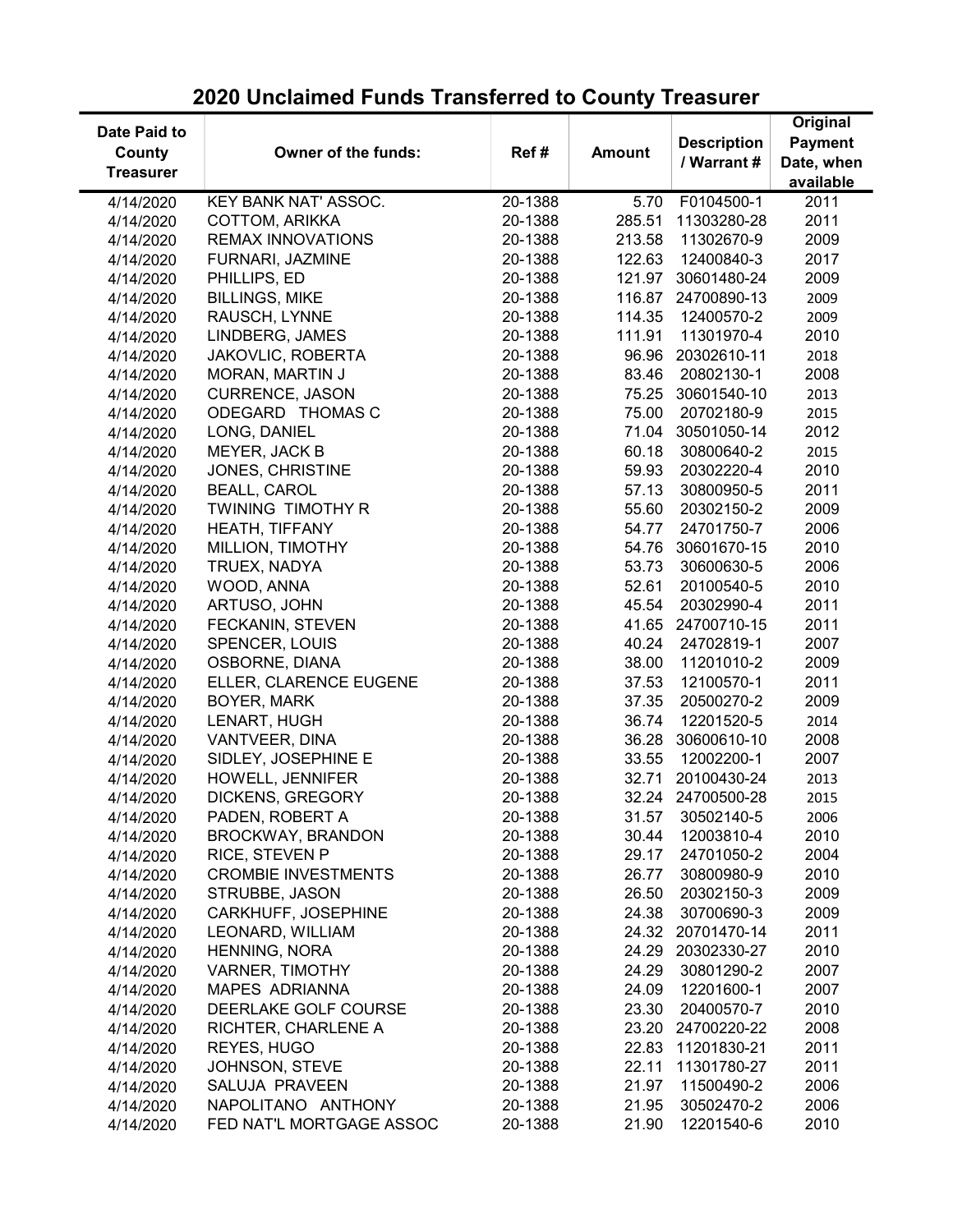#### Date Paid to **County Treasurer** Owner of the funds: Ref # Amount Description / Warrant # **Original** Payment Date, when available 4/14/2020 LYNN, BARRY & DARLENE 20-1388 20.31 12101170-2 2006 4/14/2020 HEMPHILL, DAN 20-1388 20.16 30701090-6 2011 4/14/2020 KOZLEVCAR, IVAN 20-1388 20.00 24700060-31 2010 4/14/2020 FORTIER C A JR 20-1388 17.95 20301180-1 2007 4/14/2020 YEAGER, REBECCA 20-1388 16.83 11303370-22 2011 4/14/2020 MUSSER, RICHARD 20-1388 16.73 12301370-1 2017 4/14/2020 HUGGINS, ANDREW 20-1388 16.61 12100370-2 2011 4/14/2020 LAUTANEN, JON 20-1388 15.90 12300110-1 2013 4/14/2020 BROWN, DARLENE M 20-1388 15.57 30501390-9 2008 4/14/2020 CRABTREE, DENNIS 20-1388 15.11 11200230-3 2010 4/14/2020 FED NAT'L MORTGAGE ASSOC 20-1388 14.32 20300400-6 2005 4/14/2020 GAINAN, PHILIP M 20-1388 14.23 11302690-4 2009 4/14/2020 CSISZER, JEAN 20-1388 14.21 11400620-1 2009 4/14/2020 HILL, ROBERT 20-1388 13.78 20101770-33 2005 4/14/2020 FLAUTT, DAVID 20-1388 12.71 12003380-4 2010 4/14/2020 MILLER, BRIAN 20-1388 12.59 12401026-3 2009 4/14/2020 O'CONNELL, SHIRLEY 20-1388 12.56 11301820-15 2008 4/14/2020 LEININGER GERALD 20-1388 12.44 11200640-2 2006 4/14/2020 TIMMS, TINA L 20-1388 12.19 12001790-7 2009 4/14/2020 FED NAT'L MORTGAGE ASSOC 20-1388 11.20 20100210-5 2011 4/14/2020 TACKETT, BOBBY 20-1388 11.03 11201940-22 2010 4/14/2020 HEMMINGER LAND CO 20-1388 10.50 12401955-1 2007 4/14/2020 BERWALD, JOHN A 20-1388 10.50 12301140-1 2009 4/14/2020 FIRST MERIT BANK NA 20-1388 10.50 20100640-11 2017 4/14/2020 ARTMAN, HALEY 20-1388 10.21 30800110-3 2011 4/14/2020 FORD, BESSIE 20-1388 10.18 11202071-3 2011 4/14/2020 ALTISOURCE SOLUTIONS 20-1388 10.18 12203080-7 2012 4/14/2020 LYNCH, RHONDA C 20-1388 10.14 20200410-3 2009 4/14/2020 LAYMAN, DOUGLAS J 20-1388 10.00 12301180-4 2007 4/14/2020 SMITH, EARL 20-1388 10.00 20200300-7 2005 4/14/2020 WITLICKI ROBERT T 20-1388 10.00 24700540-17 2005 4/14/2020 SZEKELY, MARK 20-1388 9.79 11403000-5 2004 4/14/2020 KOZLOWSKI KIMBERLY 20-1388 9.51 20401060-2 2013 4/14/2020 FASSETT, MICHELLE & 20-1388 9.45 12401956-6 2009 4/14/2020 COAKLEY, FRANCES E 20-1388 9.25 30600400-3 2004 4/14/2020 HARRIS, JASON R 20-1388 8.89 11302590-2 2006 4/14/2020 FARMER, AMANDA 20-1388 8.37 52505205-6 2013 4/14/2020 BENZ, RICHARD 20-1388 8.32 21002900-14 2014 4/14/2020 SIMONIC, WILLIAM 20-1388 7.75 12401760-1 2009 4/14/2020 SHELLY, ELAINE 20-1388 7.45 11301230-4 2008 4/14/2020 PANANEN, STEPHENIE R 20-1388 7.38 20801880-18 2006 4/14/2020 BERRINGER, RHONDA 20-1388 7.27 30601670-9 2008 4/14/2020 KALUZA, NICK 20-1388 7.05 30701100-19 2012 4/14/2020 SIAS, AMY 20-1388 6.94 30501500-38 2009 4/14/2020 VANDERGRIFF, MARK 20-1388 6.63 30501510-45 2016 4/14/2020 SHYMSKE, PAUL 20-1388 6.50 12100010-3 2011 4/14/2020 HOBE, PETER J 20-1388 6.06 30600400-9 2006 4/14/2020 WOOD, WALTER 20-1388 6.01 30501480-33 2011 4/14/2020 BENDER, JOHN 20-1388 6.00 11501950-1 2013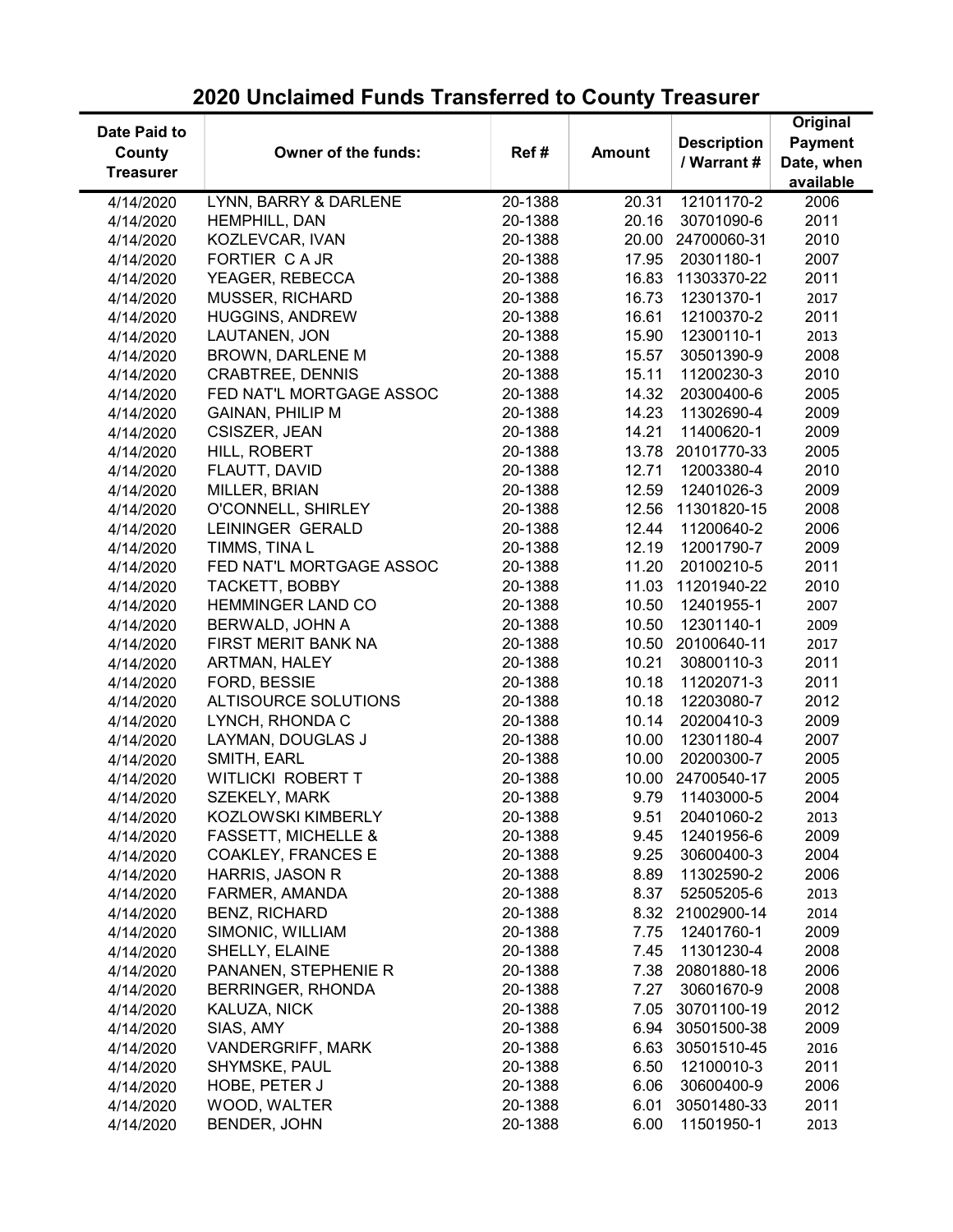| Date Paid to     |                            |         |               | <b>Description</b> | Original<br><b>Payment</b> |
|------------------|----------------------------|---------|---------------|--------------------|----------------------------|
| County           | <b>Owner of the funds:</b> | Ref#    | <b>Amount</b> | / Warrant #        | Date, when                 |
| <b>Treasurer</b> |                            |         |               |                    |                            |
|                  |                            |         |               |                    | available                  |
| 4/14/2020        | SWEITZER, NICOLE           | 20-1388 | 5.85          | 30700150-5         | 2012                       |
| 4/14/2020        | ROUX, LORI A               | 20-1388 | 5.81          | 24700590-1         | 2008                       |
| 4/14/2020        | <b>CROMBIE, EVELYN</b>     | 20-1388 | 5.78          | 30800980-3         | 2007                       |
| 4/14/2020        | <b>BEAVERS, BRADLEY</b>    | 20-1388 | 5.72          | 11302970-12        | 2011                       |
| 4/14/2020        | RAYLEY, MICHAEL            | 20-1388 | 5.42          | 12002420-5         | 2007                       |
| 4/14/2020        | GIVAN, RICHARD & DIANE     | 20-1388 | 5.28          | 30503440-3         | 2007                       |
| 4/14/2020        | SMARTT, DANIEL             | 20-1388 | 4.99          | 20202550-4         | 2012                       |
| 4/14/2020        | <b>VALENTI, ERIN</b>       | 20-1388 | 4.84          | 62504950-1         | 2007                       |
| 4/14/2020        | YIN, ZHIHONG               | 20-1388 | 4.83          | 20101780-39        | 2014                       |
| 4/14/2020        | DEUTSCH, WILLIAM           | 20-1388 | 4.80          | 20301300-2         | 2008                       |
| 4/14/2020        | <b>AUSTIN, THOMAS</b>      | 20-1388 | 4.76          | 30601020-3         | 2010                       |
| 4/14/2020        | CANAVAN, JOHN              | 20-1388 | 4.62          | 20302990-5         | 2012                       |
| 4/14/2020        | SPANGLE, RAYMOND           | 20-1388 | 4.48          | 12201620-1         | 2005                       |
| 4/14/2020        | PASQUALONE, GINA           | 20-1388 | 4.38          | 20101620-34        | 2012                       |
| 4/14/2020        | NATIONAL HOME MANAGEMENT   | 20-1388 | 4.13          | 30700910-9         | 2009                       |
| 4/14/2020        | SEUFER, ANN                | 20-1388 | 4.01          | 11200950-4         | 2005                       |
| 4/14/2020        | FED NAT'L MORTGAGE ASSOC   | 20-1388 | 4.00          | 12401890-5         | 2005                       |
| 4/14/2020        | MARCH, JASON               | 20-1388 | 3.53          | 12300130-6         | 2011                       |
| 4/14/2020        | ROSEGGER, MICHAEL          | 20-1388 | 3.13          | 20300940-2         | 2004                       |
| 4/14/2020        | PETERI, FRANCIS            | 20-1388 | 3.04          | 12300450-2         | 2004                       |
| 4/14/2020        | <b>BRAAT, RANDALL J</b>    | 20-1388 | 2.90          | 20303050-2         | 2004                       |
| 4/14/2020        | MITCHELL CRYSTAL           | 20-1388 | 2.86          | 24700280-25        | 2005                       |
| 4/14/2020        | <b>BENNETT, CHARLOTTE</b>  | 20-1388 | 2.69          | 30701100-11        | 2006                       |
| 4/14/2020        | SPADE, CECIL               | 20-1388 | 2.58          | 20100590-1         | 2017                       |
| 4/14/2020        | WHITE, FRANK J             | 20-1388 | 2.18          | 24700270-17        | 2004                       |
| 4/14/2020        | WRIGHT, JIMMY              | 20-1388 | 2.16          | 12301170-1         | 2010                       |
| 4/14/2020        | <b>DEWALT LAURA</b>        | 20-1388 | 2.10          | 30700750-17        | 2006                       |
| 4/14/2020        | DI'ANGELO, BRIAN           | 20-1388 | 2.05          | 11303130-20        | 2008                       |
| 4/14/2020        | ALPETER, DR DAVID          | 20-1388 | 2.03          | 11500680-3         | 2005                       |
| 4/14/2020        | TRAN, VIET                 | 20-1388 | 1.92          | 11301850-14        | 2004                       |
| 4/14/2020        | FERGUSON, GERALD L SR      | 20-1388 | 1.75          | 20200130-8         | 2015                       |
| 4/14/2020        | BRADLEY, ALBERT W          | 20-1388 | 1.72          | 30701300-3         | 2004                       |
| 4/14/2020        | MHI CONSTRUCTION CO        | 20-1388 |               | 1.71 52505205-10   | 2016                       |
| 4/14/2020        | HUNT, TERENCE              | 20-1388 | 1.67          | 30701090-2         | 2004                       |
| 4/14/2020        | COSTELLO, JOHN             | 20-1388 | 1.67          | 30502690-3         | 2004                       |
| 4/14/2020        | STROUM, MARY ANN           | 20-1388 | 1.59          | 24700170-39        | 2017                       |
| 4/14/2020        | <b>GRAGG, THOMAS P</b>     | 20-1388 | 1.54          | 12001160-3         | 2010                       |
| 4/14/2020        | DRESSMAN, LESLIE           | 20-1388 | 1.40          | 20100540-4         | 2007                       |
| 4/14/2020        | FRISBIE, CHRISTINA         | 20-1388 | 1.40          | 11502750-4         | 2018                       |
| 4/14/2020        | SULLIVAN, TOM              | 20-1388 | 1.36          | 12001530-5         | 2004                       |
| 4/14/2020        | ROGERS, DENSIE             | 20-1388 | 1.33          | 30800590-9         | 2002                       |
| 4/14/2020        | <b>CUNNINGHAM, BOB</b>     | 20-1388 | 1.30          | 11402670-3         | 2004                       |
| 4/14/2020        | FRYE, LISA                 | 20-1388 | 1.30          | 20202555-8         | 2014                       |
| 4/14/2020        | FURLAN, JOE E              | 20-1388 | 1.01          | 20401370-1         | 2008                       |
| 5/4/2020         | PAUL BLAKE                 | JE1430  | 13.80         | 635489             | 01/23/2019                 |
| 5/4/2020         | <b>JANICE BEVERLY FINK</b> | JE1430  | 15.00         | 635491             | 01/23/2019                 |
| 5/4/2020         | KIMBERLY RENEE BARTOSH     | JE1430  | 15.00         | 635715             | 01/24/2019                 |
| 5/4/2020         | <b>STEVE W BEATTIE</b>     | JE1430  | 30.00         | 635716             | 01/24/2019                 |
| 5/4/2020         | LUTHER F LANE III          | JE1430  | 15.00         | 635764             | 01/24/2019                 |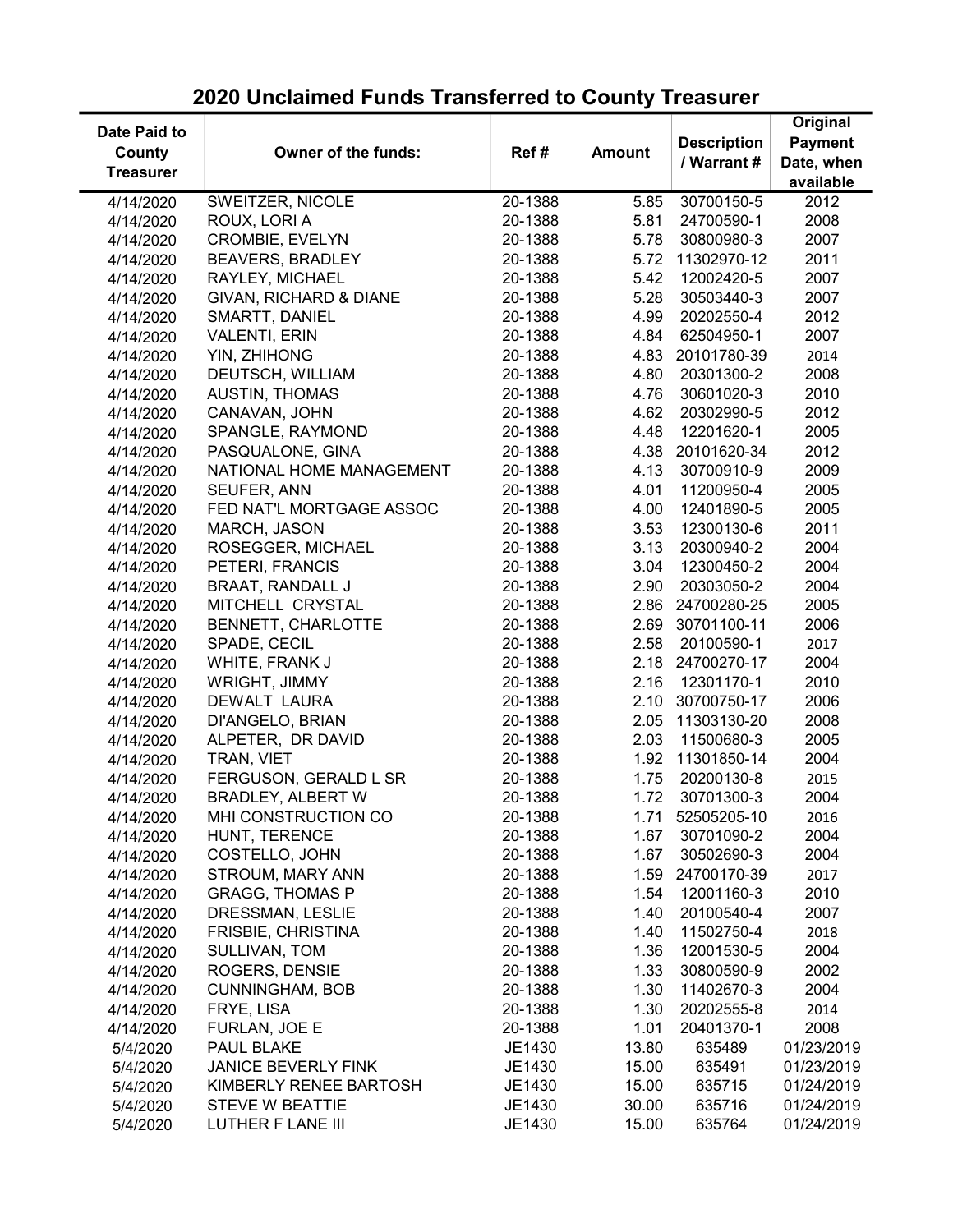| Date Paid to     |                             |        |               |                    | Original       |
|------------------|-----------------------------|--------|---------------|--------------------|----------------|
|                  |                             |        |               | <b>Description</b> | <b>Payment</b> |
| County           | Owner of the funds:         | Ref#   | <b>Amount</b> | / Warrant #        | Date, when     |
| <b>Treasurer</b> |                             |        |               |                    | available      |
| 5/4/2020         | DANIEL L LOSEY              | JE1430 | 15.00         | 635768             | 01/24/2019     |
| 5/4/2020         | <b>MARKALE MCKINNEY</b>     | JE1430 | 15.00         | 635777             | 01/24/2019     |
| 5/4/2020         | <b>JENNIFER D NAGY</b>      | JE1430 | 30.00         | 635784             | 01/24/2019     |
| 5/4/2020         | DESTINY SMITH-VANDEVANDER   | JE1430 | 15.00         | 635803             | 01/24/2019     |
| 5/4/2020         | <b>NANCY SOBIE</b>          | JE1430 | 15.00         | 635805             | 01/24/2019     |
| 5/4/2020         | <b>DAVID A SPANGLER</b>     | JE1430 | 15.00         | 635806             | 01/24/2019     |
| 5/4/2020         | <b>VICTOR THOMPSON</b>      | JE1430 | 15.00         | 635815             | 01/24/2019     |
| 5/4/2020         | <b>TAMMY WARD</b>           | JE1430 | 15.00         | 636371             | 02/07/2019     |
| 5/4/2020         | <b>KURT JUSTIN HANSEN</b>   | JE1430 | 16.20         | 637196             | 02/22/2019     |
| 5/4/2020         | MATTHES SCOTT KITCHEN       | JE1430 | 15.80         | 637200             | 02/22/2019     |
| 5/4/2020         | <b>MISTY LINDSAY</b>        | JE1430 | 16.40         | 637201             | 02/22/2019     |
| 5/4/2020         | <b>BLAKE MEYER</b>          | JE1430 | 20.00         | 637205             | 02/22/2019     |
| 5/4/2020         | <b>DAWN RIBBLETT</b>        | JE1430 | 14.60         | 637210             | 02/22/2019     |
| 5/4/2020         | <b>ALEXANDRIA SEXTON</b>    | JE1430 | 15.40         | 637212             | 02/22/2019     |
| 5/4/2020         | <b>BRIANNA L REPASKY</b>    | JE1430 | 15.00         | 638618             | 03/20/2019     |
| 5/4/2020         | <b>DONA L NORRIS</b>        | JE1430 | 15.00         | 638642             | 03/20/2019     |
| 5/4/2020         | <b>AMY E TRICE</b>          | JE1430 | 15.00         | 638653             | 03/20/2019     |
| 5/4/2020         | POLLYANNA ANDERSON          | JE1430 | 15.00         | 638728             | 03/21/2019     |
| 5/4/2020         | ANGELINA N KNAPP            | JE1430 | 15.00         | 638739             | 03/21/2019     |
| 5/4/2020         | <b>CHRISTOPHER DYBO</b>     | JE1430 | 15.00         | 638782             | 03/21/2019     |
| 5/4/2020         | <b>KENNETH JANOS</b>        | JE1430 | 15.00         | 638802             | 03/21/2019     |
| 5/4/2020         | <b>WILLIAM R KEMP</b>       | JE1430 | 15.00         | 638805             | 03/21/2019     |
|                  | <b>BONNIE J PARRINO</b>     | JE1430 | 15.00         | 638828             | 03/21/2019     |
| 5/4/2020         | MICHAEL J SCHMID            | JE1430 | 15.00         | 638843             | 03/21/2019     |
| 5/4/2020         | TIMOTHY W SZALAI            | JE1430 | 15.00         | 638854             | 03/21/2019     |
| 5/4/2020         |                             |        |               |                    |                |
| 5/4/2020         | JOHN L ZALEWSKI             | JE1430 | 15.00         | 638864             | 03/21/2019     |
| 5/4/2020         | DONALD L AHOLA              | JE1430 | 14.00         | 638865             | 03/21/2019     |
| 5/4/2020         | <b>BONNIE LOOMIS</b>        | JE1430 | 14.00         | 638870             | 03/21/2019     |
| 5/4/2020         | <b>JOHN PADALE</b>          | JE1430 | 15.00         | 638878             | 03/21/2019     |
| 5/4/2020         | <b>JOHN PADALE</b>          | JE1430 | 15.00         | 639686             | 04/09/2019     |
| 5/4/2020         | RAYMOND L MUNDIE            | JE1430 | 145.60        | 639713             | 04/09/2019     |
| 5/4/2020         | <b>EVERETT JACKSON III</b>  | JE1430 | 15.52         | 640370             | 04/24/2019     |
| 5/4/2020         | <b>JOHN PADALE</b>          | JE1430 | 15.00         | 640534             | 04/24/2019     |
| 5/4/2020         | <b>BRIANNA L REPASKY</b>    | JE1430 | 15.00         | 640536             | 04/24/2019     |
| 6/5/2020         | <b>JOSEPH BIEDRYCKI</b>     | JE1461 | 15.00         | 640803             | 05/01/2019     |
| 6/5/2020         | <b>GENE COOPER III</b>      | JE1461 | 15.00         | 640807             | 05/01/2019     |
| 6/5/2020         | <b>JODI M BRADEN</b>        | JE1461 | 15.00         | 640862             | 05/01/2019     |
| 6/5/2020         | <b>FRANK CIARLILLO JR</b>   | JE1461 | 15.00         | 641265             | 05/09/2019     |
| 6/5/2020         | <b>CHRISTINE J NEUBAUER</b> | JE1461 | 15.00         | 641284             | 05/09/2019     |
| 6/5/2020         | <b>JOHN STEEL JR</b>        | JE1461 | 15.00         | 641301             | 05/09/2019     |
| 6/5/2020         | ROBERT DECKER JR            | JE1461 | 1.10          | 641354             | 05/13/2019     |
| 6/5/2020         | <b>IBRAHIM BAZYAN</b>       | JE1461 | 10.00         | 641746             | 05/16/2019     |
| 6/5/2020         | <b>HENRY MCHARG</b>         | JE1461 | 3.53          | 642269             | 05/21/2019     |
| 6/5/2020         | NICHOLAS DAVIS              | JE1461 | 15.00         | 642440             | 05/22/2019     |
| 6/5/2020         | <b>BRIAN FATTLER</b>        | JE1461 | 15.00         | 642443             | 05/22/2019     |
| 6/5/2020         | <b>MATHEW GREENE</b>        | JE1461 | 15.00         | 642447             | 05/22/2019     |
| 6/5/2020         | CHERYL HUZL                 | JE1461 | 45.00         | 642450             | 05/22/2019     |
| 6/5/2020         | <b>CRISTLE JARVIS</b>       | JE1461 | 14.20         | 642620             | 05/28/2019     |
| 6/5/2020         | <b>JENNIFER JOHNSON</b>     | JE1461 | 12.20         | 642621             | 05/28/2019     |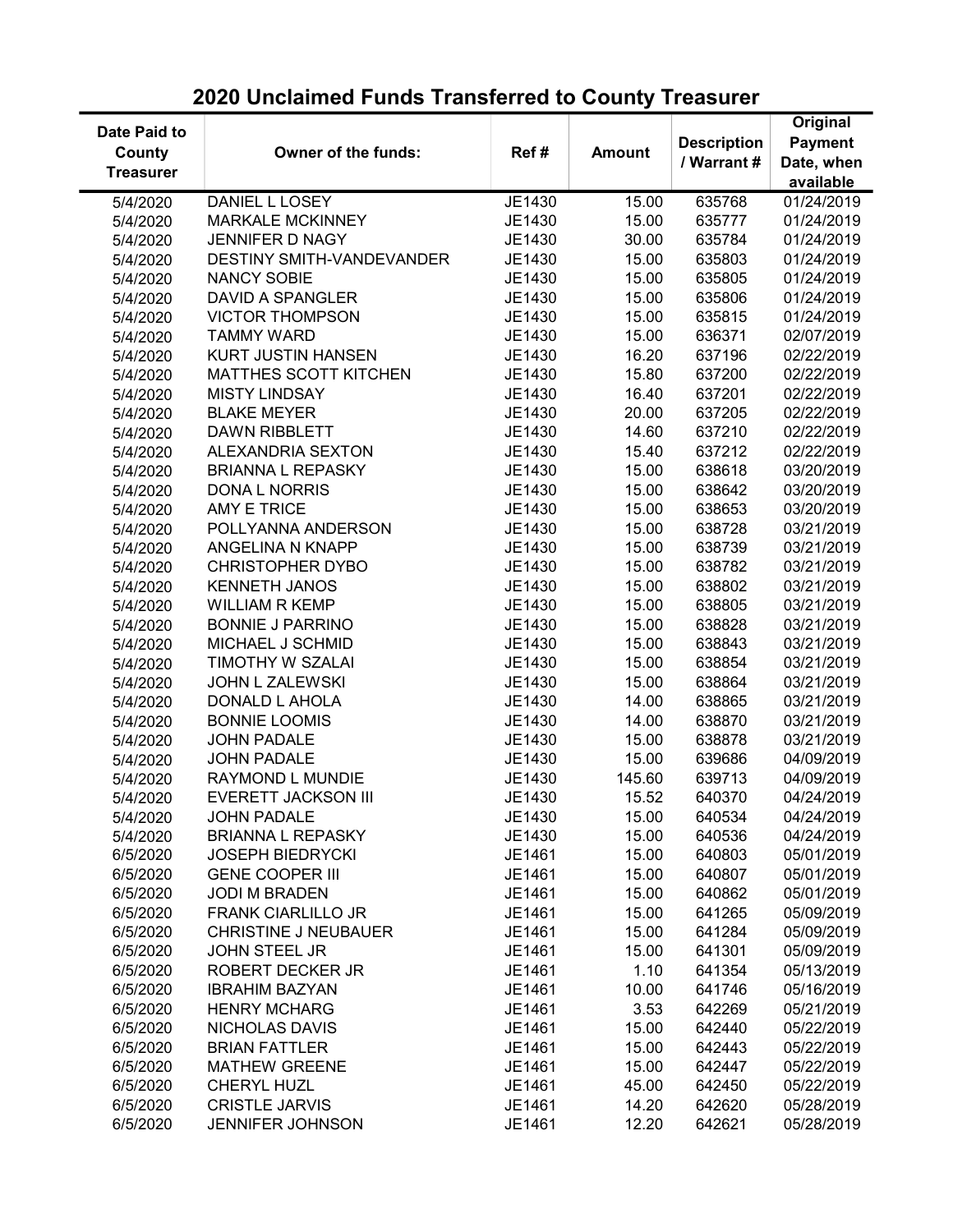| Date Paid to<br><b>Payment</b><br><b>Description</b><br><b>County</b><br>Owner of the funds:<br>Ref#<br><b>Amount</b><br>/ Warrant #<br>Date, when<br><b>Treasurer</b><br>available<br>6/5/2020<br><b>KAYLA JONES</b><br>JE1461<br>15.00<br>642622<br>05/28/2019<br>642636<br>6/5/2020<br><b>LESTER SMITH</b><br>JE1461<br>13.40<br>05/28/2019<br>6/5/2020<br><b>WILLIAM ADAMS</b><br>JE1461<br>15.00<br>643091<br>06/04/2019<br>15.00<br>6/5/2020<br><b>KAYLA GALE</b><br>JE1461<br>643106<br>06/04/2019<br><b>KIP HOWARD</b><br>JE1461<br>15.00<br>06/04/2019<br>6/5/2020<br>643113<br>15.00<br>6/5/2020<br><b>BRIAN MORRIS</b><br>JE1461<br>643125<br>06/04/2019<br>112.20<br>6/5/2020<br>ROBERT HOFFMAN<br>JE1461<br>643459<br>06/11/2019<br>6/5/2020<br><b>LINDSAY J BIBLER</b><br>JE1461<br>15.00<br>643496<br>06/12/2019<br>643519<br>6/5/2020<br><b>JOHN W MEZINGER</b><br>JE1461<br>15.00<br>06/12/2019<br>6/5/2020<br><b>DORIS MILLER</b><br>JE1461<br>15.00<br>643520<br>06/12/2019<br>6/5/2020<br><b>RYAN STEWART</b><br>JE1461<br>15.00<br>643529<br>06/12/2019<br>6/5/2020<br><b>KELLY VARKETT</b><br>JE1461<br>15.00<br>643533<br>06/12/2019<br>6/5/2020<br><b>BRIAN R AVERILL</b><br>JE1461<br>15.00<br>643938<br>06/19/2019<br>6/5/2020<br><b>CATHERINE FURMAN</b><br>JE1461<br>15.00<br>643951<br>06/19/2019<br>6/5/2020<br><b>MANZA RENFRO</b><br>JE1461<br>15.00<br>643972<br>06/19/2019<br>6/5/2020<br><b>GARRETT A BOGDAN</b><br>JE1461<br>15.00<br>643990<br>06/19/2019<br>6/5/2020<br><b>WILFREDO PANETO</b><br>JE1461<br>15.00<br>644008<br>06/19/2019<br>6/5/2020<br><b>LINDAY WARNER</b><br>JE1461<br>15.00<br>644012<br>06/19/2019<br>6/5/2020<br><b>ZAYLEE WATSON</b><br>JE1461<br>15.00<br>644013<br>06/19/2019<br>CAPSTONE CONSTRUCTION CO<br>100.00<br>6/5/2020<br>JE1461<br>644286<br>06/25/2019<br>6/5/2020<br><b>DOUGLAS ANDERSON</b><br>JE1461<br>15.00<br>645512<br>07/17/2019<br>6/5/2020<br>MICHAEL BRANHAM<br>JE1461<br>15.00<br>645518<br>07/17/2019<br>6/5/2020<br><b>TRACY COLE</b><br>JE1461<br>15.00<br>645527<br>07/17/2019<br>JE1461<br>6/5/2020<br><b>APRIL LANE</b><br>15.00<br>645550<br>07/17/2019<br>6/5/2020<br><b>COLTON PHOTIOU</b><br>JE1461<br>16.80<br>645565<br>07/17/2019<br>6/5/2020<br><b>CELIT RODRIGUEZ ISALES</b><br>JE1461<br>14.20<br>645570<br>07/17/2019<br>6/5/2020<br><b>DAWN C BURGESS</b><br>JE1461<br>15.00<br>646006<br>07/23/2019<br>6/5/2020<br><b>JOSEPH CASSELL</b><br>JE1461<br>15.00<br>646009<br>07/23/2019<br>6/5/2020<br><b>AMANDA MASON</b><br>JE1461<br>15.00<br>646021<br>07/23/2019<br>6/5/2020<br>JE1461<br>37.13<br>646090<br>07/26/2019<br>Jennifer N Newsome<br>6/5/2020<br>JE1461<br>15.00<br>646261<br>07/30/2019<br><b>JAMES L MARTINCIC</b><br>TRIXYE C CASE<br>6/5/2020<br>JE1461<br>16.00<br>647004<br>08/14/2019<br>6/5/2020<br><b>CARLETTA MCCUMBER</b><br>16.20<br>08/14/2019<br>JE1461<br>647013<br>6/5/2020<br>14.20<br><b>ALISHA REHO</b><br>JE1461<br>647015<br>08/14/2019<br>6/5/2020<br><b>JAMES L MARTINCIC</b><br>15.00<br>JE1461<br>647657<br>08/27/2019<br>6/5/2020<br>PHYLLIS DUNLAP<br>JE1461<br>45.00<br>647678<br>08/27/2019<br>6/5/2020<br>DAVID BOYLEN<br>JE1461<br>15.00<br>647716<br>08/29/2019<br>15.00<br>6/5/2020<br>STACY L COLE<br>JE1461<br>647721<br>08/29/2019<br>6/5/2020<br><b>CHRISTOPHER M FLANDERS</b><br>JE1461<br>08/29/2019<br>15.00<br>647729<br><b>JAMES L MARTINCIC</b><br>6/5/2020<br>JE1461<br>15.00<br>647748<br>08/29/2019<br>6/5/2020<br><b>JILL ROSS</b><br>JE1461<br>15.00<br>647773<br>08/29/2019<br><b>VIRGINIA TOWE TERRY</b><br>30.00<br>6/5/2020<br>JE1461<br>647783<br>08/29/2019<br><b>JOHN VAN NORMAN III</b><br>JE1461<br>15.00<br>6/5/2020<br>647784<br>08/29/2019<br>ROBERT WALFORD<br>6/5/2020<br>JE1461<br>15.00<br>647787<br>08/29/2019<br>6/5/2020<br><b>CATHERINE WELSH</b><br>JE1461<br>15.00<br>647789<br>08/29/2019<br>15.00<br>6/5/2020<br><b>VIRGINIA WILCOX</b><br>JE1461<br>647792<br>08/29/2019<br><b>JEREMY WILLIAMS</b><br>6/5/2020<br>JE1461<br>45.00<br>647794<br>08/29/2019<br>2016 CV641<br>66.91<br>12/3/2018<br>6/18/2020<br><b>Biales Delchin Law LLC</b><br>20-2743 |  |  |       |          |
|--------------------------------------------------------------------------------------------------------------------------------------------------------------------------------------------------------------------------------------------------------------------------------------------------------------------------------------------------------------------------------------------------------------------------------------------------------------------------------------------------------------------------------------------------------------------------------------------------------------------------------------------------------------------------------------------------------------------------------------------------------------------------------------------------------------------------------------------------------------------------------------------------------------------------------------------------------------------------------------------------------------------------------------------------------------------------------------------------------------------------------------------------------------------------------------------------------------------------------------------------------------------------------------------------------------------------------------------------------------------------------------------------------------------------------------------------------------------------------------------------------------------------------------------------------------------------------------------------------------------------------------------------------------------------------------------------------------------------------------------------------------------------------------------------------------------------------------------------------------------------------------------------------------------------------------------------------------------------------------------------------------------------------------------------------------------------------------------------------------------------------------------------------------------------------------------------------------------------------------------------------------------------------------------------------------------------------------------------------------------------------------------------------------------------------------------------------------------------------------------------------------------------------------------------------------------------------------------------------------------------------------------------------------------------------------------------------------------------------------------------------------------------------------------------------------------------------------------------------------------------------------------------------------------------------------------------------------------------------------------------------------------------------------------------------------------------------------------------------------------------------------------------------------------------------------------------------------------------------------------------------------------------------------------------------------------------------------------------------------------------------------------------------------------------------------------------------------------------------------------------------------------------------------------------------------------------------------------------------------------------------------------------------------------------------------------------------------------------------------------------------------------------------------------------------------------------------------------------------------------------------------------------------------------------------------------------------------------------------------------------------------------------------------------------------------------------------------------------------------------------------------------------------|--|--|-------|----------|
|                                                                                                                                                                                                                                                                                                                                                                                                                                                                                                                                                                                                                                                                                                                                                                                                                                                                                                                                                                                                                                                                                                                                                                                                                                                                                                                                                                                                                                                                                                                                                                                                                                                                                                                                                                                                                                                                                                                                                                                                                                                                                                                                                                                                                                                                                                                                                                                                                                                                                                                                                                                                                                                                                                                                                                                                                                                                                                                                                                                                                                                                                                                                                                                                                                                                                                                                                                                                                                                                                                                                                                                                                                                                                                                                                                                                                                                                                                                                                                                                                                                                                                                                                        |  |  |       | Original |
|                                                                                                                                                                                                                                                                                                                                                                                                                                                                                                                                                                                                                                                                                                                                                                                                                                                                                                                                                                                                                                                                                                                                                                                                                                                                                                                                                                                                                                                                                                                                                                                                                                                                                                                                                                                                                                                                                                                                                                                                                                                                                                                                                                                                                                                                                                                                                                                                                                                                                                                                                                                                                                                                                                                                                                                                                                                                                                                                                                                                                                                                                                                                                                                                                                                                                                                                                                                                                                                                                                                                                                                                                                                                                                                                                                                                                                                                                                                                                                                                                                                                                                                                                        |  |  |       |          |
|                                                                                                                                                                                                                                                                                                                                                                                                                                                                                                                                                                                                                                                                                                                                                                                                                                                                                                                                                                                                                                                                                                                                                                                                                                                                                                                                                                                                                                                                                                                                                                                                                                                                                                                                                                                                                                                                                                                                                                                                                                                                                                                                                                                                                                                                                                                                                                                                                                                                                                                                                                                                                                                                                                                                                                                                                                                                                                                                                                                                                                                                                                                                                                                                                                                                                                                                                                                                                                                                                                                                                                                                                                                                                                                                                                                                                                                                                                                                                                                                                                                                                                                                                        |  |  |       |          |
|                                                                                                                                                                                                                                                                                                                                                                                                                                                                                                                                                                                                                                                                                                                                                                                                                                                                                                                                                                                                                                                                                                                                                                                                                                                                                                                                                                                                                                                                                                                                                                                                                                                                                                                                                                                                                                                                                                                                                                                                                                                                                                                                                                                                                                                                                                                                                                                                                                                                                                                                                                                                                                                                                                                                                                                                                                                                                                                                                                                                                                                                                                                                                                                                                                                                                                                                                                                                                                                                                                                                                                                                                                                                                                                                                                                                                                                                                                                                                                                                                                                                                                                                                        |  |  |       |          |
|                                                                                                                                                                                                                                                                                                                                                                                                                                                                                                                                                                                                                                                                                                                                                                                                                                                                                                                                                                                                                                                                                                                                                                                                                                                                                                                                                                                                                                                                                                                                                                                                                                                                                                                                                                                                                                                                                                                                                                                                                                                                                                                                                                                                                                                                                                                                                                                                                                                                                                                                                                                                                                                                                                                                                                                                                                                                                                                                                                                                                                                                                                                                                                                                                                                                                                                                                                                                                                                                                                                                                                                                                                                                                                                                                                                                                                                                                                                                                                                                                                                                                                                                                        |  |  |       |          |
|                                                                                                                                                                                                                                                                                                                                                                                                                                                                                                                                                                                                                                                                                                                                                                                                                                                                                                                                                                                                                                                                                                                                                                                                                                                                                                                                                                                                                                                                                                                                                                                                                                                                                                                                                                                                                                                                                                                                                                                                                                                                                                                                                                                                                                                                                                                                                                                                                                                                                                                                                                                                                                                                                                                                                                                                                                                                                                                                                                                                                                                                                                                                                                                                                                                                                                                                                                                                                                                                                                                                                                                                                                                                                                                                                                                                                                                                                                                                                                                                                                                                                                                                                        |  |  |       |          |
|                                                                                                                                                                                                                                                                                                                                                                                                                                                                                                                                                                                                                                                                                                                                                                                                                                                                                                                                                                                                                                                                                                                                                                                                                                                                                                                                                                                                                                                                                                                                                                                                                                                                                                                                                                                                                                                                                                                                                                                                                                                                                                                                                                                                                                                                                                                                                                                                                                                                                                                                                                                                                                                                                                                                                                                                                                                                                                                                                                                                                                                                                                                                                                                                                                                                                                                                                                                                                                                                                                                                                                                                                                                                                                                                                                                                                                                                                                                                                                                                                                                                                                                                                        |  |  |       |          |
|                                                                                                                                                                                                                                                                                                                                                                                                                                                                                                                                                                                                                                                                                                                                                                                                                                                                                                                                                                                                                                                                                                                                                                                                                                                                                                                                                                                                                                                                                                                                                                                                                                                                                                                                                                                                                                                                                                                                                                                                                                                                                                                                                                                                                                                                                                                                                                                                                                                                                                                                                                                                                                                                                                                                                                                                                                                                                                                                                                                                                                                                                                                                                                                                                                                                                                                                                                                                                                                                                                                                                                                                                                                                                                                                                                                                                                                                                                                                                                                                                                                                                                                                                        |  |  |       |          |
|                                                                                                                                                                                                                                                                                                                                                                                                                                                                                                                                                                                                                                                                                                                                                                                                                                                                                                                                                                                                                                                                                                                                                                                                                                                                                                                                                                                                                                                                                                                                                                                                                                                                                                                                                                                                                                                                                                                                                                                                                                                                                                                                                                                                                                                                                                                                                                                                                                                                                                                                                                                                                                                                                                                                                                                                                                                                                                                                                                                                                                                                                                                                                                                                                                                                                                                                                                                                                                                                                                                                                                                                                                                                                                                                                                                                                                                                                                                                                                                                                                                                                                                                                        |  |  |       |          |
|                                                                                                                                                                                                                                                                                                                                                                                                                                                                                                                                                                                                                                                                                                                                                                                                                                                                                                                                                                                                                                                                                                                                                                                                                                                                                                                                                                                                                                                                                                                                                                                                                                                                                                                                                                                                                                                                                                                                                                                                                                                                                                                                                                                                                                                                                                                                                                                                                                                                                                                                                                                                                                                                                                                                                                                                                                                                                                                                                                                                                                                                                                                                                                                                                                                                                                                                                                                                                                                                                                                                                                                                                                                                                                                                                                                                                                                                                                                                                                                                                                                                                                                                                        |  |  |       |          |
|                                                                                                                                                                                                                                                                                                                                                                                                                                                                                                                                                                                                                                                                                                                                                                                                                                                                                                                                                                                                                                                                                                                                                                                                                                                                                                                                                                                                                                                                                                                                                                                                                                                                                                                                                                                                                                                                                                                                                                                                                                                                                                                                                                                                                                                                                                                                                                                                                                                                                                                                                                                                                                                                                                                                                                                                                                                                                                                                                                                                                                                                                                                                                                                                                                                                                                                                                                                                                                                                                                                                                                                                                                                                                                                                                                                                                                                                                                                                                                                                                                                                                                                                                        |  |  |       |          |
|                                                                                                                                                                                                                                                                                                                                                                                                                                                                                                                                                                                                                                                                                                                                                                                                                                                                                                                                                                                                                                                                                                                                                                                                                                                                                                                                                                                                                                                                                                                                                                                                                                                                                                                                                                                                                                                                                                                                                                                                                                                                                                                                                                                                                                                                                                                                                                                                                                                                                                                                                                                                                                                                                                                                                                                                                                                                                                                                                                                                                                                                                                                                                                                                                                                                                                                                                                                                                                                                                                                                                                                                                                                                                                                                                                                                                                                                                                                                                                                                                                                                                                                                                        |  |  |       |          |
|                                                                                                                                                                                                                                                                                                                                                                                                                                                                                                                                                                                                                                                                                                                                                                                                                                                                                                                                                                                                                                                                                                                                                                                                                                                                                                                                                                                                                                                                                                                                                                                                                                                                                                                                                                                                                                                                                                                                                                                                                                                                                                                                                                                                                                                                                                                                                                                                                                                                                                                                                                                                                                                                                                                                                                                                                                                                                                                                                                                                                                                                                                                                                                                                                                                                                                                                                                                                                                                                                                                                                                                                                                                                                                                                                                                                                                                                                                                                                                                                                                                                                                                                                        |  |  |       |          |
|                                                                                                                                                                                                                                                                                                                                                                                                                                                                                                                                                                                                                                                                                                                                                                                                                                                                                                                                                                                                                                                                                                                                                                                                                                                                                                                                                                                                                                                                                                                                                                                                                                                                                                                                                                                                                                                                                                                                                                                                                                                                                                                                                                                                                                                                                                                                                                                                                                                                                                                                                                                                                                                                                                                                                                                                                                                                                                                                                                                                                                                                                                                                                                                                                                                                                                                                                                                                                                                                                                                                                                                                                                                                                                                                                                                                                                                                                                                                                                                                                                                                                                                                                        |  |  |       |          |
|                                                                                                                                                                                                                                                                                                                                                                                                                                                                                                                                                                                                                                                                                                                                                                                                                                                                                                                                                                                                                                                                                                                                                                                                                                                                                                                                                                                                                                                                                                                                                                                                                                                                                                                                                                                                                                                                                                                                                                                                                                                                                                                                                                                                                                                                                                                                                                                                                                                                                                                                                                                                                                                                                                                                                                                                                                                                                                                                                                                                                                                                                                                                                                                                                                                                                                                                                                                                                                                                                                                                                                                                                                                                                                                                                                                                                                                                                                                                                                                                                                                                                                                                                        |  |  |       |          |
|                                                                                                                                                                                                                                                                                                                                                                                                                                                                                                                                                                                                                                                                                                                                                                                                                                                                                                                                                                                                                                                                                                                                                                                                                                                                                                                                                                                                                                                                                                                                                                                                                                                                                                                                                                                                                                                                                                                                                                                                                                                                                                                                                                                                                                                                                                                                                                                                                                                                                                                                                                                                                                                                                                                                                                                                                                                                                                                                                                                                                                                                                                                                                                                                                                                                                                                                                                                                                                                                                                                                                                                                                                                                                                                                                                                                                                                                                                                                                                                                                                                                                                                                                        |  |  |       |          |
|                                                                                                                                                                                                                                                                                                                                                                                                                                                                                                                                                                                                                                                                                                                                                                                                                                                                                                                                                                                                                                                                                                                                                                                                                                                                                                                                                                                                                                                                                                                                                                                                                                                                                                                                                                                                                                                                                                                                                                                                                                                                                                                                                                                                                                                                                                                                                                                                                                                                                                                                                                                                                                                                                                                                                                                                                                                                                                                                                                                                                                                                                                                                                                                                                                                                                                                                                                                                                                                                                                                                                                                                                                                                                                                                                                                                                                                                                                                                                                                                                                                                                                                                                        |  |  |       |          |
|                                                                                                                                                                                                                                                                                                                                                                                                                                                                                                                                                                                                                                                                                                                                                                                                                                                                                                                                                                                                                                                                                                                                                                                                                                                                                                                                                                                                                                                                                                                                                                                                                                                                                                                                                                                                                                                                                                                                                                                                                                                                                                                                                                                                                                                                                                                                                                                                                                                                                                                                                                                                                                                                                                                                                                                                                                                                                                                                                                                                                                                                                                                                                                                                                                                                                                                                                                                                                                                                                                                                                                                                                                                                                                                                                                                                                                                                                                                                                                                                                                                                                                                                                        |  |  |       |          |
|                                                                                                                                                                                                                                                                                                                                                                                                                                                                                                                                                                                                                                                                                                                                                                                                                                                                                                                                                                                                                                                                                                                                                                                                                                                                                                                                                                                                                                                                                                                                                                                                                                                                                                                                                                                                                                                                                                                                                                                                                                                                                                                                                                                                                                                                                                                                                                                                                                                                                                                                                                                                                                                                                                                                                                                                                                                                                                                                                                                                                                                                                                                                                                                                                                                                                                                                                                                                                                                                                                                                                                                                                                                                                                                                                                                                                                                                                                                                                                                                                                                                                                                                                        |  |  |       |          |
|                                                                                                                                                                                                                                                                                                                                                                                                                                                                                                                                                                                                                                                                                                                                                                                                                                                                                                                                                                                                                                                                                                                                                                                                                                                                                                                                                                                                                                                                                                                                                                                                                                                                                                                                                                                                                                                                                                                                                                                                                                                                                                                                                                                                                                                                                                                                                                                                                                                                                                                                                                                                                                                                                                                                                                                                                                                                                                                                                                                                                                                                                                                                                                                                                                                                                                                                                                                                                                                                                                                                                                                                                                                                                                                                                                                                                                                                                                                                                                                                                                                                                                                                                        |  |  |       |          |
|                                                                                                                                                                                                                                                                                                                                                                                                                                                                                                                                                                                                                                                                                                                                                                                                                                                                                                                                                                                                                                                                                                                                                                                                                                                                                                                                                                                                                                                                                                                                                                                                                                                                                                                                                                                                                                                                                                                                                                                                                                                                                                                                                                                                                                                                                                                                                                                                                                                                                                                                                                                                                                                                                                                                                                                                                                                                                                                                                                                                                                                                                                                                                                                                                                                                                                                                                                                                                                                                                                                                                                                                                                                                                                                                                                                                                                                                                                                                                                                                                                                                                                                                                        |  |  |       |          |
|                                                                                                                                                                                                                                                                                                                                                                                                                                                                                                                                                                                                                                                                                                                                                                                                                                                                                                                                                                                                                                                                                                                                                                                                                                                                                                                                                                                                                                                                                                                                                                                                                                                                                                                                                                                                                                                                                                                                                                                                                                                                                                                                                                                                                                                                                                                                                                                                                                                                                                                                                                                                                                                                                                                                                                                                                                                                                                                                                                                                                                                                                                                                                                                                                                                                                                                                                                                                                                                                                                                                                                                                                                                                                                                                                                                                                                                                                                                                                                                                                                                                                                                                                        |  |  |       |          |
|                                                                                                                                                                                                                                                                                                                                                                                                                                                                                                                                                                                                                                                                                                                                                                                                                                                                                                                                                                                                                                                                                                                                                                                                                                                                                                                                                                                                                                                                                                                                                                                                                                                                                                                                                                                                                                                                                                                                                                                                                                                                                                                                                                                                                                                                                                                                                                                                                                                                                                                                                                                                                                                                                                                                                                                                                                                                                                                                                                                                                                                                                                                                                                                                                                                                                                                                                                                                                                                                                                                                                                                                                                                                                                                                                                                                                                                                                                                                                                                                                                                                                                                                                        |  |  |       |          |
|                                                                                                                                                                                                                                                                                                                                                                                                                                                                                                                                                                                                                                                                                                                                                                                                                                                                                                                                                                                                                                                                                                                                                                                                                                                                                                                                                                                                                                                                                                                                                                                                                                                                                                                                                                                                                                                                                                                                                                                                                                                                                                                                                                                                                                                                                                                                                                                                                                                                                                                                                                                                                                                                                                                                                                                                                                                                                                                                                                                                                                                                                                                                                                                                                                                                                                                                                                                                                                                                                                                                                                                                                                                                                                                                                                                                                                                                                                                                                                                                                                                                                                                                                        |  |  |       |          |
|                                                                                                                                                                                                                                                                                                                                                                                                                                                                                                                                                                                                                                                                                                                                                                                                                                                                                                                                                                                                                                                                                                                                                                                                                                                                                                                                                                                                                                                                                                                                                                                                                                                                                                                                                                                                                                                                                                                                                                                                                                                                                                                                                                                                                                                                                                                                                                                                                                                                                                                                                                                                                                                                                                                                                                                                                                                                                                                                                                                                                                                                                                                                                                                                                                                                                                                                                                                                                                                                                                                                                                                                                                                                                                                                                                                                                                                                                                                                                                                                                                                                                                                                                        |  |  |       |          |
|                                                                                                                                                                                                                                                                                                                                                                                                                                                                                                                                                                                                                                                                                                                                                                                                                                                                                                                                                                                                                                                                                                                                                                                                                                                                                                                                                                                                                                                                                                                                                                                                                                                                                                                                                                                                                                                                                                                                                                                                                                                                                                                                                                                                                                                                                                                                                                                                                                                                                                                                                                                                                                                                                                                                                                                                                                                                                                                                                                                                                                                                                                                                                                                                                                                                                                                                                                                                                                                                                                                                                                                                                                                                                                                                                                                                                                                                                                                                                                                                                                                                                                                                                        |  |  |       |          |
|                                                                                                                                                                                                                                                                                                                                                                                                                                                                                                                                                                                                                                                                                                                                                                                                                                                                                                                                                                                                                                                                                                                                                                                                                                                                                                                                                                                                                                                                                                                                                                                                                                                                                                                                                                                                                                                                                                                                                                                                                                                                                                                                                                                                                                                                                                                                                                                                                                                                                                                                                                                                                                                                                                                                                                                                                                                                                                                                                                                                                                                                                                                                                                                                                                                                                                                                                                                                                                                                                                                                                                                                                                                                                                                                                                                                                                                                                                                                                                                                                                                                                                                                                        |  |  |       |          |
|                                                                                                                                                                                                                                                                                                                                                                                                                                                                                                                                                                                                                                                                                                                                                                                                                                                                                                                                                                                                                                                                                                                                                                                                                                                                                                                                                                                                                                                                                                                                                                                                                                                                                                                                                                                                                                                                                                                                                                                                                                                                                                                                                                                                                                                                                                                                                                                                                                                                                                                                                                                                                                                                                                                                                                                                                                                                                                                                                                                                                                                                                                                                                                                                                                                                                                                                                                                                                                                                                                                                                                                                                                                                                                                                                                                                                                                                                                                                                                                                                                                                                                                                                        |  |  |       |          |
|                                                                                                                                                                                                                                                                                                                                                                                                                                                                                                                                                                                                                                                                                                                                                                                                                                                                                                                                                                                                                                                                                                                                                                                                                                                                                                                                                                                                                                                                                                                                                                                                                                                                                                                                                                                                                                                                                                                                                                                                                                                                                                                                                                                                                                                                                                                                                                                                                                                                                                                                                                                                                                                                                                                                                                                                                                                                                                                                                                                                                                                                                                                                                                                                                                                                                                                                                                                                                                                                                                                                                                                                                                                                                                                                                                                                                                                                                                                                                                                                                                                                                                                                                        |  |  |       |          |
|                                                                                                                                                                                                                                                                                                                                                                                                                                                                                                                                                                                                                                                                                                                                                                                                                                                                                                                                                                                                                                                                                                                                                                                                                                                                                                                                                                                                                                                                                                                                                                                                                                                                                                                                                                                                                                                                                                                                                                                                                                                                                                                                                                                                                                                                                                                                                                                                                                                                                                                                                                                                                                                                                                                                                                                                                                                                                                                                                                                                                                                                                                                                                                                                                                                                                                                                                                                                                                                                                                                                                                                                                                                                                                                                                                                                                                                                                                                                                                                                                                                                                                                                                        |  |  |       |          |
|                                                                                                                                                                                                                                                                                                                                                                                                                                                                                                                                                                                                                                                                                                                                                                                                                                                                                                                                                                                                                                                                                                                                                                                                                                                                                                                                                                                                                                                                                                                                                                                                                                                                                                                                                                                                                                                                                                                                                                                                                                                                                                                                                                                                                                                                                                                                                                                                                                                                                                                                                                                                                                                                                                                                                                                                                                                                                                                                                                                                                                                                                                                                                                                                                                                                                                                                                                                                                                                                                                                                                                                                                                                                                                                                                                                                                                                                                                                                                                                                                                                                                                                                                        |  |  |       |          |
|                                                                                                                                                                                                                                                                                                                                                                                                                                                                                                                                                                                                                                                                                                                                                                                                                                                                                                                                                                                                                                                                                                                                                                                                                                                                                                                                                                                                                                                                                                                                                                                                                                                                                                                                                                                                                                                                                                                                                                                                                                                                                                                                                                                                                                                                                                                                                                                                                                                                                                                                                                                                                                                                                                                                                                                                                                                                                                                                                                                                                                                                                                                                                                                                                                                                                                                                                                                                                                                                                                                                                                                                                                                                                                                                                                                                                                                                                                                                                                                                                                                                                                                                                        |  |  |       |          |
|                                                                                                                                                                                                                                                                                                                                                                                                                                                                                                                                                                                                                                                                                                                                                                                                                                                                                                                                                                                                                                                                                                                                                                                                                                                                                                                                                                                                                                                                                                                                                                                                                                                                                                                                                                                                                                                                                                                                                                                                                                                                                                                                                                                                                                                                                                                                                                                                                                                                                                                                                                                                                                                                                                                                                                                                                                                                                                                                                                                                                                                                                                                                                                                                                                                                                                                                                                                                                                                                                                                                                                                                                                                                                                                                                                                                                                                                                                                                                                                                                                                                                                                                                        |  |  |       |          |
|                                                                                                                                                                                                                                                                                                                                                                                                                                                                                                                                                                                                                                                                                                                                                                                                                                                                                                                                                                                                                                                                                                                                                                                                                                                                                                                                                                                                                                                                                                                                                                                                                                                                                                                                                                                                                                                                                                                                                                                                                                                                                                                                                                                                                                                                                                                                                                                                                                                                                                                                                                                                                                                                                                                                                                                                                                                                                                                                                                                                                                                                                                                                                                                                                                                                                                                                                                                                                                                                                                                                                                                                                                                                                                                                                                                                                                                                                                                                                                                                                                                                                                                                                        |  |  |       |          |
|                                                                                                                                                                                                                                                                                                                                                                                                                                                                                                                                                                                                                                                                                                                                                                                                                                                                                                                                                                                                                                                                                                                                                                                                                                                                                                                                                                                                                                                                                                                                                                                                                                                                                                                                                                                                                                                                                                                                                                                                                                                                                                                                                                                                                                                                                                                                                                                                                                                                                                                                                                                                                                                                                                                                                                                                                                                                                                                                                                                                                                                                                                                                                                                                                                                                                                                                                                                                                                                                                                                                                                                                                                                                                                                                                                                                                                                                                                                                                                                                                                                                                                                                                        |  |  |       |          |
|                                                                                                                                                                                                                                                                                                                                                                                                                                                                                                                                                                                                                                                                                                                                                                                                                                                                                                                                                                                                                                                                                                                                                                                                                                                                                                                                                                                                                                                                                                                                                                                                                                                                                                                                                                                                                                                                                                                                                                                                                                                                                                                                                                                                                                                                                                                                                                                                                                                                                                                                                                                                                                                                                                                                                                                                                                                                                                                                                                                                                                                                                                                                                                                                                                                                                                                                                                                                                                                                                                                                                                                                                                                                                                                                                                                                                                                                                                                                                                                                                                                                                                                                                        |  |  |       |          |
|                                                                                                                                                                                                                                                                                                                                                                                                                                                                                                                                                                                                                                                                                                                                                                                                                                                                                                                                                                                                                                                                                                                                                                                                                                                                                                                                                                                                                                                                                                                                                                                                                                                                                                                                                                                                                                                                                                                                                                                                                                                                                                                                                                                                                                                                                                                                                                                                                                                                                                                                                                                                                                                                                                                                                                                                                                                                                                                                                                                                                                                                                                                                                                                                                                                                                                                                                                                                                                                                                                                                                                                                                                                                                                                                                                                                                                                                                                                                                                                                                                                                                                                                                        |  |  |       |          |
|                                                                                                                                                                                                                                                                                                                                                                                                                                                                                                                                                                                                                                                                                                                                                                                                                                                                                                                                                                                                                                                                                                                                                                                                                                                                                                                                                                                                                                                                                                                                                                                                                                                                                                                                                                                                                                                                                                                                                                                                                                                                                                                                                                                                                                                                                                                                                                                                                                                                                                                                                                                                                                                                                                                                                                                                                                                                                                                                                                                                                                                                                                                                                                                                                                                                                                                                                                                                                                                                                                                                                                                                                                                                                                                                                                                                                                                                                                                                                                                                                                                                                                                                                        |  |  |       |          |
|                                                                                                                                                                                                                                                                                                                                                                                                                                                                                                                                                                                                                                                                                                                                                                                                                                                                                                                                                                                                                                                                                                                                                                                                                                                                                                                                                                                                                                                                                                                                                                                                                                                                                                                                                                                                                                                                                                                                                                                                                                                                                                                                                                                                                                                                                                                                                                                                                                                                                                                                                                                                                                                                                                                                                                                                                                                                                                                                                                                                                                                                                                                                                                                                                                                                                                                                                                                                                                                                                                                                                                                                                                                                                                                                                                                                                                                                                                                                                                                                                                                                                                                                                        |  |  |       |          |
|                                                                                                                                                                                                                                                                                                                                                                                                                                                                                                                                                                                                                                                                                                                                                                                                                                                                                                                                                                                                                                                                                                                                                                                                                                                                                                                                                                                                                                                                                                                                                                                                                                                                                                                                                                                                                                                                                                                                                                                                                                                                                                                                                                                                                                                                                                                                                                                                                                                                                                                                                                                                                                                                                                                                                                                                                                                                                                                                                                                                                                                                                                                                                                                                                                                                                                                                                                                                                                                                                                                                                                                                                                                                                                                                                                                                                                                                                                                                                                                                                                                                                                                                                        |  |  |       |          |
|                                                                                                                                                                                                                                                                                                                                                                                                                                                                                                                                                                                                                                                                                                                                                                                                                                                                                                                                                                                                                                                                                                                                                                                                                                                                                                                                                                                                                                                                                                                                                                                                                                                                                                                                                                                                                                                                                                                                                                                                                                                                                                                                                                                                                                                                                                                                                                                                                                                                                                                                                                                                                                                                                                                                                                                                                                                                                                                                                                                                                                                                                                                                                                                                                                                                                                                                                                                                                                                                                                                                                                                                                                                                                                                                                                                                                                                                                                                                                                                                                                                                                                                                                        |  |  |       |          |
|                                                                                                                                                                                                                                                                                                                                                                                                                                                                                                                                                                                                                                                                                                                                                                                                                                                                                                                                                                                                                                                                                                                                                                                                                                                                                                                                                                                                                                                                                                                                                                                                                                                                                                                                                                                                                                                                                                                                                                                                                                                                                                                                                                                                                                                                                                                                                                                                                                                                                                                                                                                                                                                                                                                                                                                                                                                                                                                                                                                                                                                                                                                                                                                                                                                                                                                                                                                                                                                                                                                                                                                                                                                                                                                                                                                                                                                                                                                                                                                                                                                                                                                                                        |  |  |       |          |
|                                                                                                                                                                                                                                                                                                                                                                                                                                                                                                                                                                                                                                                                                                                                                                                                                                                                                                                                                                                                                                                                                                                                                                                                                                                                                                                                                                                                                                                                                                                                                                                                                                                                                                                                                                                                                                                                                                                                                                                                                                                                                                                                                                                                                                                                                                                                                                                                                                                                                                                                                                                                                                                                                                                                                                                                                                                                                                                                                                                                                                                                                                                                                                                                                                                                                                                                                                                                                                                                                                                                                                                                                                                                                                                                                                                                                                                                                                                                                                                                                                                                                                                                                        |  |  |       |          |
|                                                                                                                                                                                                                                                                                                                                                                                                                                                                                                                                                                                                                                                                                                                                                                                                                                                                                                                                                                                                                                                                                                                                                                                                                                                                                                                                                                                                                                                                                                                                                                                                                                                                                                                                                                                                                                                                                                                                                                                                                                                                                                                                                                                                                                                                                                                                                                                                                                                                                                                                                                                                                                                                                                                                                                                                                                                                                                                                                                                                                                                                                                                                                                                                                                                                                                                                                                                                                                                                                                                                                                                                                                                                                                                                                                                                                                                                                                                                                                                                                                                                                                                                                        |  |  |       |          |
|                                                                                                                                                                                                                                                                                                                                                                                                                                                                                                                                                                                                                                                                                                                                                                                                                                                                                                                                                                                                                                                                                                                                                                                                                                                                                                                                                                                                                                                                                                                                                                                                                                                                                                                                                                                                                                                                                                                                                                                                                                                                                                                                                                                                                                                                                                                                                                                                                                                                                                                                                                                                                                                                                                                                                                                                                                                                                                                                                                                                                                                                                                                                                                                                                                                                                                                                                                                                                                                                                                                                                                                                                                                                                                                                                                                                                                                                                                                                                                                                                                                                                                                                                        |  |  |       |          |
|                                                                                                                                                                                                                                                                                                                                                                                                                                                                                                                                                                                                                                                                                                                                                                                                                                                                                                                                                                                                                                                                                                                                                                                                                                                                                                                                                                                                                                                                                                                                                                                                                                                                                                                                                                                                                                                                                                                                                                                                                                                                                                                                                                                                                                                                                                                                                                                                                                                                                                                                                                                                                                                                                                                                                                                                                                                                                                                                                                                                                                                                                                                                                                                                                                                                                                                                                                                                                                                                                                                                                                                                                                                                                                                                                                                                                                                                                                                                                                                                                                                                                                                                                        |  |  |       |          |
|                                                                                                                                                                                                                                                                                                                                                                                                                                                                                                                                                                                                                                                                                                                                                                                                                                                                                                                                                                                                                                                                                                                                                                                                                                                                                                                                                                                                                                                                                                                                                                                                                                                                                                                                                                                                                                                                                                                                                                                                                                                                                                                                                                                                                                                                                                                                                                                                                                                                                                                                                                                                                                                                                                                                                                                                                                                                                                                                                                                                                                                                                                                                                                                                                                                                                                                                                                                                                                                                                                                                                                                                                                                                                                                                                                                                                                                                                                                                                                                                                                                                                                                                                        |  |  |       |          |
|                                                                                                                                                                                                                                                                                                                                                                                                                                                                                                                                                                                                                                                                                                                                                                                                                                                                                                                                                                                                                                                                                                                                                                                                                                                                                                                                                                                                                                                                                                                                                                                                                                                                                                                                                                                                                                                                                                                                                                                                                                                                                                                                                                                                                                                                                                                                                                                                                                                                                                                                                                                                                                                                                                                                                                                                                                                                                                                                                                                                                                                                                                                                                                                                                                                                                                                                                                                                                                                                                                                                                                                                                                                                                                                                                                                                                                                                                                                                                                                                                                                                                                                                                        |  |  |       |          |
|                                                                                                                                                                                                                                                                                                                                                                                                                                                                                                                                                                                                                                                                                                                                                                                                                                                                                                                                                                                                                                                                                                                                                                                                                                                                                                                                                                                                                                                                                                                                                                                                                                                                                                                                                                                                                                                                                                                                                                                                                                                                                                                                                                                                                                                                                                                                                                                                                                                                                                                                                                                                                                                                                                                                                                                                                                                                                                                                                                                                                                                                                                                                                                                                                                                                                                                                                                                                                                                                                                                                                                                                                                                                                                                                                                                                                                                                                                                                                                                                                                                                                                                                                        |  |  |       |          |
|                                                                                                                                                                                                                                                                                                                                                                                                                                                                                                                                                                                                                                                                                                                                                                                                                                                                                                                                                                                                                                                                                                                                                                                                                                                                                                                                                                                                                                                                                                                                                                                                                                                                                                                                                                                                                                                                                                                                                                                                                                                                                                                                                                                                                                                                                                                                                                                                                                                                                                                                                                                                                                                                                                                                                                                                                                                                                                                                                                                                                                                                                                                                                                                                                                                                                                                                                                                                                                                                                                                                                                                                                                                                                                                                                                                                                                                                                                                                                                                                                                                                                                                                                        |  |  |       |          |
|                                                                                                                                                                                                                                                                                                                                                                                                                                                                                                                                                                                                                                                                                                                                                                                                                                                                                                                                                                                                                                                                                                                                                                                                                                                                                                                                                                                                                                                                                                                                                                                                                                                                                                                                                                                                                                                                                                                                                                                                                                                                                                                                                                                                                                                                                                                                                                                                                                                                                                                                                                                                                                                                                                                                                                                                                                                                                                                                                                                                                                                                                                                                                                                                                                                                                                                                                                                                                                                                                                                                                                                                                                                                                                                                                                                                                                                                                                                                                                                                                                                                                                                                                        |  |  |       |          |
|                                                                                                                                                                                                                                                                                                                                                                                                                                                                                                                                                                                                                                                                                                                                                                                                                                                                                                                                                                                                                                                                                                                                                                                                                                                                                                                                                                                                                                                                                                                                                                                                                                                                                                                                                                                                                                                                                                                                                                                                                                                                                                                                                                                                                                                                                                                                                                                                                                                                                                                                                                                                                                                                                                                                                                                                                                                                                                                                                                                                                                                                                                                                                                                                                                                                                                                                                                                                                                                                                                                                                                                                                                                                                                                                                                                                                                                                                                                                                                                                                                                                                                                                                        |  |  |       |          |
|                                                                                                                                                                                                                                                                                                                                                                                                                                                                                                                                                                                                                                                                                                                                                                                                                                                                                                                                                                                                                                                                                                                                                                                                                                                                                                                                                                                                                                                                                                                                                                                                                                                                                                                                                                                                                                                                                                                                                                                                                                                                                                                                                                                                                                                                                                                                                                                                                                                                                                                                                                                                                                                                                                                                                                                                                                                                                                                                                                                                                                                                                                                                                                                                                                                                                                                                                                                                                                                                                                                                                                                                                                                                                                                                                                                                                                                                                                                                                                                                                                                                                                                                                        |  |  |       |          |
|                                                                                                                                                                                                                                                                                                                                                                                                                                                                                                                                                                                                                                                                                                                                                                                                                                                                                                                                                                                                                                                                                                                                                                                                                                                                                                                                                                                                                                                                                                                                                                                                                                                                                                                                                                                                                                                                                                                                                                                                                                                                                                                                                                                                                                                                                                                                                                                                                                                                                                                                                                                                                                                                                                                                                                                                                                                                                                                                                                                                                                                                                                                                                                                                                                                                                                                                                                                                                                                                                                                                                                                                                                                                                                                                                                                                                                                                                                                                                                                                                                                                                                                                                        |  |  | 31082 |          |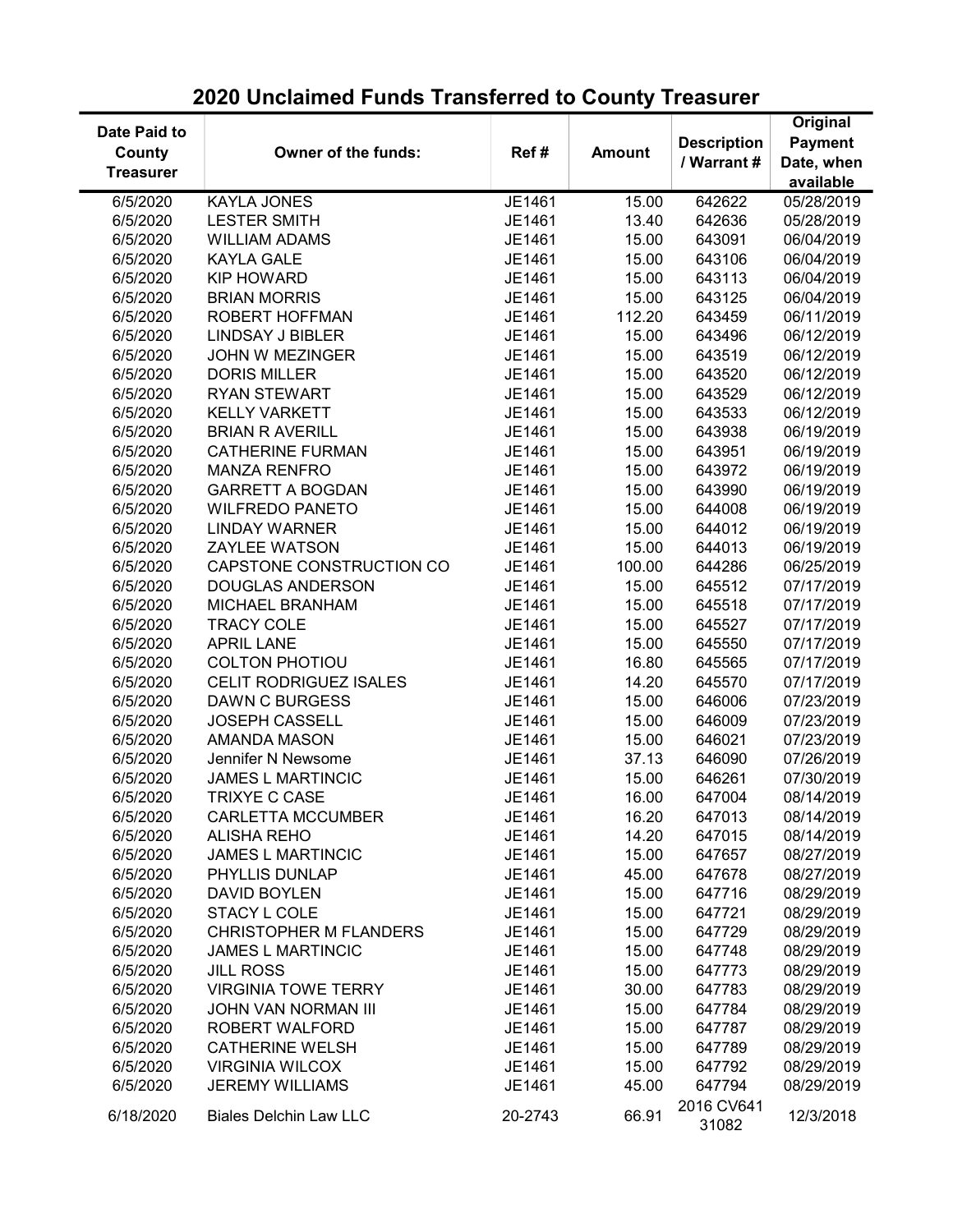| Date Paid to<br>County<br><b>Treasurer</b> | Owner of the funds:                          | Ref#             | <b>Amount</b>  | <b>Description</b><br>/ Warrant # | Original<br><b>Payment</b><br>Date, when<br>available |
|--------------------------------------------|----------------------------------------------|------------------|----------------|-----------------------------------|-------------------------------------------------------|
| 6/18/2020                                  | Nick Terbovich                               | 20-2743          | 25.00          | 2017 CR624<br>30054               | 2/28/2018                                             |
| 6/18/2020                                  | Ashley Lynn Beardsley                        | 20-2743          | 48.15          | 2017 DR224<br>30237               | 4/10/2018                                             |
| 6/18/2020                                  | Deanna Jo Bigley                             | 20-2743          | 20.34          | 2017 DR280<br>30258               | 4/20/2018                                             |
| 6/18/2020                                  | Kathy Kuhar                                  | 20-2743          | 6.29           | 2017 MS010<br>30265               | 4/26/2018                                             |
| 6/18/2020                                  | Nicholas C. Greathouse                       | 20-2743          | 270.00         | 2016 DR701<br>30364               | 5/4/2018                                              |
| 6/18/2020                                  | Meghan A. E. Wisniewski                      | 20-2743          | 21.66          | 2017 DR438<br>30392               | 5/24/2018                                             |
| 6/18/2020                                  | Andrew M. Matson                             | 20-2743          | 25.00          | S 30482                           | 6/15/2018                                             |
| 6/18/2020                                  | Brian L. Donan                               | 20-2743          | 425.00         | 2017 CR151<br>30487               | 6/18/2018                                             |
| 6/18/2020                                  | <b>Gary Ratliff</b>                          | 20-2743          | 25.00          | 2017 CR078<br>30488               | 6/18/2018                                             |
| 6/18/2020                                  | Ora V. Henry                                 | 20-2743          | 25.00          | 2016 CR634<br>30489               | 6/18/2018                                             |
| 6/18/2020                                  | William W. Bridge                            | 20-2743          | 32.94          | 2017 CV123<br>31075               | 11/30/2018                                            |
| 6/18/2020                                  | Robert S. Wynn                               | 20-2743          | 35.18          | 2018 MS007<br>30684               | 8/2/2018                                              |
| 6/18/2020                                  | <b>Tod Kuscik</b>                            | 20-2743          | 180.00         | 2018 CR250<br>31069               | 11/28/2018                                            |
| 6/18/2020                                  | <b>Albert Howell</b>                         | 20-2743          | 5.00           | 2010 CR110<br>30948               | 10/31/2018                                            |
| 6/29/2020                                  | Hailey Kay Mack                              | 20-2903          | 55.79          | 617762                            | 03/09/2018                                            |
| 6/29/2020                                  | Rebecca M Odone                              | 20-2906          | 39.92          | 624638                            | 06/29/2018                                            |
| 6/29/2020                                  | <b>Felicia Davis</b>                         | 20-2909          | 171.83         | 633041                            | 11/30/2018                                            |
| 6/29/2020                                  | AARON MICHAEL BOVEE                          | JE1476           | 15.00          | 648242                            | 09/11/2019                                            |
| 6/29/2020                                  | JEFFREY L HARTING                            | JE1476           | 15.00          | 648259                            | 09/11/2019                                            |
| 6/29/2020                                  | <b>MARK C KNUTH</b>                          | JE1476           | 15.00          | 648264                            | 09/11/2019                                            |
| 6/29/2020                                  | KENITH ALLEN LEANZA                          | JE1476           | 15.00          | 648265                            | 09/11/2019                                            |
| 6/29/2020                                  | <b>AMANDA MARTIN</b>                         | JE1476           | 15.00          | 648272                            | 09/11/2019                                            |
| 6/29/2020                                  | <b>KALEB MATHIS</b><br><b>JAMES REIGHARD</b> | JE1476           | 15.00<br>15.00 | 648275                            | 09/11/2019                                            |
| 6/29/2020<br>6/29/2020                     | <b>ANTHONY GERMINARO</b>                     | JE1476<br>JE1476 | 15.00          | 648284<br>649197                  | 09/11/2019<br>09/25/2019                              |
| 6/29/2020                                  | <b>AMBER MARQUEZ</b>                         | JE1476           | 15.00          | 649212                            | 09/25/2019                                            |
| 6/29/2020                                  | <b>JAMES E PRENTICE</b>                      | JE1476           | 15.00          | 649578                            | 10/02/2019                                            |
| 6/29/2020                                  | <b>STEPHEN THOM</b>                          | JE1476           | 15.00          | 649596                            | 10/02/2019                                            |
| 6/29/2020                                  | <b>CHARLES E BLACKWELL</b>                   | JE1476           | 15.00          | 649900                            | 10/08/2019                                            |
| 6/29/2020                                  | LAWRENCE L JOHNSON JR                        | JE1476           | 15.00          | 649984                            | 10/09/2019                                            |
| 6/29/2020                                  | CHRISTOPHER DAVID WILLIAMS                   | JE1476           | 15.00          | 649996                            | 10/09/2019                                            |
| 6/29/2020                                  | <b>LARRY ADAMS</b>                           | JE1476           | 14.20          | 650482                            | 10/16/2019                                            |
| 6/29/2020                                  | <b>HEATHER BYRD</b>                          | JE1476           | 16.00          | 650486                            | 10/16/2019                                            |
| 6/29/2020                                  | <b>MICHAEL CHANDLER</b>                      | JE1476           | 14.20          | 650487                            | 10/16/2019                                            |
| 6/29/2020                                  | <b>MELISSA CROUSE</b>                        | JE1476           | 14.80          | 650488                            | 10/16/2019                                            |
| 6/29/2020                                  | <b>COURTNEY EICHELE</b>                      | JE1476           | 16.20          | 650490                            | 10/16/2019                                            |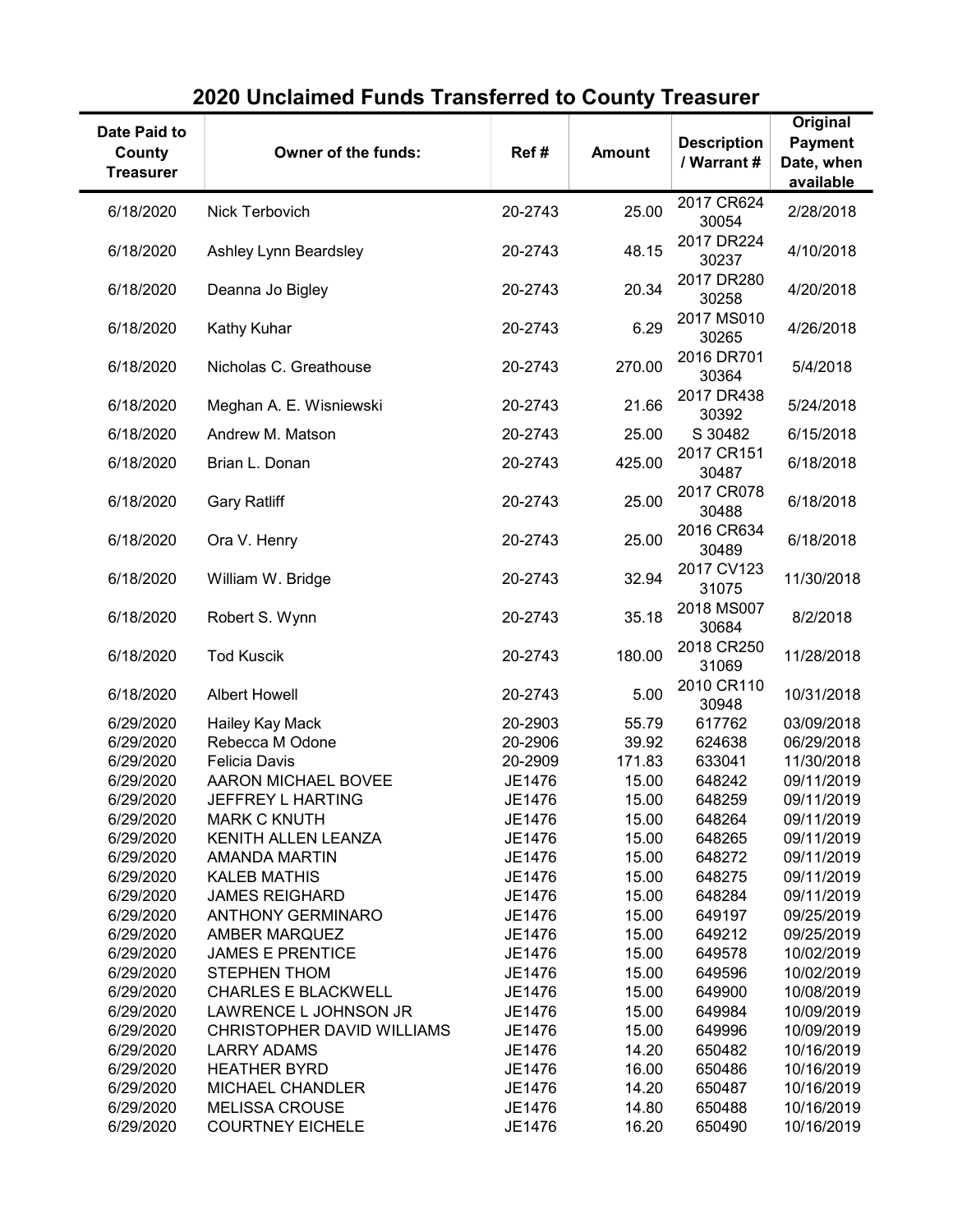| Date Paid to     |                             |         |               |                    | Original          |
|------------------|-----------------------------|---------|---------------|--------------------|-------------------|
| County           | Owner of the funds:         | Ref#    | <b>Amount</b> | <b>Description</b> | <b>Payment</b>    |
| <b>Treasurer</b> |                             |         |               | / Warrant #        | Date, when        |
|                  |                             |         |               |                    | available         |
| 6/29/2020        | <b>MARIA D ESTRADA</b>      | JE1476  | 14.20         | 650491             | 10/16/2019        |
| 6/29/2020        | ANDREW J HOUSEL             | JE1476  | 14.80         | 650496             | 10/16/2019        |
| 6/29/2020        | <b>LIZMARY LOCKWOOD</b>     | JE1476  | 13.60         | 650499             | 10/16/2019        |
| 6/29/2020        | <b>SCOTT PINE</b>           | JE1476  | 14.20         | 650505             | 10/16/2019        |
| 6/29/2020        | <b>SAMUEL PINKSTON</b>      | JE1476  | 14.20         | 650506             | 10/16/2019        |
| 6/29/2020        | ARIANA WOLFGANG             | JE1476  | 14.20         | 650511             | 10/16/2019        |
| 6/29/2020        | <b>WHITNEY NICOLE DALES</b> | JE1476  | 15.00         | 650900             | 10/25/2019        |
| 6/29/2020        | <b>KEVIN P ZIGMUND</b>      | JE1476  | 15.00         | 650915             | 10/25/2019        |
| 6/29/2020        | <b>SHERRIE KAPALA</b>       | JE1476  | 15.00         | 650941             | 10/25/2019        |
| 6/29/2020        | <b>STEPHANY L PICKERING</b> | JE1476  | 15.00         | 650950             | 10/25/2019        |
| 6/29/2020        | <b>ANTHONY ROSIPKO</b>      | JE1476  | 15.00         | 650953             | 10/25/2019        |
| 6/29/2020        | <b>MORGAN PACK</b>          | JE1476  | 13.40         | 651871             | 11/13/2019        |
| 6/29/2020        | <b>ADAM ERIC BRYSKI</b>     | JE1476  | 15.00         | 651883             | 11/13/2019        |
| 6/29/2020        | <b>JEFFREY HARCHALK</b>     | JE1476  | 15.00         | 651909             | 11/13/2019        |
| 6/29/2020        | <b>MIRANDA ROSE</b>         | JE1476  | 30.00         | 651938             | 11/13/2019        |
| 6/29/2020        | <b>VIRGINIA TUSAI</b>       | JE1476  | 15.00         | 651952             | 11/13/2019        |
| 6/29/2020        | <b>JASON T DUFOUR</b>       | JE1476  | 15.00         | 652682             | 11/20/2019        |
| 6/29/2020        | <b>KERI-ANN FISCHER</b>     | JE1476  | 15.00         | 653365             | 12/03/2019        |
| 6/29/2020        | <b>STACY STEVENSON</b>      | JE1476  | 15.00         | 653377             | 12/03/2019        |
| 6/29/2020        | <b>DUNKIN DONUTS</b>        | JE1476  | 143.92        | 653700             | 12/10/2019        |
| 6/29/2020        | <b>TIFFANY PROUDFOOT</b>    | JE1476  | 24.80         | 654206             | 12/18/2019        |
| 6/29/2020        | <b>KRISTIN M LONG</b>       | JE1476  | 45.00         | 654224             | 12/19/2019        |
| 6/29/2020        | <b>LAWRENCE TREMMEL</b>     | JE1476  | 15.00         | 654246             | 12/19/2019        |
| 7/14/2020        | <b>CHAD M WESTFALL</b>      | 20-3145 | 10.00         |                    | 2009 CR B 00949 W |
| 7/14/2020        | PAULA THOMPSON              | 20-3145 | 30.00         |                    | 2014 CR A 00618 W |
|                  | <b>JOHN RAYMOND ROSE</b>    |         |               |                    |                   |
| 7/14/2020        |                             | 20-3145 | 137.50        |                    | 2016 CR B 00417 W |
| 7/14/2020        | <b>CHARLTON R WILLIAMS</b>  | 20-3145 | 6.00          |                    | 2018 CR B 00365 W |
| 7/14/2020        | <b>CYNTHIA PHILLIPS</b>     | 20-3145 | 9.00          |                    | 2018 CV G 00543 W |
| 7/14/2020        | DONALD A BOGNER LLC         | 20-3145 | 6.00          |                    | 2018 CV I 00585 W |
| 7/14/2020        | <b>ERIN R SMITH</b>         | 20-3145 | 15.00         |                    | 2018 TR D 00961 W |
| 7/14/2020        | <b>FRANK FIORTA</b>         | 20-3145 | 20.00         |                    | 2018 TR D 01655 W |
| 7/14/2020        | <b>FRANK A. SULLIVAN</b>    | 20-3145 | 8.00          |                    | 2018 TR D 01694 W |
| 7/14/2020        | <b>TINA THOMAS</b>          | 20-3145 | 19.00         |                    | 2019 CV G 00163 W |
| 7/14/2020        | KIRTLAND H. ZAUNTER         | 20-3145 | 19.00         |                    | 2019 CV G 00318 W |
| 7/14/2020        | <b>JAMES E RYDER II</b>     | 20-3145 | 10.00         |                    | 2019 TR D 00054 W |
| 7/14/2020        | <b>BRADY A BECKWITH</b>     | 20-3145 | 15.00         |                    | 2019 TR D 00431 W |
| 7/14/2020        | <b>JEREMY GABRIEL</b>       | 20-3145 | 6.00          |                    | 2019 TR D 00743 W |
| 7/14/2020        | CHRISTOPHER M LOVELAND      | 20-3145 | 10.00         |                    | 2019 TR D 00839 W |
| 10/30/2020       | <b>TRENT BALL</b>           | JE 1598 | 12.00         | 655189             | 01/15/2020        |
| 10/30/2020       | <b>MANUEL ORTIZ</b>         | JE 1598 | 14.20         | 655203             | 01/15/2020        |
| 10/30/2020       | <b>MATTHEW PROFETA</b>      | JE 1598 | 18.20         | 655204             | 01/15/2020        |
| 10/30/2020       | <b>DERICK STEWART</b>       | JE 1598 | 14.40         | 655206             | 01/15/2020        |
| 10/30/2020       | <b>ENIS CRNIC</b>           | JE 1598 | 15.00         | 655223             | 01/15/2020        |
| 10/30/2020       | <b>BRITTANY CAMP</b>        | JE 1598 | 15.00         | 655342             | 01/16/2020        |
| 10/30/2020       | <b>KRISTINA GARNER</b>      | JE 1598 | 15.00         | 655359             | 01/16/2020        |
| 10/30/2020       | DANIEL A SULECKI JR         | JE 1598 | 15.00         | 655397             | 01/16/2020        |
| 10/30/2020       | <b>JAMES B YOUNG</b>        | JE 1598 | 15.00         | 655401             | 01/16/2020        |
| 10/30/2020       | NATHANIAL DODGE             | JE 1598 | 14.60         | 655539             | 01/21/2020        |
| 10/30/2020       | <b>JAY RAYMOND</b>          | JE 1598 | 14.00         | 655543             | 01/21/2020        |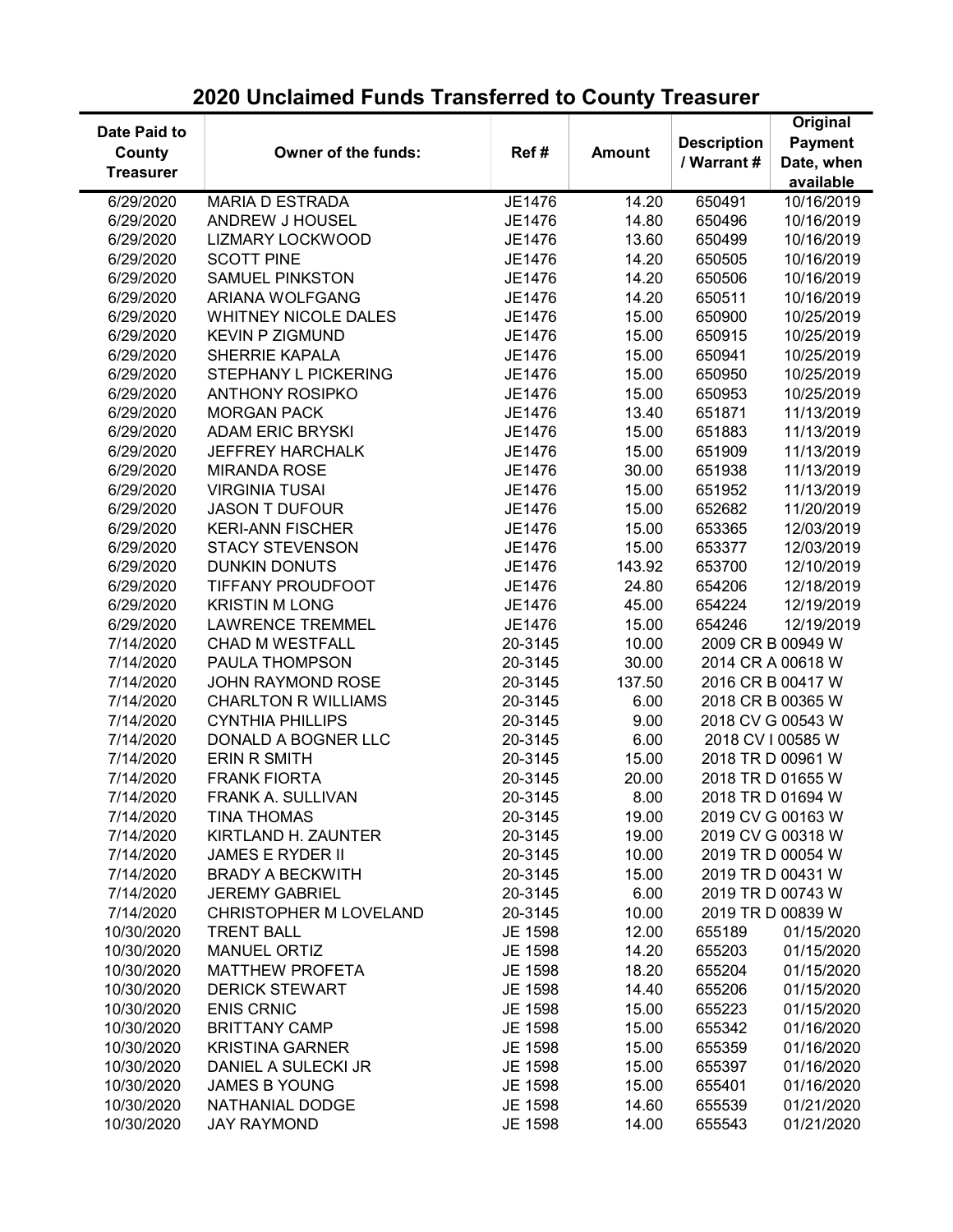| Date Paid to     |                            |         |               |                    | Original       |
|------------------|----------------------------|---------|---------------|--------------------|----------------|
| County           | Owner of the funds:        | Ref#    | <b>Amount</b> | <b>Description</b> | <b>Payment</b> |
| <b>Treasurer</b> |                            |         |               | / Warrant #        | Date, when     |
|                  |                            |         |               |                    | available      |
| 10/30/2020       | PATRICK KELLY              | JE 1598 | 9.69          | 655552             | 01/23/2020     |
| 10/30/2020       | PATRICK KELLY              | JE 1598 | 14.12         | 655552             | 01/23/2020     |
| 10/30/2020       | <b>HEATHER PAVLOVSKI</b>   | JE 1598 | 15.00         | 656212             | 01/30/2020     |
| 10/30/2020       | RHENDA SEABRIGHT           | JE 1598 | 15.00         | 656225             | 01/30/2020     |
| 10/30/2020       | <b>JAMES R WRIGHT</b>      | JE 1598 | 15.00         | 656258             | 01/30/2020     |
| 10/30/2020       | <b>JOEY LYNN ALLDS</b>     | JE 1598 | 15.00         | 656933             | 02/13/2020     |
| 10/30/2020       | <b>JAMES BUCCI</b>         | JE 1598 | 15.00         | 656946             | 02/13/2020     |
| 10/30/2020       | <b>CYNTHIA CRNIC</b>       | JE 1598 | 15.00         | 656961             | 02/13/2020     |
| 10/30/2020       | ROSANNE M GOSSELIN         | JE 1598 | 30.00         | 656994             | 02/13/2020     |
| 10/30/2020       | <b>JACQUELINE KELLY</b>    | JE 1598 | 15.00         | 657021             | 02/13/2020     |
| 10/30/2020       | <b>NIKKI LILLIE</b>        | JE 1598 | 15.00         | 657035             | 02/13/2020     |
| 10/30/2020       | <b>JOHN A MAYLISH III</b>  | JE 1598 | 15.00         | 657042             | 02/13/2020     |
| 10/30/2020       | <b>RONNIE QUEEN</b>        | JE 1598 | 15.00         | 657072             | 02/13/2020     |
| 10/30/2020       | <b>JENNIFER SABIN</b>      | JE 1598 | 15.00         | 657084             | 02/13/2020     |
| 10/30/2020       | <b>MARGARET SHARP</b>      | JE 1598 | 15.00         | 657091             | 02/13/2020     |
| 10/30/2020       | <b>TINA SLAPNICKER</b>     | JE 1598 | 15.00         | 657093             | 02/13/2020     |
| 10/30/2020       | <b>MEGGIN WELLING</b>      | JE 1598 | 15.00         | 657118             | 02/13/2020     |
| 10/30/2020       | PHILLIP J WOODRING         | JE 1598 | 15.00         | 657122             | 02/13/2020     |
| 10/30/2020       | DEBORAH L BARRON           | JE 1598 | 3.15          | 657153             | 02/20/2020     |
| 10/30/2020       | <b>SYLVIA ATKINSON</b>     | JE 1598 | 15.00         | 657870             | 02/26/2020     |
| 10/30/2020       | <b>SHAWN BRYANT</b>        | JE 1598 | 15.00         | 657878             | 02/26/2020     |
| 10/30/2020       | <b>JOHN GEISER</b>         | JE 1598 | 15.00         | 657904             | 02/26/2020     |
| 10/30/2020       | <b>LENA C HATFIELD</b>     | JE 1598 | 15.00         | 657913             | 02/26/2020     |
| 10/30/2020       | <b>ANDREW HILL</b>         | JE 1598 | 15.00         | 657914             | 02/26/2020     |
| 10/30/2020       | <b>VICTORIA JONES</b>      | JE 1598 | 15.00         | 657921             | 02/26/2020     |
| 10/30/2020       | <b>STEPHEN S MACINTYRE</b> | JE 1598 | 15.00         | 657932             | 02/26/2020     |
| 10/30/2020       | DANIEL WILLIAM OSTERBERG   | JE 1598 | 15.00         | 657949             | 02/26/2020     |
|                  | DANE ELLIOTT WEAVER        |         | 15.00         | 657982             | 02/26/2020     |
| 10/30/2020       |                            | JE 1598 |               |                    |                |
| 10/30/2020       | <b>GEORGE ZAHLER</b>       | JE 1598 | 15.00         | 657988             | 02/26/2020     |
| 10/30/2020       | <b>KYLE LAMBERT</b>        | JE 1598 | 15.00         | 658302             | 03/10/2020     |
| 10/30/2020       | ELIZABETH PETRO            | JE 1598 | 15.00         | 658338             | 03/10/2020     |
| 10/30/2020       | TIMOTHY A BLOCK            | JE 1598 | 15.00         | 658595             | 03/11/2020     |
| 10/30/2020       | <b>AUSTIN HARR</b>         | JE 1598 | 15.00         | 658603             | 03/11/2020     |
| 10/30/2020       | <b>JOSEPH W KEITH</b>      | JE 1598 | 15.00         | 659401             | 03/25/2020     |
| 10/30/2020       | <b>CHRISTOPHER GUERINI</b> | JE 1598 | 10.00         | 659573             | 03/30/2020     |
| 10/30/2020       | NICHOLE TEED               | JE 1598 | 10.00         | 659693             | 03/30/2020     |
| 10/30/2020       | <b>JENNIE DEMOSS</b>       | JE 1598 | 10.00         | 659745             | 03/30/2020     |
| 10/30/2020       | <b>MICHAEL DEMOSS</b>      | JE 1598 | 10.00         | 659746             | 03/30/2020     |
| 10/30/2020       | RACHEL SALWAYS             | JE 1598 | 10.00         | 659860             | 03/30/2020     |
| 12/8/2020        | <b>STO SUPPLY LIMITED</b>  | JE 1656 | 34.80         | 661137             | 04/28/2020     |
| 12/8/2020        | <b>FRANK LEW</b>           | JE 1656 | 15.00         | 661552             | 05/07/2020     |
| 12/8/2020        | TIMOTHY ALAN SHUMAKER SR.  | JE 1656 | 30.00         | 661987             | 05/15/2020     |
| 12/8/2020        | RICHARD DEBINCO            | JE 1656 | 290.59        | 661683             | 05/11/2020     |
| 12/8/2020        | <b>SARA HUBBARD</b>        | JE 1656 | 10.00         | 661694             | 05/08/2020     |

13,738.03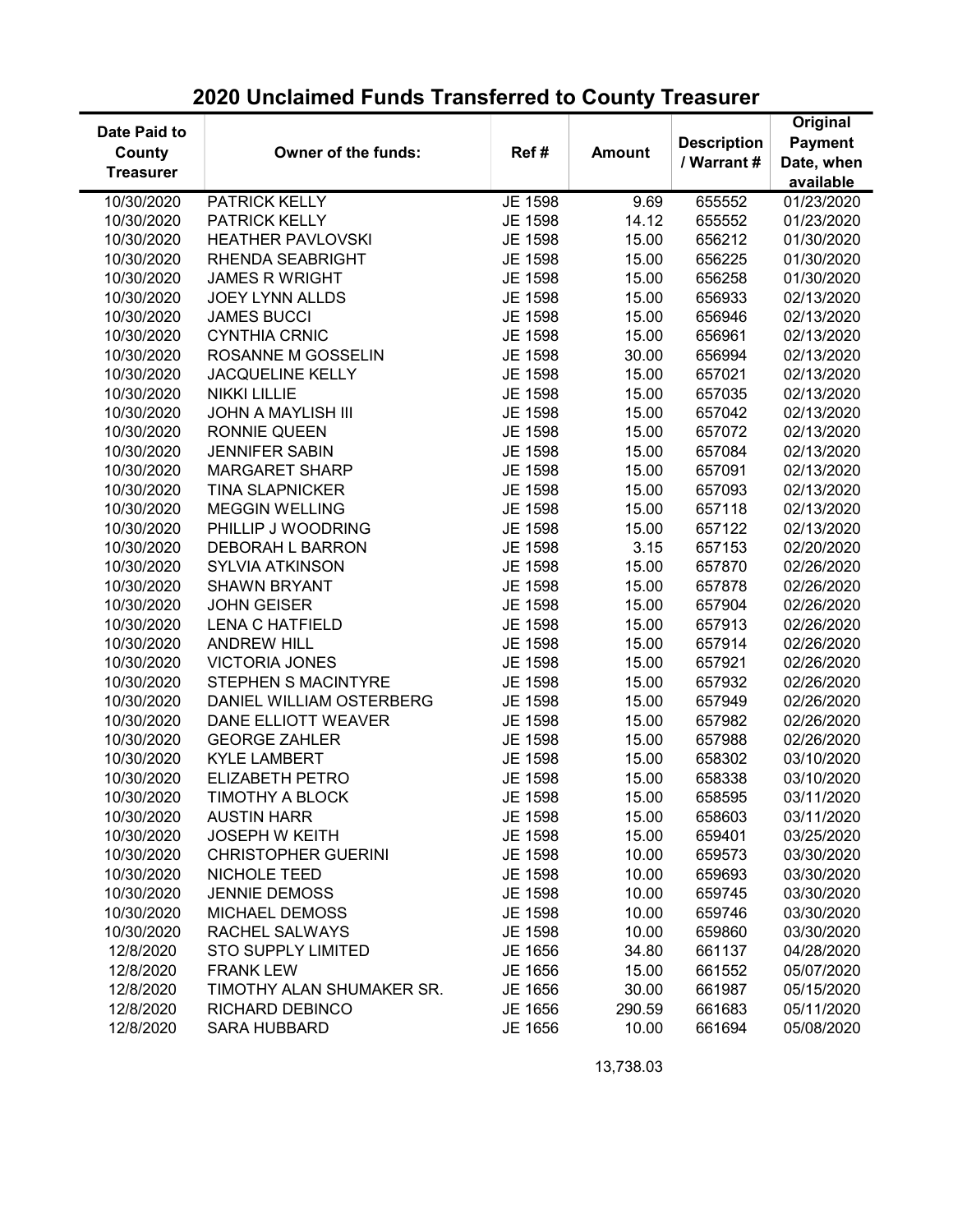| <b>Treasurer</b><br>available<br>2/21/2019<br><b>ACNH CK #13610</b><br>8/1/2013<br>19-0886<br>10.00<br>Henderson, Anne<br>2/21/2019<br>Rose, Shirley<br>3/31/2015<br>2.00<br><b>ACNH CK #13829</b><br>19-0886<br>2/21/2019<br>Stranman, Mary<br><b>ACNH CK #14600</b><br>8/18/2017<br>2.00<br>19-0886<br>3/4/2019<br>Wuckovich, Tiffany<br>Case #16TRD1439<br>5.00<br>19-1035<br>3/4/2019<br>Huffman, Rodney<br>Case #15CRB576<br>30.00<br>19-1035<br>3/4/2019<br>Caudell, Philip<br>Case #14CVF374<br>77.70<br>19-1035<br>Law, Eltman<br>3/4/2019<br>Case #07CVF494<br>160.55<br>19-1035<br>Kuper, Zachiary<br>Case #15CVF223<br>3/4/2019<br>19-1035<br>3.00<br>Leonard, Neil Joseph<br>3/4/2019<br>Case #17TRD730<br>5.00<br>19-1035<br>Robles, Julio Vazquez<br>1/9/2017<br>5/24/2019<br>1.97<br>Case #1999 DR 015<br>19-2348<br>Stefano, Susan<br>1/2/2017<br>5/24/2019<br>Case #2016 DR 219<br>19-2348<br>66.65<br>5/24/2019<br>Gonzalez, Michelle Lee<br>Case #2016 DR 237<br>1/23/2017<br>19-2348<br>6.83<br>Ornelas, Brittany N.<br>5/24/2019<br>1/31/2017<br>9.66 Case #2016 DR 165<br>19-2348<br>5/24/2019<br>Beres, Randy<br>5/2/2017<br>19-2348<br>450.00 Case #2016 CR 517<br>Dollar General - Geneva<br>5/24/2019<br>6/7/2017<br>40.00 Case #2016 CR 183<br>19-2348<br>5/24/2019<br>Thomas, Gregory S.<br>Case #2011 CV 680<br>6/9/2017<br>19-2348<br>257.97<br>5/24/2019<br>Lundy, Marlon<br>6/20/2017<br>19-2348<br>25.00 Case #2017 CR 075<br>5/24/2019<br>Leckrone, Dennis<br>20.00 Case #2013 CR 516<br>10/12/2017<br>19-2348<br>5/24/2019<br>Vines, Kevin<br>100.00 Case #2015 CR 114<br>11/14/2017<br>19-2348<br>Horvath, Andrew<br>5/24/2019<br>11/17/2017<br>35.18 Case #2017 DR 081<br>19-2348<br>Suvak, Christopher<br>5/24/2019<br>11/29/2017<br>19-2348<br>20.00<br>Case #2016 CR 095<br>Timothy P. Hartory & Assoc.<br>5/24/2019<br>Case #2016 CV 707<br>12/1/2017<br>19-2348<br>5.00<br>Steven E. Elder Co. LPA<br>5/24/2019<br>7/31/2017<br>Case #2013 CV 403<br>19-2348<br>14.18<br>Treasurers office drawer over<br>6/20/2019<br>5/13/2019<br>19-2204<br>100.00<br>Overage<br>7/17/2019<br>Eastern County Court Drawer Over<br>1/9/2017<br>19-3229<br>5.00<br>Overage<br>Eastern County Court Drawer Over<br>7/17/2019<br>25.00<br>Overage<br>43,167.00<br>19-3229<br>7/17/2019<br>State of Ohio v. Edgar E Neff Jr.<br>175.00 Case #2014 CRB305<br>19-3229<br>9/12/2019<br>Loomis, Austin<br>205.00 Case #2017 CRB413<br>19-4137<br>9/12/2019<br>Leppert, Tiffany N<br>10.00 #2017 TRD01487E (15029)<br>19-4137<br>Lyons, Doughty, Veldhuis, PC<br>81.17 #2010 CVF00003E (15060)<br>9/12/2019<br>19-4137<br>Tatakis, Tabitha M<br>3.00 #2013 TRD00697E (15087)<br>9/12/2019<br>19-4137<br>Cordwell, Larie A<br>100.63 #2016 CVF00155E (15165)<br>9/12/2019<br>19-4137<br>9/12/2019<br>Cordwell, Larie A<br>34.55 #2016 CVF00155E (15177)<br>19-4137<br>9/24/2019<br>10.00 #2018 TRD00201E (15308)<br>Faulkner, Ashley L<br>19-4290<br>Lewis, Michelle<br>205.00 #2014 CRB00721E (15325)<br>9/24/2019<br>19-4290<br>Stenger & Stenger PC<br>20.00 #2017 CVF00043E (15441)<br>9/24/2019<br>19-4290 |
|-----------------------------------------------------------------------------------------------------------------------------------------------------------------------------------------------------------------------------------------------------------------------------------------------------------------------------------------------------------------------------------------------------------------------------------------------------------------------------------------------------------------------------------------------------------------------------------------------------------------------------------------------------------------------------------------------------------------------------------------------------------------------------------------------------------------------------------------------------------------------------------------------------------------------------------------------------------------------------------------------------------------------------------------------------------------------------------------------------------------------------------------------------------------------------------------------------------------------------------------------------------------------------------------------------------------------------------------------------------------------------------------------------------------------------------------------------------------------------------------------------------------------------------------------------------------------------------------------------------------------------------------------------------------------------------------------------------------------------------------------------------------------------------------------------------------------------------------------------------------------------------------------------------------------------------------------------------------------------------------------------------------------------------------------------------------------------------------------------------------------------------------------------------------------------------------------------------------------------------------------------------------------------------------------------------------------------------------------------------------------------------------------------------------------------------------------------------------------------------------------------------------------------------------------------------------------------------------------------------------------------------------------------------------------------------------------------------------------------------------------------------------------------------------------------------------------------------------------------------------------------------------------------------------------------------------------------------------------------------------------------------------------------------------------------------------------------------------------------------------------------------|
|                                                                                                                                                                                                                                                                                                                                                                                                                                                                                                                                                                                                                                                                                                                                                                                                                                                                                                                                                                                                                                                                                                                                                                                                                                                                                                                                                                                                                                                                                                                                                                                                                                                                                                                                                                                                                                                                                                                                                                                                                                                                                                                                                                                                                                                                                                                                                                                                                                                                                                                                                                                                                                                                                                                                                                                                                                                                                                                                                                                                                                                                                                                                   |
|                                                                                                                                                                                                                                                                                                                                                                                                                                                                                                                                                                                                                                                                                                                                                                                                                                                                                                                                                                                                                                                                                                                                                                                                                                                                                                                                                                                                                                                                                                                                                                                                                                                                                                                                                                                                                                                                                                                                                                                                                                                                                                                                                                                                                                                                                                                                                                                                                                                                                                                                                                                                                                                                                                                                                                                                                                                                                                                                                                                                                                                                                                                                   |
|                                                                                                                                                                                                                                                                                                                                                                                                                                                                                                                                                                                                                                                                                                                                                                                                                                                                                                                                                                                                                                                                                                                                                                                                                                                                                                                                                                                                                                                                                                                                                                                                                                                                                                                                                                                                                                                                                                                                                                                                                                                                                                                                                                                                                                                                                                                                                                                                                                                                                                                                                                                                                                                                                                                                                                                                                                                                                                                                                                                                                                                                                                                                   |
|                                                                                                                                                                                                                                                                                                                                                                                                                                                                                                                                                                                                                                                                                                                                                                                                                                                                                                                                                                                                                                                                                                                                                                                                                                                                                                                                                                                                                                                                                                                                                                                                                                                                                                                                                                                                                                                                                                                                                                                                                                                                                                                                                                                                                                                                                                                                                                                                                                                                                                                                                                                                                                                                                                                                                                                                                                                                                                                                                                                                                                                                                                                                   |
|                                                                                                                                                                                                                                                                                                                                                                                                                                                                                                                                                                                                                                                                                                                                                                                                                                                                                                                                                                                                                                                                                                                                                                                                                                                                                                                                                                                                                                                                                                                                                                                                                                                                                                                                                                                                                                                                                                                                                                                                                                                                                                                                                                                                                                                                                                                                                                                                                                                                                                                                                                                                                                                                                                                                                                                                                                                                                                                                                                                                                                                                                                                                   |
|                                                                                                                                                                                                                                                                                                                                                                                                                                                                                                                                                                                                                                                                                                                                                                                                                                                                                                                                                                                                                                                                                                                                                                                                                                                                                                                                                                                                                                                                                                                                                                                                                                                                                                                                                                                                                                                                                                                                                                                                                                                                                                                                                                                                                                                                                                                                                                                                                                                                                                                                                                                                                                                                                                                                                                                                                                                                                                                                                                                                                                                                                                                                   |
|                                                                                                                                                                                                                                                                                                                                                                                                                                                                                                                                                                                                                                                                                                                                                                                                                                                                                                                                                                                                                                                                                                                                                                                                                                                                                                                                                                                                                                                                                                                                                                                                                                                                                                                                                                                                                                                                                                                                                                                                                                                                                                                                                                                                                                                                                                                                                                                                                                                                                                                                                                                                                                                                                                                                                                                                                                                                                                                                                                                                                                                                                                                                   |
|                                                                                                                                                                                                                                                                                                                                                                                                                                                                                                                                                                                                                                                                                                                                                                                                                                                                                                                                                                                                                                                                                                                                                                                                                                                                                                                                                                                                                                                                                                                                                                                                                                                                                                                                                                                                                                                                                                                                                                                                                                                                                                                                                                                                                                                                                                                                                                                                                                                                                                                                                                                                                                                                                                                                                                                                                                                                                                                                                                                                                                                                                                                                   |
|                                                                                                                                                                                                                                                                                                                                                                                                                                                                                                                                                                                                                                                                                                                                                                                                                                                                                                                                                                                                                                                                                                                                                                                                                                                                                                                                                                                                                                                                                                                                                                                                                                                                                                                                                                                                                                                                                                                                                                                                                                                                                                                                                                                                                                                                                                                                                                                                                                                                                                                                                                                                                                                                                                                                                                                                                                                                                                                                                                                                                                                                                                                                   |
|                                                                                                                                                                                                                                                                                                                                                                                                                                                                                                                                                                                                                                                                                                                                                                                                                                                                                                                                                                                                                                                                                                                                                                                                                                                                                                                                                                                                                                                                                                                                                                                                                                                                                                                                                                                                                                                                                                                                                                                                                                                                                                                                                                                                                                                                                                                                                                                                                                                                                                                                                                                                                                                                                                                                                                                                                                                                                                                                                                                                                                                                                                                                   |
|                                                                                                                                                                                                                                                                                                                                                                                                                                                                                                                                                                                                                                                                                                                                                                                                                                                                                                                                                                                                                                                                                                                                                                                                                                                                                                                                                                                                                                                                                                                                                                                                                                                                                                                                                                                                                                                                                                                                                                                                                                                                                                                                                                                                                                                                                                                                                                                                                                                                                                                                                                                                                                                                                                                                                                                                                                                                                                                                                                                                                                                                                                                                   |
|                                                                                                                                                                                                                                                                                                                                                                                                                                                                                                                                                                                                                                                                                                                                                                                                                                                                                                                                                                                                                                                                                                                                                                                                                                                                                                                                                                                                                                                                                                                                                                                                                                                                                                                                                                                                                                                                                                                                                                                                                                                                                                                                                                                                                                                                                                                                                                                                                                                                                                                                                                                                                                                                                                                                                                                                                                                                                                                                                                                                                                                                                                                                   |
|                                                                                                                                                                                                                                                                                                                                                                                                                                                                                                                                                                                                                                                                                                                                                                                                                                                                                                                                                                                                                                                                                                                                                                                                                                                                                                                                                                                                                                                                                                                                                                                                                                                                                                                                                                                                                                                                                                                                                                                                                                                                                                                                                                                                                                                                                                                                                                                                                                                                                                                                                                                                                                                                                                                                                                                                                                                                                                                                                                                                                                                                                                                                   |
|                                                                                                                                                                                                                                                                                                                                                                                                                                                                                                                                                                                                                                                                                                                                                                                                                                                                                                                                                                                                                                                                                                                                                                                                                                                                                                                                                                                                                                                                                                                                                                                                                                                                                                                                                                                                                                                                                                                                                                                                                                                                                                                                                                                                                                                                                                                                                                                                                                                                                                                                                                                                                                                                                                                                                                                                                                                                                                                                                                                                                                                                                                                                   |
|                                                                                                                                                                                                                                                                                                                                                                                                                                                                                                                                                                                                                                                                                                                                                                                                                                                                                                                                                                                                                                                                                                                                                                                                                                                                                                                                                                                                                                                                                                                                                                                                                                                                                                                                                                                                                                                                                                                                                                                                                                                                                                                                                                                                                                                                                                                                                                                                                                                                                                                                                                                                                                                                                                                                                                                                                                                                                                                                                                                                                                                                                                                                   |
|                                                                                                                                                                                                                                                                                                                                                                                                                                                                                                                                                                                                                                                                                                                                                                                                                                                                                                                                                                                                                                                                                                                                                                                                                                                                                                                                                                                                                                                                                                                                                                                                                                                                                                                                                                                                                                                                                                                                                                                                                                                                                                                                                                                                                                                                                                                                                                                                                                                                                                                                                                                                                                                                                                                                                                                                                                                                                                                                                                                                                                                                                                                                   |
|                                                                                                                                                                                                                                                                                                                                                                                                                                                                                                                                                                                                                                                                                                                                                                                                                                                                                                                                                                                                                                                                                                                                                                                                                                                                                                                                                                                                                                                                                                                                                                                                                                                                                                                                                                                                                                                                                                                                                                                                                                                                                                                                                                                                                                                                                                                                                                                                                                                                                                                                                                                                                                                                                                                                                                                                                                                                                                                                                                                                                                                                                                                                   |
|                                                                                                                                                                                                                                                                                                                                                                                                                                                                                                                                                                                                                                                                                                                                                                                                                                                                                                                                                                                                                                                                                                                                                                                                                                                                                                                                                                                                                                                                                                                                                                                                                                                                                                                                                                                                                                                                                                                                                                                                                                                                                                                                                                                                                                                                                                                                                                                                                                                                                                                                                                                                                                                                                                                                                                                                                                                                                                                                                                                                                                                                                                                                   |
|                                                                                                                                                                                                                                                                                                                                                                                                                                                                                                                                                                                                                                                                                                                                                                                                                                                                                                                                                                                                                                                                                                                                                                                                                                                                                                                                                                                                                                                                                                                                                                                                                                                                                                                                                                                                                                                                                                                                                                                                                                                                                                                                                                                                                                                                                                                                                                                                                                                                                                                                                                                                                                                                                                                                                                                                                                                                                                                                                                                                                                                                                                                                   |
|                                                                                                                                                                                                                                                                                                                                                                                                                                                                                                                                                                                                                                                                                                                                                                                                                                                                                                                                                                                                                                                                                                                                                                                                                                                                                                                                                                                                                                                                                                                                                                                                                                                                                                                                                                                                                                                                                                                                                                                                                                                                                                                                                                                                                                                                                                                                                                                                                                                                                                                                                                                                                                                                                                                                                                                                                                                                                                                                                                                                                                                                                                                                   |
|                                                                                                                                                                                                                                                                                                                                                                                                                                                                                                                                                                                                                                                                                                                                                                                                                                                                                                                                                                                                                                                                                                                                                                                                                                                                                                                                                                                                                                                                                                                                                                                                                                                                                                                                                                                                                                                                                                                                                                                                                                                                                                                                                                                                                                                                                                                                                                                                                                                                                                                                                                                                                                                                                                                                                                                                                                                                                                                                                                                                                                                                                                                                   |
|                                                                                                                                                                                                                                                                                                                                                                                                                                                                                                                                                                                                                                                                                                                                                                                                                                                                                                                                                                                                                                                                                                                                                                                                                                                                                                                                                                                                                                                                                                                                                                                                                                                                                                                                                                                                                                                                                                                                                                                                                                                                                                                                                                                                                                                                                                                                                                                                                                                                                                                                                                                                                                                                                                                                                                                                                                                                                                                                                                                                                                                                                                                                   |
|                                                                                                                                                                                                                                                                                                                                                                                                                                                                                                                                                                                                                                                                                                                                                                                                                                                                                                                                                                                                                                                                                                                                                                                                                                                                                                                                                                                                                                                                                                                                                                                                                                                                                                                                                                                                                                                                                                                                                                                                                                                                                                                                                                                                                                                                                                                                                                                                                                                                                                                                                                                                                                                                                                                                                                                                                                                                                                                                                                                                                                                                                                                                   |
|                                                                                                                                                                                                                                                                                                                                                                                                                                                                                                                                                                                                                                                                                                                                                                                                                                                                                                                                                                                                                                                                                                                                                                                                                                                                                                                                                                                                                                                                                                                                                                                                                                                                                                                                                                                                                                                                                                                                                                                                                                                                                                                                                                                                                                                                                                                                                                                                                                                                                                                                                                                                                                                                                                                                                                                                                                                                                                                                                                                                                                                                                                                                   |
|                                                                                                                                                                                                                                                                                                                                                                                                                                                                                                                                                                                                                                                                                                                                                                                                                                                                                                                                                                                                                                                                                                                                                                                                                                                                                                                                                                                                                                                                                                                                                                                                                                                                                                                                                                                                                                                                                                                                                                                                                                                                                                                                                                                                                                                                                                                                                                                                                                                                                                                                                                                                                                                                                                                                                                                                                                                                                                                                                                                                                                                                                                                                   |
|                                                                                                                                                                                                                                                                                                                                                                                                                                                                                                                                                                                                                                                                                                                                                                                                                                                                                                                                                                                                                                                                                                                                                                                                                                                                                                                                                                                                                                                                                                                                                                                                                                                                                                                                                                                                                                                                                                                                                                                                                                                                                                                                                                                                                                                                                                                                                                                                                                                                                                                                                                                                                                                                                                                                                                                                                                                                                                                                                                                                                                                                                                                                   |
|                                                                                                                                                                                                                                                                                                                                                                                                                                                                                                                                                                                                                                                                                                                                                                                                                                                                                                                                                                                                                                                                                                                                                                                                                                                                                                                                                                                                                                                                                                                                                                                                                                                                                                                                                                                                                                                                                                                                                                                                                                                                                                                                                                                                                                                                                                                                                                                                                                                                                                                                                                                                                                                                                                                                                                                                                                                                                                                                                                                                                                                                                                                                   |
|                                                                                                                                                                                                                                                                                                                                                                                                                                                                                                                                                                                                                                                                                                                                                                                                                                                                                                                                                                                                                                                                                                                                                                                                                                                                                                                                                                                                                                                                                                                                                                                                                                                                                                                                                                                                                                                                                                                                                                                                                                                                                                                                                                                                                                                                                                                                                                                                                                                                                                                                                                                                                                                                                                                                                                                                                                                                                                                                                                                                                                                                                                                                   |
|                                                                                                                                                                                                                                                                                                                                                                                                                                                                                                                                                                                                                                                                                                                                                                                                                                                                                                                                                                                                                                                                                                                                                                                                                                                                                                                                                                                                                                                                                                                                                                                                                                                                                                                                                                                                                                                                                                                                                                                                                                                                                                                                                                                                                                                                                                                                                                                                                                                                                                                                                                                                                                                                                                                                                                                                                                                                                                                                                                                                                                                                                                                                   |
|                                                                                                                                                                                                                                                                                                                                                                                                                                                                                                                                                                                                                                                                                                                                                                                                                                                                                                                                                                                                                                                                                                                                                                                                                                                                                                                                                                                                                                                                                                                                                                                                                                                                                                                                                                                                                                                                                                                                                                                                                                                                                                                                                                                                                                                                                                                                                                                                                                                                                                                                                                                                                                                                                                                                                                                                                                                                                                                                                                                                                                                                                                                                   |
|                                                                                                                                                                                                                                                                                                                                                                                                                                                                                                                                                                                                                                                                                                                                                                                                                                                                                                                                                                                                                                                                                                                                                                                                                                                                                                                                                                                                                                                                                                                                                                                                                                                                                                                                                                                                                                                                                                                                                                                                                                                                                                                                                                                                                                                                                                                                                                                                                                                                                                                                                                                                                                                                                                                                                                                                                                                                                                                                                                                                                                                                                                                                   |
|                                                                                                                                                                                                                                                                                                                                                                                                                                                                                                                                                                                                                                                                                                                                                                                                                                                                                                                                                                                                                                                                                                                                                                                                                                                                                                                                                                                                                                                                                                                                                                                                                                                                                                                                                                                                                                                                                                                                                                                                                                                                                                                                                                                                                                                                                                                                                                                                                                                                                                                                                                                                                                                                                                                                                                                                                                                                                                                                                                                                                                                                                                                                   |
|                                                                                                                                                                                                                                                                                                                                                                                                                                                                                                                                                                                                                                                                                                                                                                                                                                                                                                                                                                                                                                                                                                                                                                                                                                                                                                                                                                                                                                                                                                                                                                                                                                                                                                                                                                                                                                                                                                                                                                                                                                                                                                                                                                                                                                                                                                                                                                                                                                                                                                                                                                                                                                                                                                                                                                                                                                                                                                                                                                                                                                                                                                                                   |
|                                                                                                                                                                                                                                                                                                                                                                                                                                                                                                                                                                                                                                                                                                                                                                                                                                                                                                                                                                                                                                                                                                                                                                                                                                                                                                                                                                                                                                                                                                                                                                                                                                                                                                                                                                                                                                                                                                                                                                                                                                                                                                                                                                                                                                                                                                                                                                                                                                                                                                                                                                                                                                                                                                                                                                                                                                                                                                                                                                                                                                                                                                                                   |
|                                                                                                                                                                                                                                                                                                                                                                                                                                                                                                                                                                                                                                                                                                                                                                                                                                                                                                                                                                                                                                                                                                                                                                                                                                                                                                                                                                                                                                                                                                                                                                                                                                                                                                                                                                                                                                                                                                                                                                                                                                                                                                                                                                                                                                                                                                                                                                                                                                                                                                                                                                                                                                                                                                                                                                                                                                                                                                                                                                                                                                                                                                                                   |
|                                                                                                                                                                                                                                                                                                                                                                                                                                                                                                                                                                                                                                                                                                                                                                                                                                                                                                                                                                                                                                                                                                                                                                                                                                                                                                                                                                                                                                                                                                                                                                                                                                                                                                                                                                                                                                                                                                                                                                                                                                                                                                                                                                                                                                                                                                                                                                                                                                                                                                                                                                                                                                                                                                                                                                                                                                                                                                                                                                                                                                                                                                                                   |
|                                                                                                                                                                                                                                                                                                                                                                                                                                                                                                                                                                                                                                                                                                                                                                                                                                                                                                                                                                                                                                                                                                                                                                                                                                                                                                                                                                                                                                                                                                                                                                                                                                                                                                                                                                                                                                                                                                                                                                                                                                                                                                                                                                                                                                                                                                                                                                                                                                                                                                                                                                                                                                                                                                                                                                                                                                                                                                                                                                                                                                                                                                                                   |
| Patton Jr., Jack W.<br>5.00 #2017 CRB00091E (15574)<br>9/24/2019<br>19-4290                                                                                                                                                                                                                                                                                                                                                                                                                                                                                                                                                                                                                                                                                                                                                                                                                                                                                                                                                                                                                                                                                                                                                                                                                                                                                                                                                                                                                                                                                                                                                                                                                                                                                                                                                                                                                                                                                                                                                                                                                                                                                                                                                                                                                                                                                                                                                                                                                                                                                                                                                                                                                                                                                                                                                                                                                                                                                                                                                                                                                                                       |
| Perez, Madelin<br>70.00 #2014 TRD00781E (15577)<br>9/24/2019<br>19-4290                                                                                                                                                                                                                                                                                                                                                                                                                                                                                                                                                                                                                                                                                                                                                                                                                                                                                                                                                                                                                                                                                                                                                                                                                                                                                                                                                                                                                                                                                                                                                                                                                                                                                                                                                                                                                                                                                                                                                                                                                                                                                                                                                                                                                                                                                                                                                                                                                                                                                                                                                                                                                                                                                                                                                                                                                                                                                                                                                                                                                                                           |
| Crowell, David R.<br>35.00 #2018 TRD01276E (15603)<br>9/24/2019<br>19-4290                                                                                                                                                                                                                                                                                                                                                                                                                                                                                                                                                                                                                                                                                                                                                                                                                                                                                                                                                                                                                                                                                                                                                                                                                                                                                                                                                                                                                                                                                                                                                                                                                                                                                                                                                                                                                                                                                                                                                                                                                                                                                                                                                                                                                                                                                                                                                                                                                                                                                                                                                                                                                                                                                                                                                                                                                                                                                                                                                                                                                                                        |
| 9/24/2019<br>Felt, Jennifer L.<br>12.50 #2018 CRB00247E (15789)<br>19-4290                                                                                                                                                                                                                                                                                                                                                                                                                                                                                                                                                                                                                                                                                                                                                                                                                                                                                                                                                                                                                                                                                                                                                                                                                                                                                                                                                                                                                                                                                                                                                                                                                                                                                                                                                                                                                                                                                                                                                                                                                                                                                                                                                                                                                                                                                                                                                                                                                                                                                                                                                                                                                                                                                                                                                                                                                                                                                                                                                                                                                                                        |
| 12/30/2019 Estate of John Duran<br>Warrant #515123<br>JE1309<br>256.29<br>41488                                                                                                                                                                                                                                                                                                                                                                                                                                                                                                                                                                                                                                                                                                                                                                                                                                                                                                                                                                                                                                                                                                                                                                                                                                                                                                                                                                                                                                                                                                                                                                                                                                                                                                                                                                                                                                                                                                                                                                                                                                                                                                                                                                                                                                                                                                                                                                                                                                                                                                                                                                                                                                                                                                                                                                                                                                                                                                                                                                                                                                                   |
| 12/30/2019 Braden, Joshua S.<br>Warrant #520269<br>41579<br>JE1309<br>2.41                                                                                                                                                                                                                                                                                                                                                                                                                                                                                                                                                                                                                                                                                                                                                                                                                                                                                                                                                                                                                                                                                                                                                                                                                                                                                                                                                                                                                                                                                                                                                                                                                                                                                                                                                                                                                                                                                                                                                                                                                                                                                                                                                                                                                                                                                                                                                                                                                                                                                                                                                                                                                                                                                                                                                                                                                                                                                                                                                                                                                                                        |
| 12/30/2019 Pack, Cody N.<br>Warrant #520250<br>41579<br>JE1309<br>1.07                                                                                                                                                                                                                                                                                                                                                                                                                                                                                                                                                                                                                                                                                                                                                                                                                                                                                                                                                                                                                                                                                                                                                                                                                                                                                                                                                                                                                                                                                                                                                                                                                                                                                                                                                                                                                                                                                                                                                                                                                                                                                                                                                                                                                                                                                                                                                                                                                                                                                                                                                                                                                                                                                                                                                                                                                                                                                                                                                                                                                                                            |
| 12/30/2019 BECKWITH, BRUCE A<br>Warrant #521496<br>41600<br>JE1310<br>96.88                                                                                                                                                                                                                                                                                                                                                                                                                                                                                                                                                                                                                                                                                                                                                                                                                                                                                                                                                                                                                                                                                                                                                                                                                                                                                                                                                                                                                                                                                                                                                                                                                                                                                                                                                                                                                                                                                                                                                                                                                                                                                                                                                                                                                                                                                                                                                                                                                                                                                                                                                                                                                                                                                                                                                                                                                                                                                                                                                                                                                                                       |
| 12/30/2019 DINGLEDINE, WILLIAM<br>Warrant #549202<br>41992<br>JE1311<br>120.89                                                                                                                                                                                                                                                                                                                                                                                                                                                                                                                                                                                                                                                                                                                                                                                                                                                                                                                                                                                                                                                                                                                                                                                                                                                                                                                                                                                                                                                                                                                                                                                                                                                                                                                                                                                                                                                                                                                                                                                                                                                                                                                                                                                                                                                                                                                                                                                                                                                                                                                                                                                                                                                                                                                                                                                                                                                                                                                                                                                                                                                    |
| 12/30/2019 HAGUE, CHARLES G<br>JE1312<br>Warrant #568556<br>42328<br>3.14                                                                                                                                                                                                                                                                                                                                                                                                                                                                                                                                                                                                                                                                                                                                                                                                                                                                                                                                                                                                                                                                                                                                                                                                                                                                                                                                                                                                                                                                                                                                                                                                                                                                                                                                                                                                                                                                                                                                                                                                                                                                                                                                                                                                                                                                                                                                                                                                                                                                                                                                                                                                                                                                                                                                                                                                                                                                                                                                                                                                                                                         |
| 12/30/2019 PEOPLE COMMITTEE<br>19.69<br>Warrant #588806<br>JE1309<br>42678                                                                                                                                                                                                                                                                                                                                                                                                                                                                                                                                                                                                                                                                                                                                                                                                                                                                                                                                                                                                                                                                                                                                                                                                                                                                                                                                                                                                                                                                                                                                                                                                                                                                                                                                                                                                                                                                                                                                                                                                                                                                                                                                                                                                                                                                                                                                                                                                                                                                                                                                                                                                                                                                                                                                                                                                                                                                                                                                                                                                                                                        |
| 12/30/2019 HUNT, THOMAS E<br>JE1313<br>48.30<br>Warrant #596880<br>42762                                                                                                                                                                                                                                                                                                                                                                                                                                                                                                                                                                                                                                                                                                                                                                                                                                                                                                                                                                                                                                                                                                                                                                                                                                                                                                                                                                                                                                                                                                                                                                                                                                                                                                                                                                                                                                                                                                                                                                                                                                                                                                                                                                                                                                                                                                                                                                                                                                                                                                                                                                                                                                                                                                                                                                                                                                                                                                                                                                                                                                                          |
| 12/30/2019 TOMS, JENNIFER E<br>JE1314<br>291.33<br>Warrant #603401<br>42916                                                                                                                                                                                                                                                                                                                                                                                                                                                                                                                                                                                                                                                                                                                                                                                                                                                                                                                                                                                                                                                                                                                                                                                                                                                                                                                                                                                                                                                                                                                                                                                                                                                                                                                                                                                                                                                                                                                                                                                                                                                                                                                                                                                                                                                                                                                                                                                                                                                                                                                                                                                                                                                                                                                                                                                                                                                                                                                                                                                                                                                       |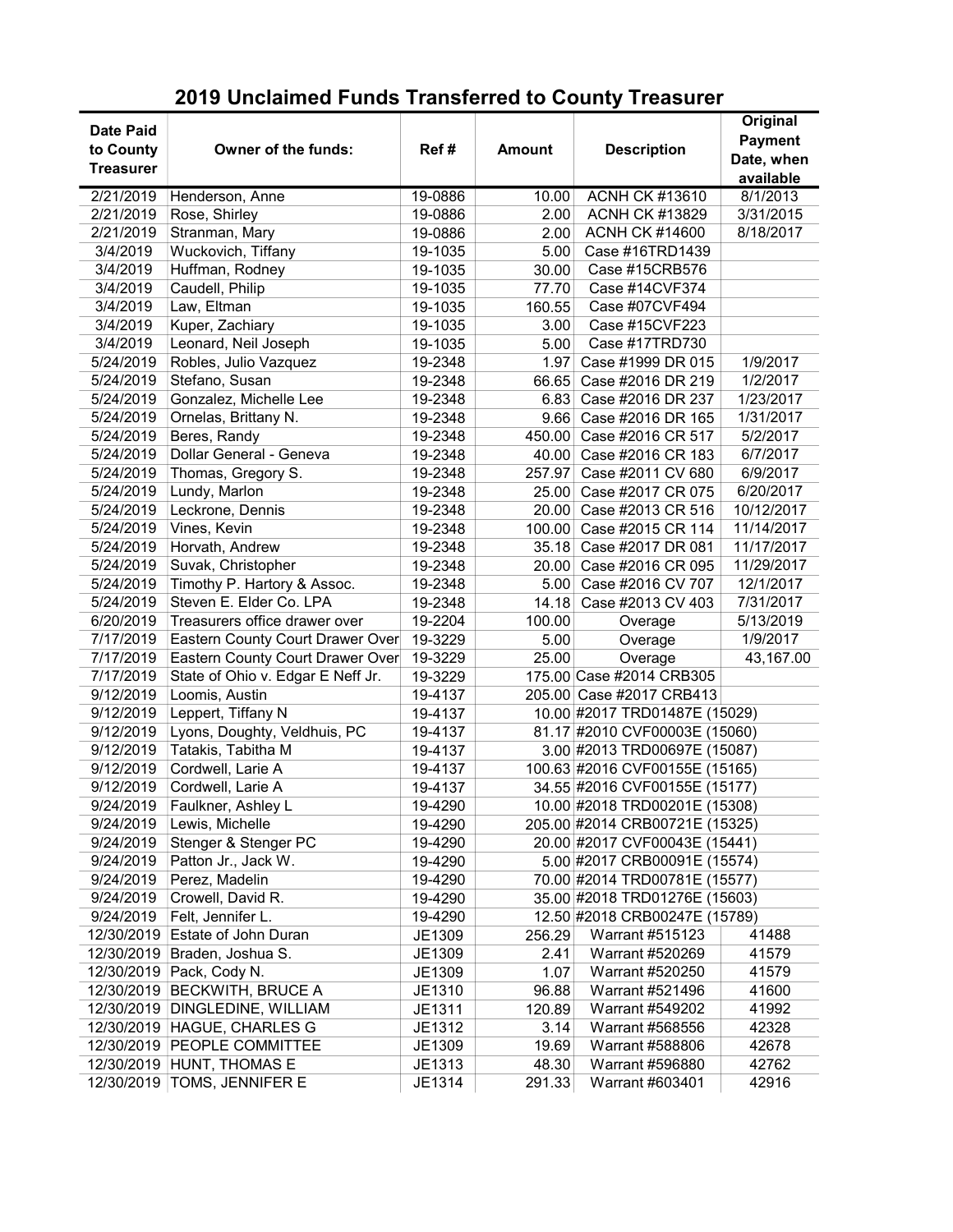| Date Paid to           |                                                             |                |               |                        |
|------------------------|-------------------------------------------------------------|----------------|---------------|------------------------|
| County                 | Owner of the funds:                                         | Ref#           | Amount        | <b>Description</b>     |
| Treasurer              |                                                             |                |               |                        |
| 3/20/2018              | Mahic, Denis                                                | 18-1331        | 130.00        | 2016 TRD 02006 W       |
| 5/23/2018              | <b>Spectrum Business</b><br>#110286                         | J0954          | 34.54         | ck 612242              |
| 5/23/2018              | Turner, Maurice<br>#109939                                  | J0954          | 10.00         | ck 601766              |
| 5/23/2018              | Spano, Joe<br>#111657                                       | J0954          | 7.82          | ck 610796              |
| 5/23/2018              | Beadling, John<br>#110195                                   | J0954          | 4.54          | ck 595721              |
| 5/23/2018              | Lewis, John<br>#110193                                      | J0954          | 14.88         | ck 595747              |
| 5/23/2018              | Niewiadowmski, Kristy #110194<br>Szekely, Robert<br>#111524 | J0954          | 2.03<br>11.14 | ck 585754<br>ck 608708 |
| 5/23/2018<br>5/23/2018 | OH Assoc Plumb Insp #100009                                 | J0954<br>J0954 | 250.00        | ck 593851              |
| 5/31/2018              | Parker, Kimberly A<br>#110323                               | J0955          | 15.00         | Juror Ck 597260        |
| 5/31/2018              | Sisser, Alexander D<br>#110324                              | J0955          | 15.00         | Juror Ck 597271        |
| 5/31/2018              | Lambert, Chrissy<br>#110821                                 | J0955          | 6.00          | Juror CK 602517        |
| 5/31/2018              | Campbell, Wanda<br>#110824                                  | J0955          | 15.00         | Juror Ck 602489        |
| 5/31/2018              | Eisbrenner, James W #110830                                 | J0955          | 15.00         | Juror Ck 602501        |
| 5/31/2018              | Orlando, Cali L<br>#110123                                  | J0955          | 14.40         | Witness Ck 593762      |
| 5/31/2018              | Ezell, Demar<br>#110233                                     | J0955          | 13.80         | Witness Ck 595607      |
| 5/31/2018              | Benes, Dorothy<br>#110222                                   | J0955          | 16.40         | Witness Ck 595875      |
| 5/31/2018              | Boles, Nicole<br>#110514                                    | J0955          | 19.00         | Witness Ck 599217      |
| 5/31/2018              | Mackenzie, Joshua<br>#110517                                | J0955          | 14.20         | Witness Ck 599246      |
| 5/31/2018              | Stotts, Morgan K<br>#110763                                 | J0955          | 14.00         | Witness Ck 601781      |
| 5/31/2018              | Carpenter, Kyle<br>#111146                                  | J0955          | 12.20         | Witness Ck 606119      |
| 5/31/2018              | Robertson, Alexandra<br>#111153                             | J0955          | 22.20         | Witness Ck 606130      |
| 5/31/2018              | Welser, Christina<br>#111148                                | J0955          | 14.20         | Witness Ck 606133      |
| 5/31/2018              | Belknap, Erica<br>#111269                                   | J0955          | 14.00         | Witness Ck 606586      |
| 5/31/2018              | Rice, Katelynn<br>#111592                                   | J0955          | 14.00         | Witness Ck 609755      |
| 5/31/2018              | Wagner, Margaret A<br>#111593                               | J0955          | 14.20         | Witness Ck 609764      |
| 5/31/2018              | Bukovinski, Alexis S<br>#111922                             | J0955          | 14.20         | Witness Ck 613788      |
| 5/31/2018              | Bukovinski, Casey A<br>#111923                              | J0955          | 14.20         | Witness Ck 613789      |
| 5/31/2018              | Campbell, Deanna C<br>#111924                               | J0955          | 14.40         | Witness Ck 613791      |
| 6/1/2018               | Bilbie, Resa<br>#109439                                     | J0956          | 15.00         | Juror ck 592618        |
| 6/1/2018               | Blanton, Larry D<br>#109440                                 | J0956          | 15.00         | Juror ck 592619        |
| 6/1/2018               | Koivisto, Ashley F<br>#110073                               | J0956          | 15.00         | Juror ck 593752        |
| 6/1/2018               | Deangelis, Stacey<br>#110262                                | J0956          | 15.00         | Juror ck 596198        |
| 6/1/2018               | Sistrunk, Mario L<br>#110272                                | J0956          | 15.00         | Juror ck 596222        |
| 6/1/2018               | Whited, Charles L<br>#110279                                | J0956          | 15.00         | Juror ck 596229        |
| 6/1/2018               | Zachowski, Bonnie L<br>#110280                              | J0956          | 15.00         | Juror ck 596230        |
| 6/1/2018               | Watson, Maria L<br>#110027                                  | J0956          | 15.00         | Juror ck 596462        |
| 6/1/2018               | Adams, Stephanie D<br>#110336                               | J0956          | 15.00         | Juror ck 597688        |
| 6/1/2018               | Miles, Aaron J<br>#110013                                   | J0956          | 15.00         | Juror ck 597751        |
| 6/1/2018               | Thorpe, Rebecca L<br>#110375                                | J0956          | 15.00         | Juror ck 597784        |
| 6/1/2018               | Ungrady, David W<br>#110413                                 | J0956          | 15.00         | Juror ck 597791        |
| 6/1/2018               | Williams, Scott J<br>#110378                                | J0956          | 15.00         | Juror ck 597802        |
| 6/1/2018               | Adams, Tracy A<br>#106905                                   | J0956          | 15.00         | Juror ck 599214        |
| 6/1/2018               | Eland, Tracey B<br>#110531                                  | J0956          | 15.00         | Juror ck 599225        |
| 6/1/2018               | Miles, Aaron J<br>#110013                                   | J0956          | 15.00         | Juror ck 599253        |
| 6/1/2018               | Pristov, Jayne<br>#110017                                   | J0956          | 15.00         | Juror ck 599265        |
| 6/1/2018               | Watson, Maria L<br>#110027                                  | J0956          | 15.00         | Juror ck 599281        |
| 6/1/2018               | Ross, Jill<br>#110592                                       | J0956          | 15.00         | Juror ck 600024        |
| 6/1/2018               | Mikesell, Dorothy<br>#110650                                | J0956          | 15.00         | Juror ck 600517        |
| 6/1/2018               | Moller, Thea R<br>#110629                                   | J0956          | 15.00         | Juror ck 600520        |
| 6/1/2018               | Pollay, Diane<br>#102895                                    | J0956          | 15.00         | Juror ck 600527        |
| 6/1/2018               | Towe Terry, Virginia<br>#110661                             | J0956          | 15.00         | Juror ck 600540        |
| 6/1/2018               | Warner, Scotti L<br>#110666                                 | J0956          | 15.00         | Juror ck 600547        |
| 6/1/2018               | Lore, Ryan M<br>#110791                                     | J0956          | 15.00         | Juror ck 602522        |
| 6/1/2018               | Parrino, Bonnie J<br>#110802                                | J0956          | 15.00         | Juror ck 602540        |
| 6/1/2018               | Tusai, Ronald J<br>#106034                                  | J0956          | 15.00         | Juror ck 602558        |
| 6/1/2018               | Adams, Katelynne<br>#110861                                 | J0956          | 15.00         | Juror ck 602850        |
| 6/1/2018               | Hall, Jeret<br>#110864                                      | J0956          | 15.00         | Juror ck 602856        |
| 6/1/2018               | Klimek, Garald D<br>#106712                                 | J0956          | 15.00         | Juror ck 602859        |
| 6/1/2018               | Pavone, Robert J<br>#110768                                 | J0956          | 15.00         | Juror ck 602865        |
| 6/1/2018               | Stalter, Brian<br>#110873                                   | J0956          | 15.00         | Juror ck 602881        |
| 6/1/2018               | Tobias, William<br>#52891                                   | J0956          | 15.00         | Juror ck 602886        |
| 6/1/2018               | McCafferty, Mary Ann<br>#110910                             | J0956          | 15.00         | Juror ck 603329        |
| 6/1/2018               | Bucci, David A<br>#106992                                   | J0956          | 60.00         | Juror ck 603443        |
| 6/1/2018               | Foltz, Robert E<br>#110938                                  | J0956          | 105.00        | Juror ck 603452        |
| 6/1/2018               | Vansickle, Andrew R<br>#110962                              | J0956          | 15.00         | Juror ck 603495        |
| 6/1/2018               | Crow, Caron<br>#111113                                      | J0956          | 15.00         | Juror ck 605819        |
| 6/1/2018               | Niemi Kibler, Mitchell<br>#111186                           | J0956          | 15.00         | Juror ck 606445        |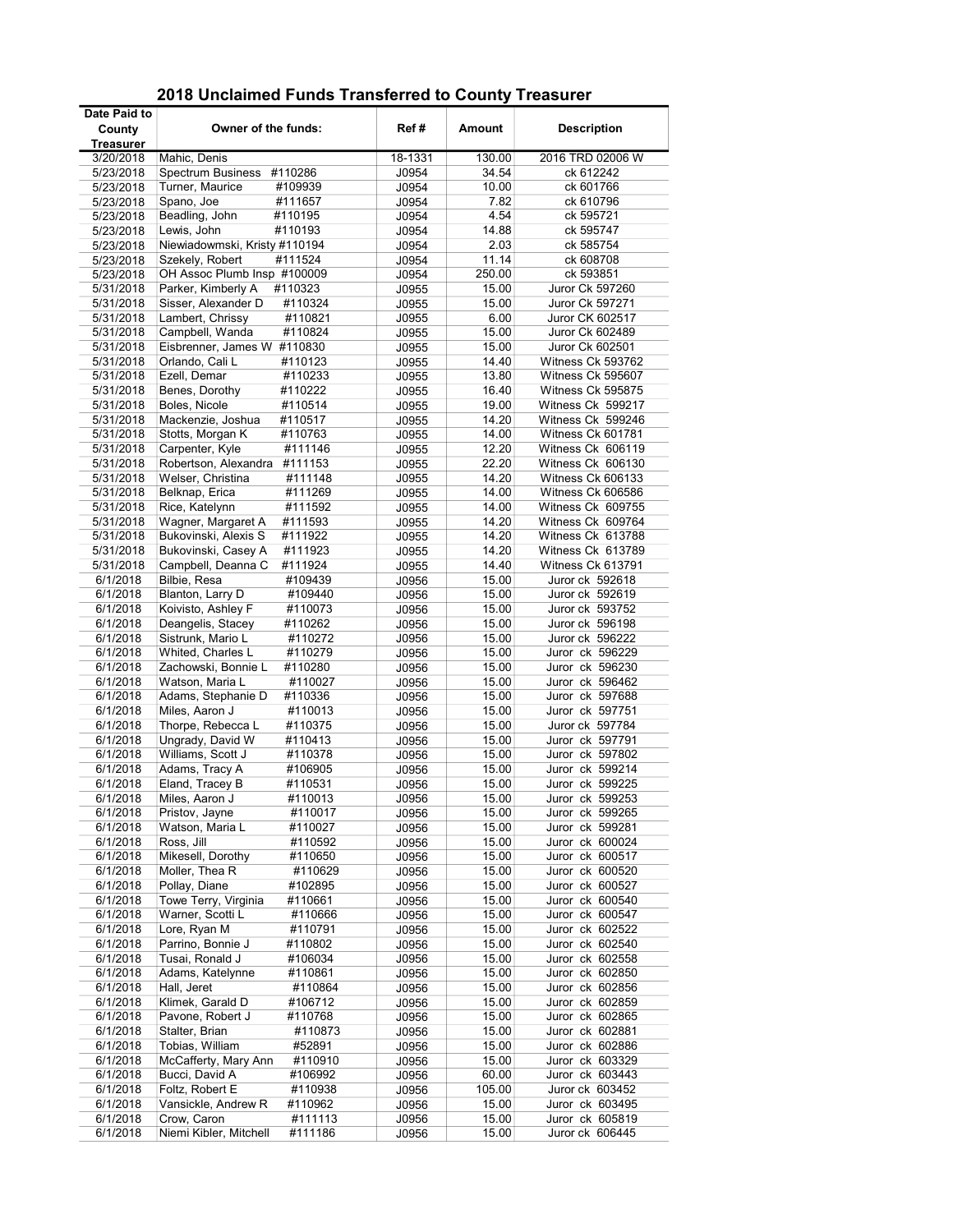| Date Paid to     |                             |         |         |        |                      |
|------------------|-----------------------------|---------|---------|--------|----------------------|
| County           | Owner of the funds:         |         | Ref#    | Amount | <b>Description</b>   |
| <b>Treasurer</b> |                             |         |         |        |                      |
| 6/1/2018         | Wright, James D             | #110600 | J0956   | 15.00  | Juror ck 606463      |
| 6/1/2018         | Phillips, Robert D          | #111250 | J0956   | 15.00  | Juror ck 606629      |
| 6/1/2018         | Simek. Brian                | #57900  | J0956   | 15.00  | Juror ck 606641      |
| 6/1/2018         | Thomas, Albert              | #111260 | J0956   | 15.00  | Juror ck 606647      |
| 6/1/2018         | Sloan, Joseph P             | #110596 | J0956   | 15.00  | Juror ck 606904      |
| 6/1/2018         | Fortney, Jamec C            | #111390 | J0956   | 15.00  | Juror ck 608032      |
| 6/1/2018         | Morales Jasmine C           | #111395 | J0956   | 15.00  | Juror ck 608063      |
| 6/1/2018         | Ottenweller, Linda J        | #111455 | J0956   | 15.00  | Juror ck 608070      |
| 6/1/2018         | Raffa, Lisa                 | #111459 | J0956   | 15.00  | Juror ck 608078      |
| 6/1/2018         | Traz, Brendon M             | #111471 | J0956   | 15.00  | Juror ck 608102      |
| 6/1/2018         | Wimer, Kenneth M            | #103194 | J0956   | 15.00  | Juror ck 608114      |
| 6/1/2018         | Wood, Barry                 | #111380 | J0956   | 15.00  | Juror ck 608115      |
| 6/1/2018         | Weiner, Michael J           | #111353 | J0956   | 15.00  | Juror ck 608166      |
| 6/1/2018         | Seeds, Joslin               | #104758 | J0956   | 15.00  | Juror ck 608737      |
| 6/1/2018         | Seegert, Alexandra L        | #111533 | J0956   | 15.00  | Juror ck 608738      |
| 6/1/2018         | Hildebrand, Kristy          | #111638 | J0956   | 15.00  | Juror ck 610256      |
| 6/1/2018         | Rodreiguez, Victor I        | #111647 | J0956   | 15.00  | Juror ck 610272      |
| 6/1/2018         | Ward, Christinia J          | #111754 | J0956   | 45.00  | Juror ck 611627      |
| 6/1/2018         | Miskowich, Donald H #111789 |         | J0956   | 15.00  | Juror ck 612660      |
| 6/1/2018         | Plisevich, Janet            | #104023 | J0956   | 90.00  | Juror ck 612664      |
| 6/1/2018         | Thompson, Jennifer          | #111800 | J0956   | 15.00  | Juror ck 612678      |
| 6/1/2018         | Weaver, David J             | #111803 | J0956   | 15.00  | Juror ck 612682      |
| 6/1/2018         | French, Valerie A           | #111838 | J0956   | 15.00  | Juror ck 612711      |
| 6/1/2018         | Knox. Sandra                | #111850 | J0956   | 15.00  | Juror ck 612726      |
| 6/1/2018         | Ogren, Thomas E             | #111864 | J0956   | 15.00  | Juror ck 612745      |
| 6/1/2018         | Schwotzer, Tina             | #111869 | J0956   | 15.00  | Juror ck 612755      |
| 6/1/2018         | Voytko, Robert B            | #111886 | J0956   | 15.00  | Juror ck 612775      |
| 6/25/2018        | Arcaro, Sadi M              |         | 18-2800 | 15.52  | Clk crts ck 27437    |
| 6/25/2018        | Wright, Steve               |         | 18-2800 | 32.06  | 2015 DR 343 ck 27516 |
| 6/25/2018        | Davis & Young Co            |         | 18-2800 | 151.27 | 2015 CV 143 ck 27569 |
| 6/25/2018        | Ralph C Buss                |         | 18-2800 | 220.00 | 2015 CV 446 ck 27683 |
| 6/25/2018        | Snyder, Tamara J            |         | 18-2800 | 147.50 | 2014 CR 89 ck 27727  |
| 6/25/2018        | <b>CACH LLC</b>             |         | 18-2800 | 5.00   | 2016 JD 331 ck 27926 |
| 6/25/2018        | <b>CACH LLC</b>             |         | 18-2800 | 5.00   | 2016 JD 401 ck 28031 |
| 6/25/2018        | Johnson, Clayton            |         | 18-2800 | 141.40 | 2014 TL 349 ck 28574 |
| 7/9/2018         | <b>Treasurers Overages</b>  |         | 18-3003 | 1.23   |                      |
| 11/20/2018       | <b>Todd A Grenier</b>       |         | 18-5092 | 180.00 | 2007 CRB 01225 W     |
| 11/20/2018       | Jaimes R Ortiz              |         | 18-5092 | 10.42  | 2017 CRB 00481 W     |